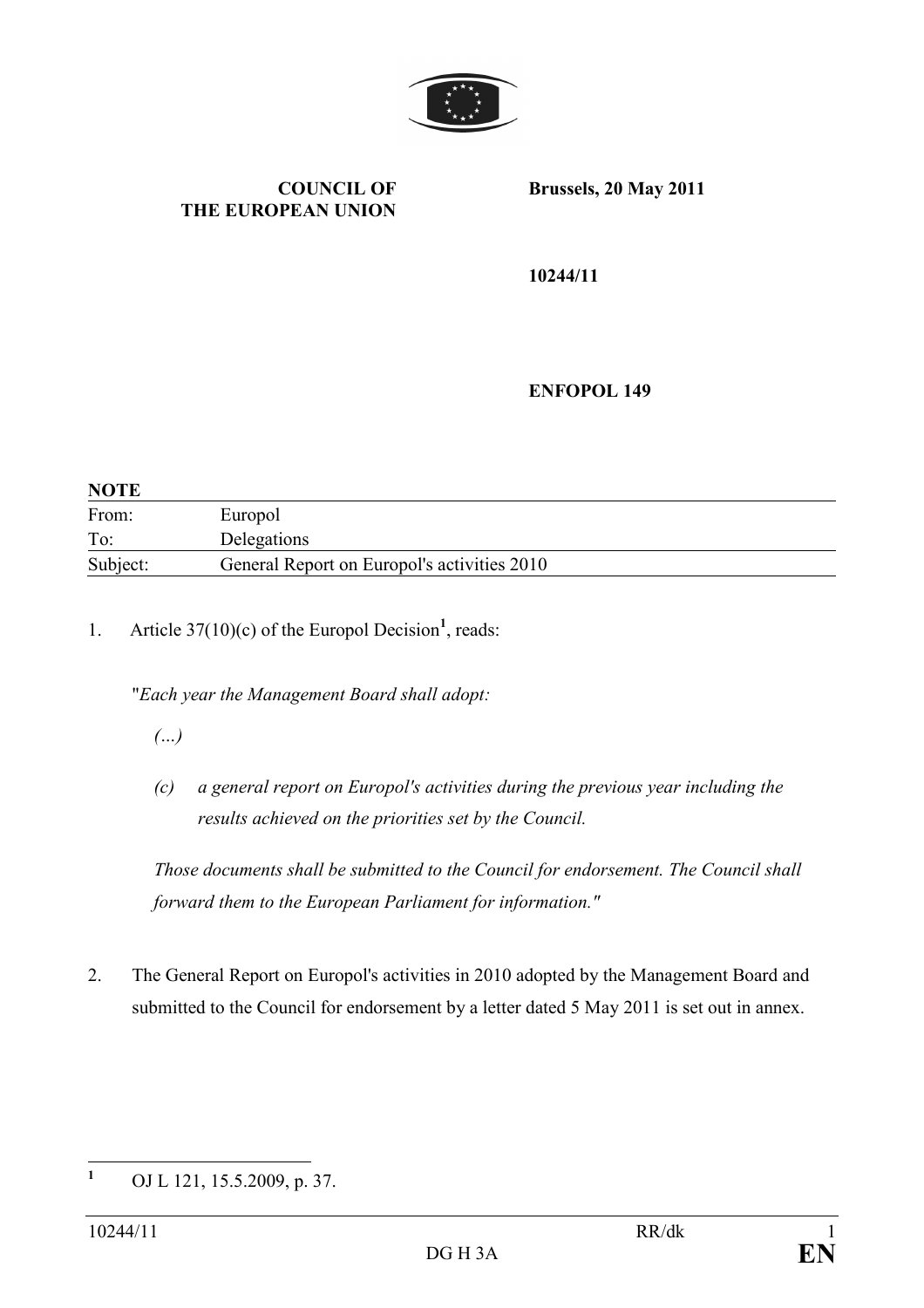3. On this basis the LEWP is invited to take note of the report as set out in annex and to submit it to COREPER and Council for endorsement.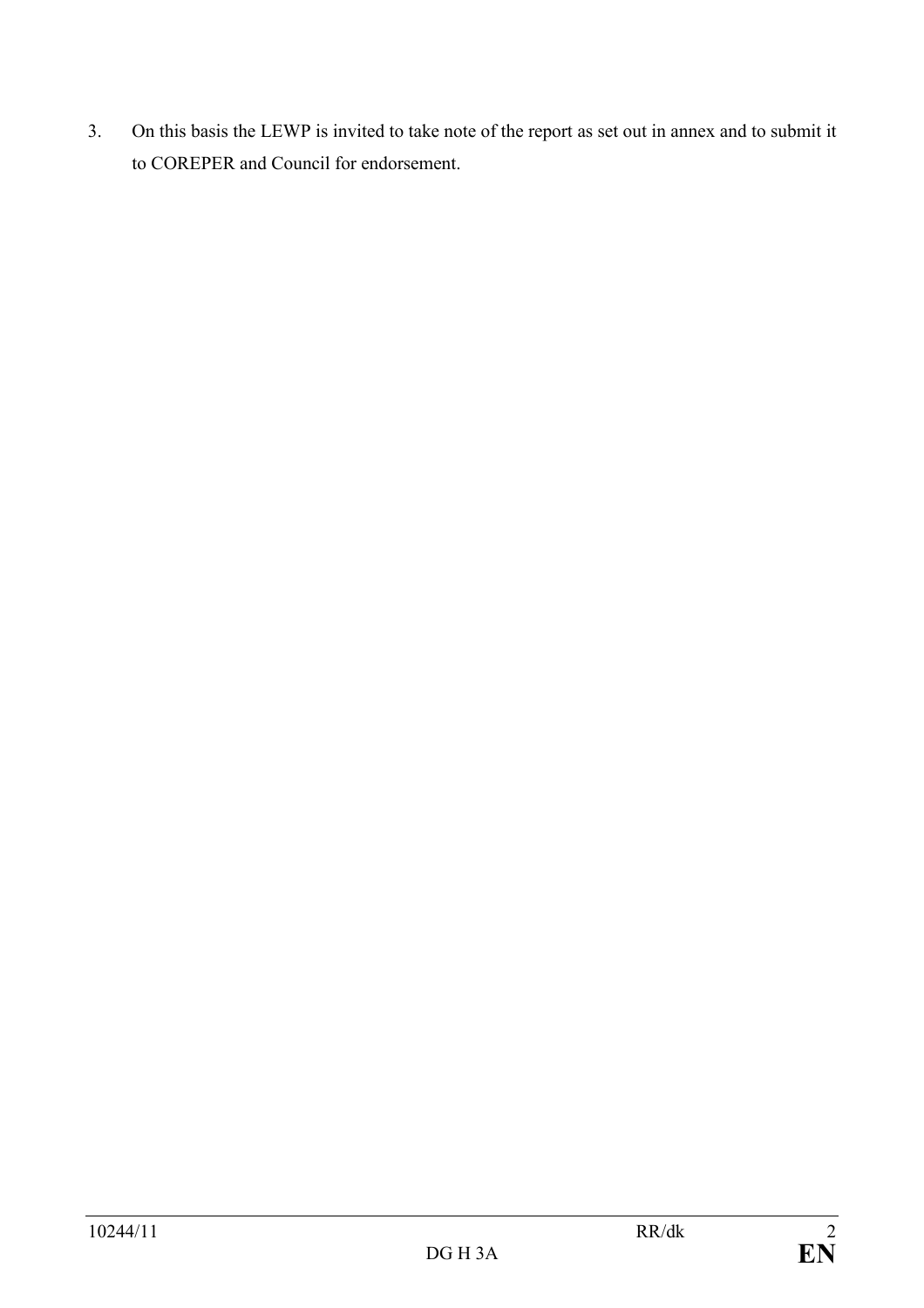ANNEX

Europol Unclassified – Basic Protection Level Releasable to the Europol Management Board



The Hague, 3 May 2011 EDOC#523295v11 File no. 1423-70r1

## EUROPOL REVIEW

## GENERAL REPORT ON EUROPOL ACTIVITIES

#### Foreword

### 1. About Europol

- 1.1 Mission, priorities and vision
- 1.2 Resources

### 2. How Europol works

- 2.1 Network of Europol liaison officers
- 2.2 Secure communication infrastructure
- 2.3 Europol Information System
- 2.4 Secure Information Exchange Network Application
- 2.5 Analysis system
- 2.6 EU centre for law enforcement expertise
- 2.7 Data protection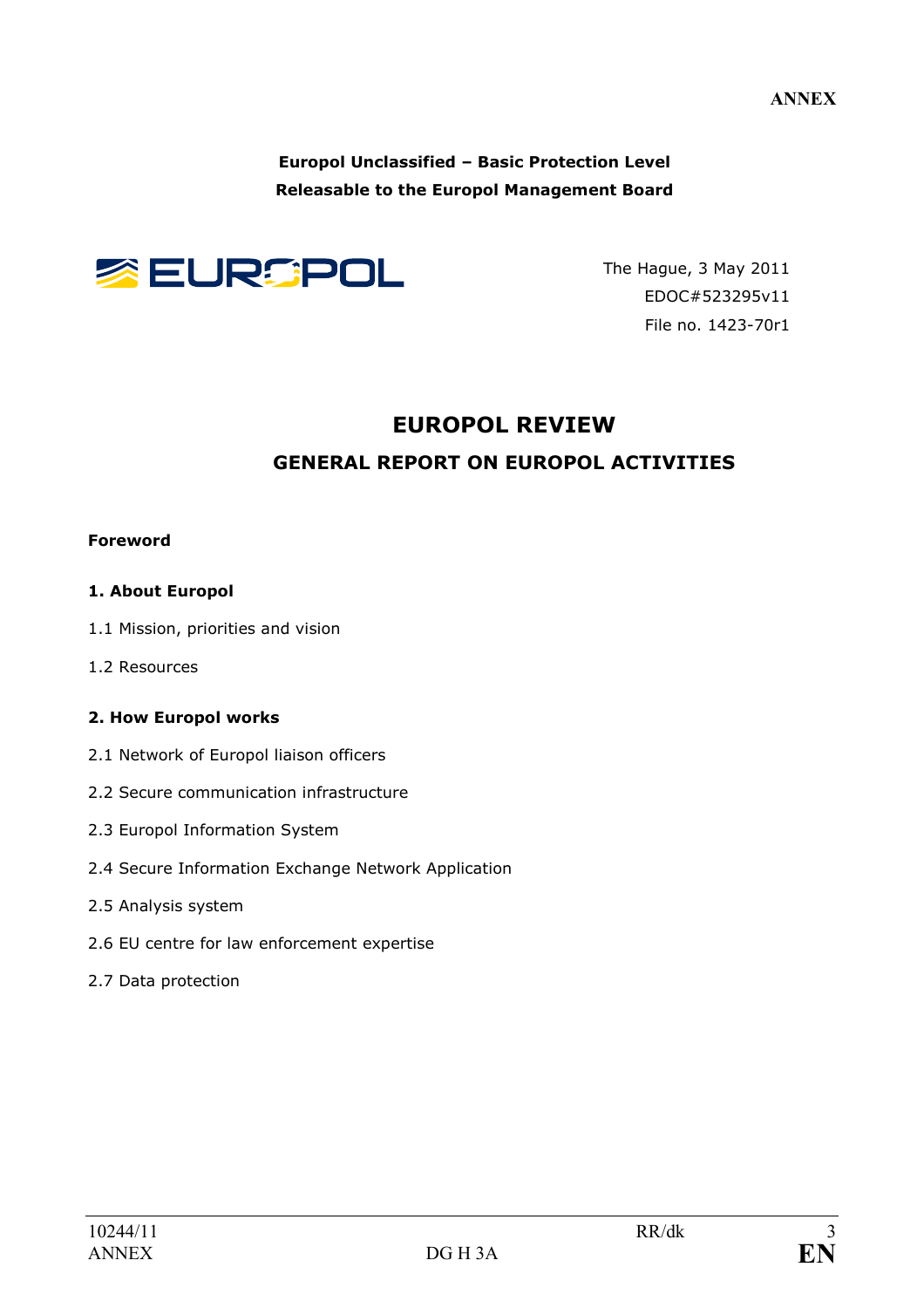## 3. Europol operational activities

- 3.1 Terrorism
- 3.2 Drugs
- 3.3 Trafficking in human beings
- 3.4 Child sexual exploitation
- 3.5 Facilitated illegal immigration
- 3.6 Euro counterfeiting
- 3.7 Payment card fraud
- 3.8 High-tech crime
- 3.9 Intellectual property crime
- 3.10 EU VAT fraud
- 3.11 Money laundering

### 4. Europol's reach

- 4.1 EU Member States law enforcement agencies
- 4.2 Europol's external cooperation

### 5. Moving ahead

- 5.1 Strategy and goals
- 5.2 Looking ahead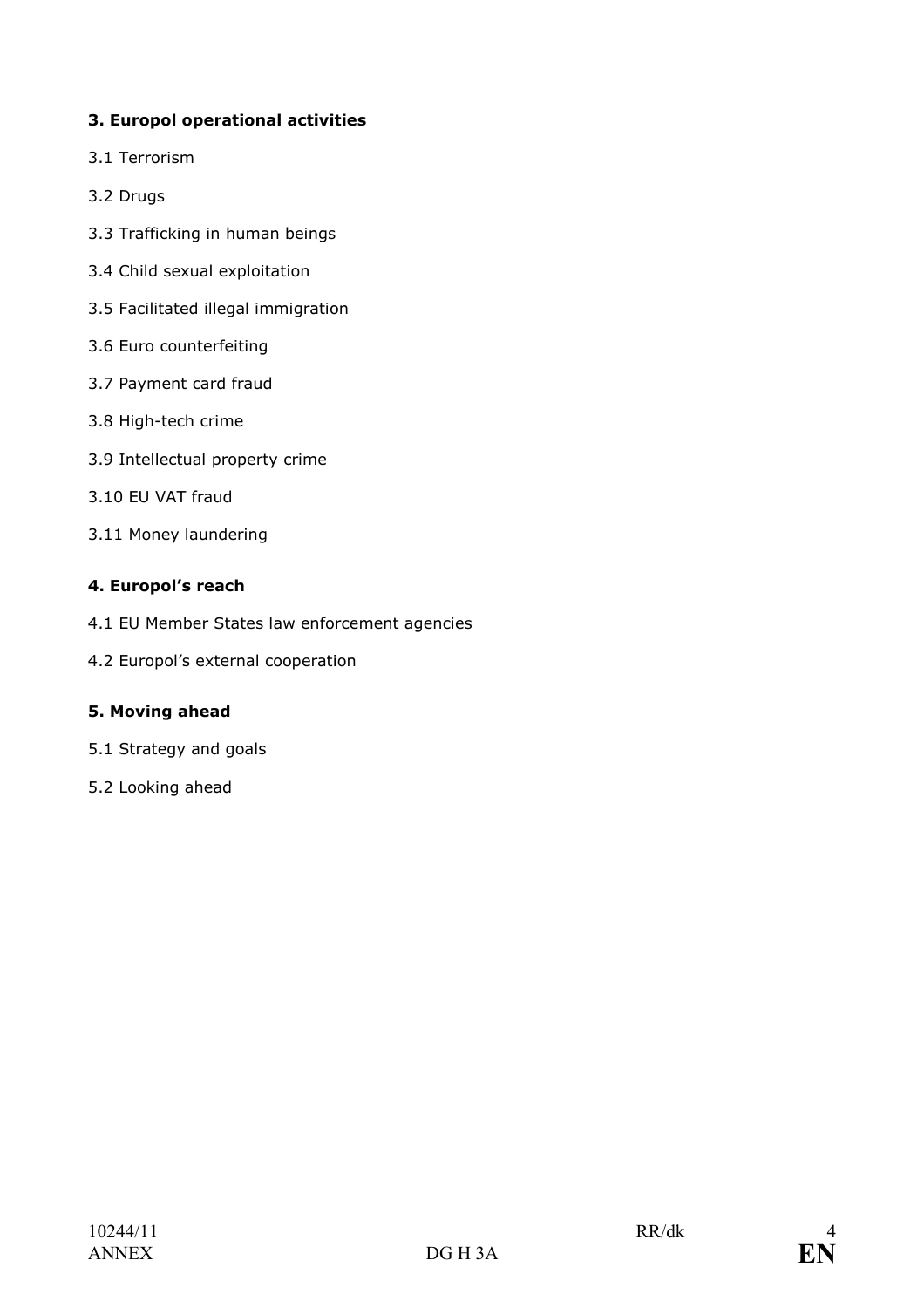## Foreword

Welcome to the Europol Review - General Report on Europol Activities, which presents an overview of Europol's work in 2010.

This publication aims to explain Europol's contribution to the fight against serious crime and terrorism in Europe and, at the same time, fulfils its obligation to present an annual general report on activities in accordance with article 37(10)c of the Europol Council Decision. The Europol Review – General Report on Europol Activities, is submitted to the Council of the European Union (EU) for endorsement and the Council forwards it to the European Parliament for information. Moreover, dissemination of the Europol Review to the general public, aided by its discussion at the European Parliament, helps to make Europol's activities more transparent.

With the close of 2010, Europol completed its first year as a fully-fledged EU agency, and continued its mission to support EU law enforcement authorities in preventing and combating all forms of serious international crime and terrorism. 2010 saw the adoption of the European Union's Internal Security Strategy. Europol played an active role in the production of the Strategy and is keen to contribute to its successful implementation.

The EU Internal Security Strategy envisages a central role for the European Police Office. This will give Europol the opportunity to better fulfil its mandate of providing operational support to fight organised crime and terrorism. At the heart of the Strategy is the idea of an agreed European security model based on intelligence-led policing. This will help to define common EU priorities and better understand the threats to the EU's internal security. Intelligence-led policing has been a key and underlying concept in all Europol strategic assessment activities. The Council has already decided on the framework of a new EU policy cycle which will give practical effect to the Strategy's aspirations.

In 2010, following the EU-US Agreement on the Terrorist Finance Tracking Programme (TFTP), which came into force on 1 August 2010, a key role was designated to Europol as the body is responsible for the verification of US requests to Designated Providers of financial messages within the European Union. The objective of this new collaboration between the US and the EU is to identify, track and pursue terrorist finances.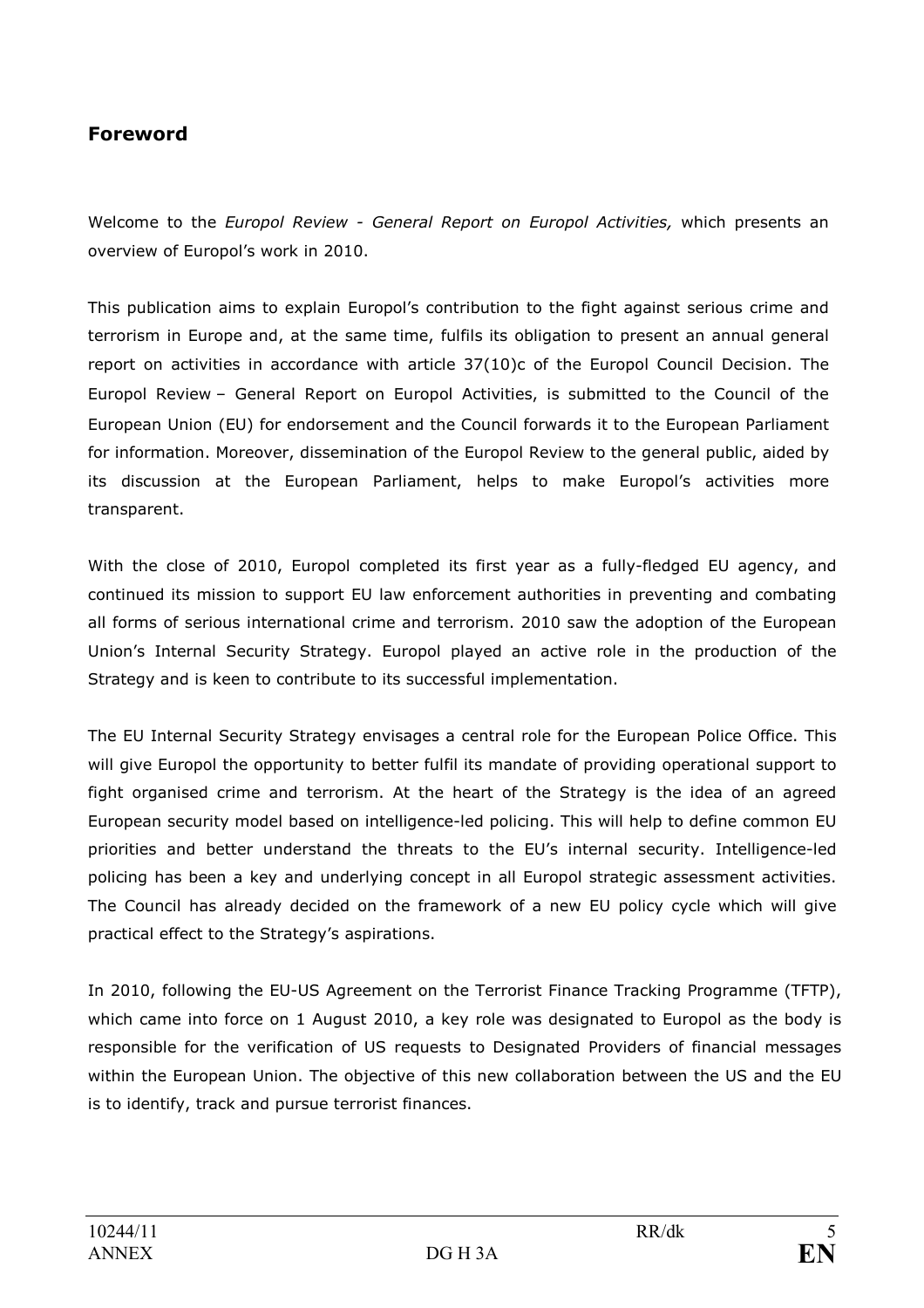This coming year will be equally dynamic for Europol. One of our first priorities will be to implement an improved European Criminal Intelligence Model programme which will begin with the publication of the next Organised Crime Threat Assessment (OCTA) in March 2011 and in the formulation of organised crime priorities by the Council of the EU. We will also start reshaping our strategic assessment to include the concept of the Serious and Organised Crime Threat Assessment which will be launched for the first time in 2013.

Europol has gained momentum in its dynamic development over recent years and Europol's Management Board are working in close cooperation with the European Commission to conduct a coherent and independent evaluation of the agency's performance under its new legal regime.

Disrupting international criminal and terrorist networks remains Europol's core business and most important task. Europol will continue to support Member States in their investigations, operational activities and projects to respond to these threats.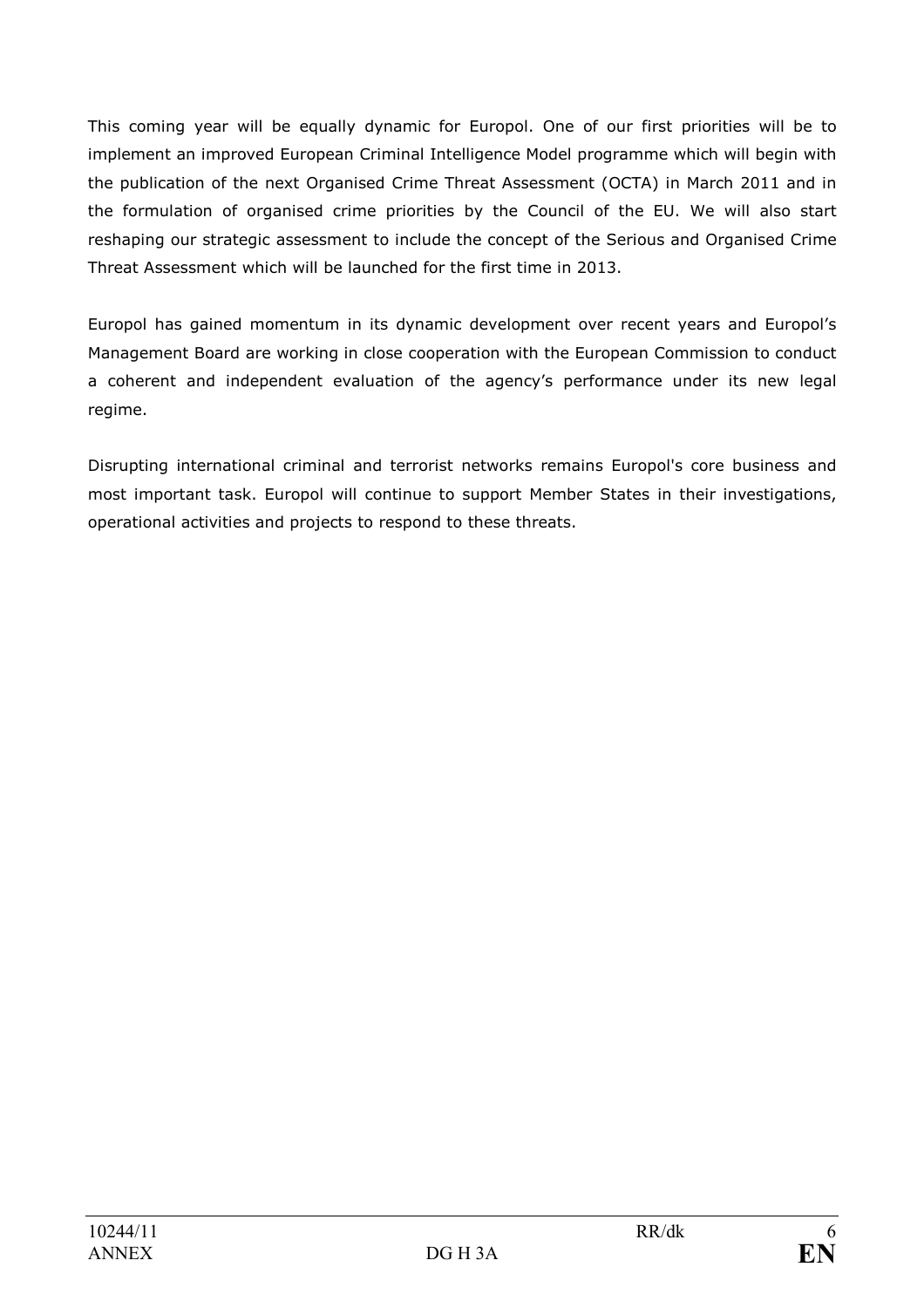# 1. About Europol

## 1.1 Mission, priorities and vision

As the European Union (EU) law enforcement agency, Europol's mission is to support its Member States in preventing and combating all forms of serious international crime and terrorism. Its role is to help achieve a safer Europe for the benefit of all EU citizens by supporting EU law enforcement authorities through the exchange and analysis of criminal intelligence.

Large-scale criminal and terrorist networks pose a significant threat to the internal security of the EU and to the safety and livelihood of its people. The biggest security threats come from terrorism, international drug trafficking, trafficking in human beings, counterfeiting of the euro currency and payment cards, fraud, corruption and money laundering as well as other activities related to the presence of organised crime groups in the economy. New dangers are also accumulating, in the form of cybercrime, VAT fraud and other sophisticated crimes which abuse modern technology and the freedoms offered by the EU internal market. All of these have been declared priority areas by the European Union's Council of Ministers.

Strengthened by a reform to its mandate and capabilities in 2010, Europol is pioneering a new response to these dangers.

Europol's vision is to contribute to a safer Europe by providing the best possible support to law enforcement authorities in the Member States. It will achieve this by delivering a unique set of operational services for the European Union, developing as the principal:

- Support centre for law enforcement operations
- Criminal information hub, and
- Centre for law enforcement expertise.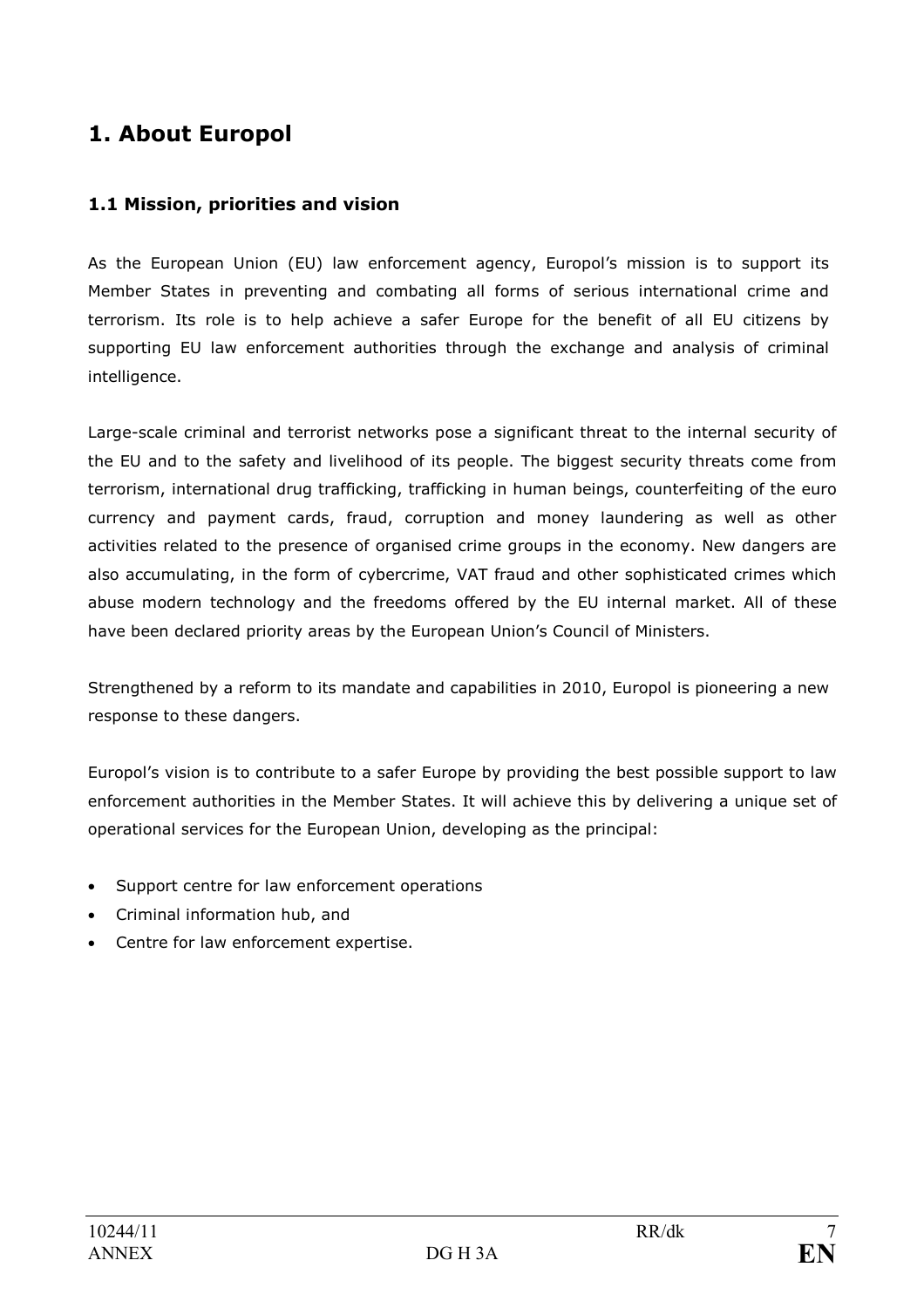2010 saw the adoption of the EU Internal Security Strategy which is a vital document shaping long-term EU policy in the field of law enforcement. The Internal Security Strategy maps out the different aspects of Europe's internal security policy and lists strategic guidelines for action. The Strategy has been supplemented by the European Commission's Communication<sup>1</sup> meant to foster the Strategy's implementation. It identifies five objectives in the area of security. Three of them, namely the disruption of criminal networks, prevention of terrorism and security of cyberspace, are extensively covered by Europol's mandate. Concrete actions proposed by the Commission in order to meet the objectives indeed mirror Europol's wellestablished fields of expertise.

The two documents give Europol a significant implementing role and provide a significant opportunity for further development in the coming years. The documents entail intelligence-led policing as one of the leading concepts. Moreover, the Strategy correctly identifies Europol's role, stating that its main goals are to collect and exchange information and to facilitate cooperation between law enforcement authorities in their fight against organised crime and terrorism. It also underlines Europol's role as a provider of regular threat assessments.

In 2010, a web-based user satisfaction survey was conducted by an external provider, EPSI Rating. The results of the survey indicated growing levels of satisfaction with Europol. Scores recorded in every area bar one were the highest ever achieved since the introduction of the Europol User Survey in 2002. All 57 Europol products rated were evaluated positively.

Europol's highest ranking products

| Financial Crime Information Centre website                    |
|---------------------------------------------------------------|
| <b>Counterfeit Currency News</b>                              |
| Europol Ecstasy Logo Catalogue                                |
| Situation Report on Euro Counterfeiting                       |
| Intelligence notifications on non-cash payment<br>fraud       |
| Joint EMCDDA/Europol report on new<br>psychoactive substances |
|                                                               |

 $\frac{1}{1}$ Communication from the Commission to the European Parliament and the Council on the EU Internal Security Strategy in Action: Five steps towards a more secure Europe COM (2010) 673 final.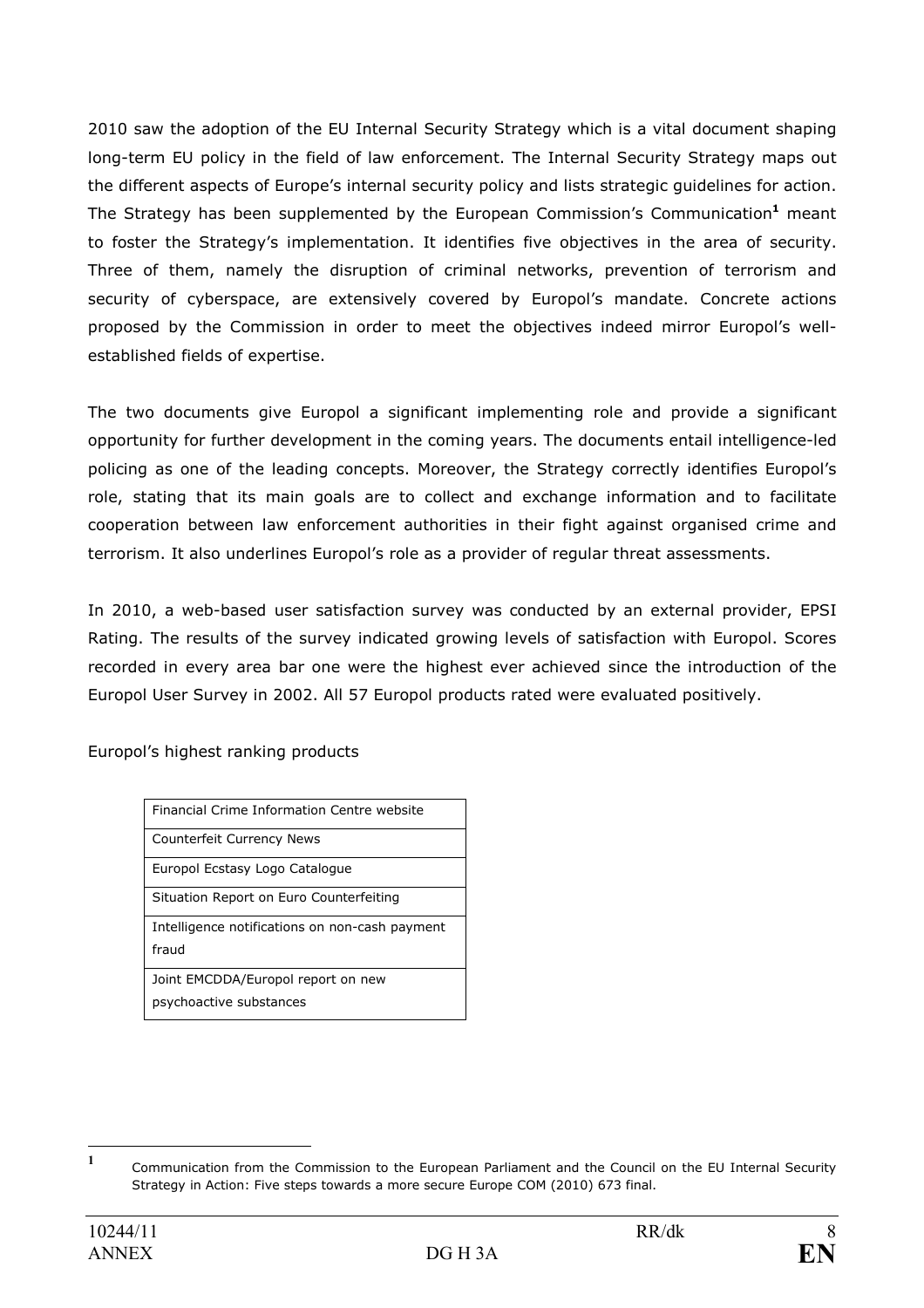Perception of Europol by its users from Member States and cooperation partners, based on "The Europol Users' Survey 2010":



<60 low, 60-75 Average, >75 high/very high

## 1.2 Resources

Europol uses its unique information capabilities and the expertise of 698 personnel, including 100 analysts, to identify and track the most dangerous criminal and terrorist networks in Europe. Law enforcement agencies represented at Europol by 129 Europol liaison officers working in conjunction with Europol's 24/7 high-security operational service centre and its secure databases, have been successful in disrupting many criminal and terrorist networks, arresting thousands of dangerous criminals, recovering millions of euros and rescuing hundreds of victims of crime, including trafficked children.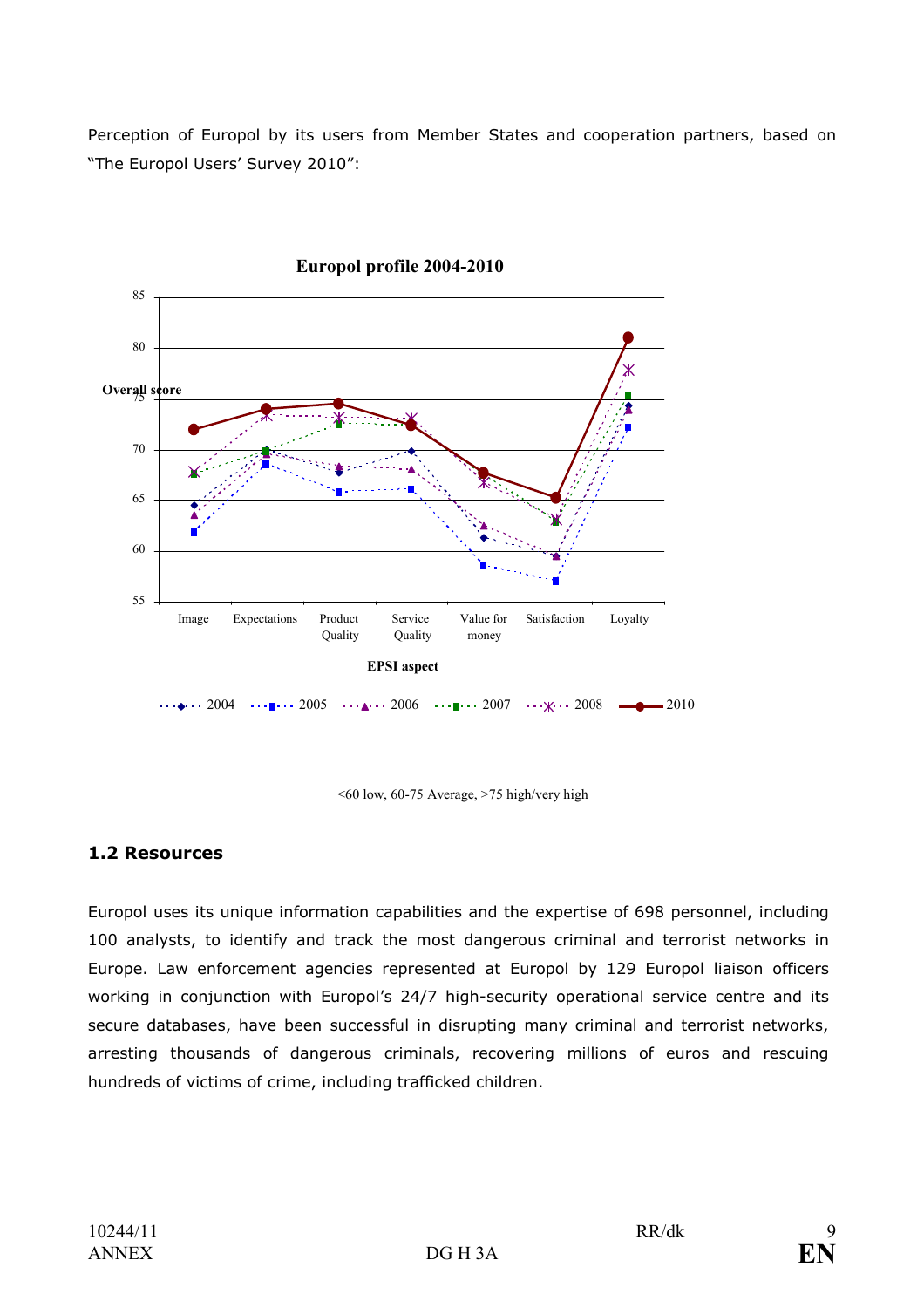In 2010, Europol became an EU agency, and since then has been financed from the EU community budget. The Europol Management Board, the European Commission, the Council of the European Union and the European Parliament play a role in the establishment of Europol's budget. Initially, the 2010 budget of Europol was €80.1 million. To facilitate the transition to becoming an agency, appropriations carried over from 2009 to 2010 have been integrated into the 2010 budget. Moreover, grants from the Commission and some additional revenue were added to the budget. The additional amount involved comes to almost €12.7 million, making a total amended 2010 budget of €92.8 million.

### BASIC FACTS ABOUT EUROPOL (2010)

Headquarters: The Hague, the Netherlands Staff: 698 personnel at Headquarters, including 129 Europol liaison officers Budget: €92.8 million Servicing: 27 EU Member States, 500 million EU citizens Supporting: 12 000 cross-border law enforcement investigations.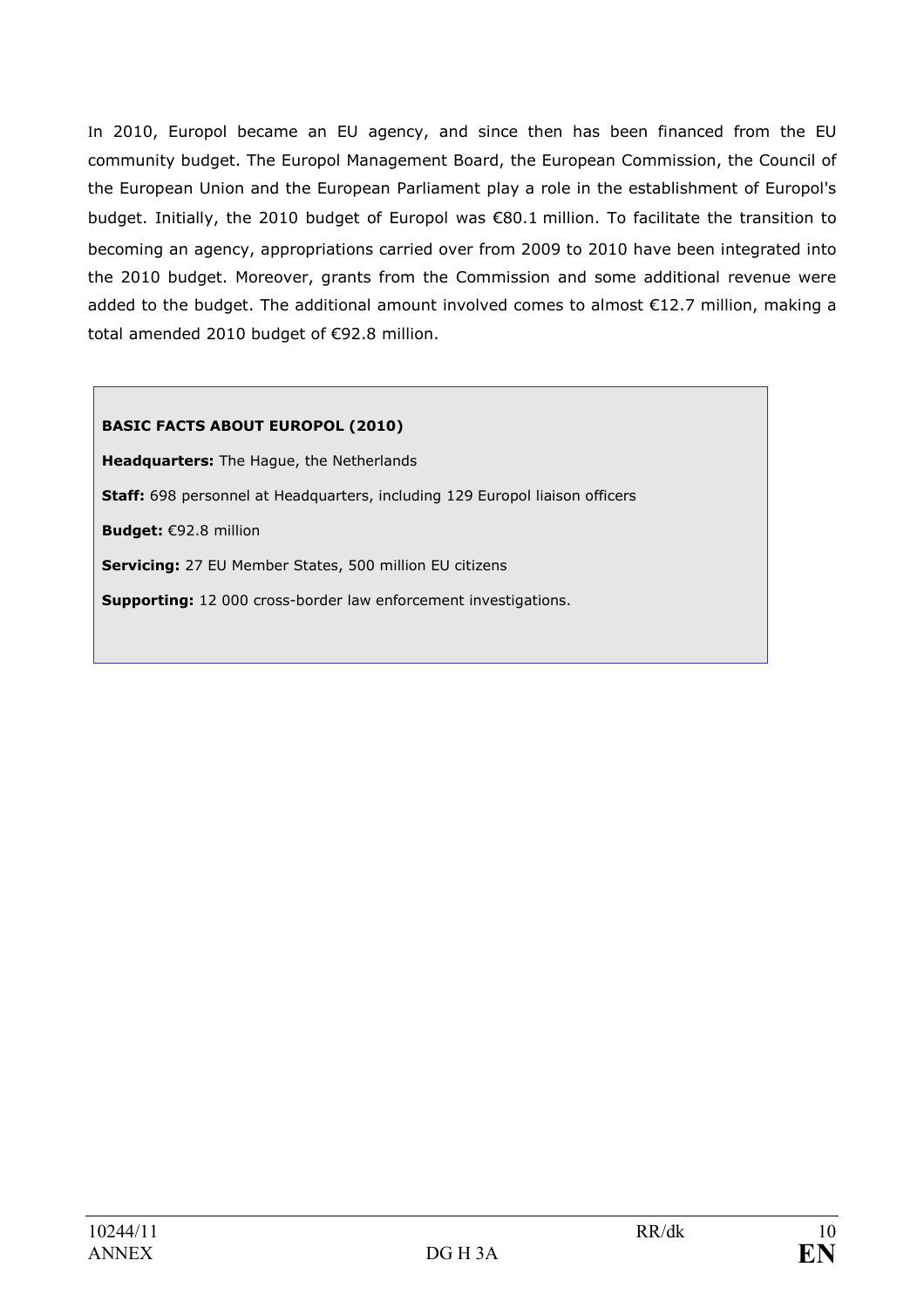# 2. How Europol works

International criminal and terrorist groups operate worldwide, making use of the latest technology. To ensure an effective and coordinated response, Europol needs to be equally flexible and innovative, ensuring its methods and tools are up-to-date. Europol maintains state-of-the-art databases and communication channels, offering fast and secure facilities for storing, searching, visualising, analysing and linking key information. The gathering, analysis and dissemination of this information entail the exchange of large quantities of personal data. In discharging these functions, Europol adheres to the highest standards of data protection and data security.

All Europol databases and services are available 24 hours a day, seven days a week. We also send experts and make our services available via an on-the-spot mobile office, whenever requested by a Member State.

**Europol's 24/7 operational centre** is the single point for data exchange between Europol, the Member States and third parties. The operational centre performs five main roles:

- Centralised cross-checking service: incoming data is quickly cross-checked against all existing data. Operational information is processed within the Europol system using analysis work files (AWFs), which focus on a given area of crime. If there are hits from a number of AWFs, this information is consolidated into one analytical report, and rapid feedback, highlighting the links, is given to the providing party so new trends and developments within the EU's crime landscape are identified.
- Europol's new legal basis makes it possible to process personal data for the purpose of determining whether such data is relevant to Europol's tasks and can be included in the Europol Information System or in the analysis work files.
- Analysis support in 'thematic' cases: Cases and data which cut across several existing analysis projects can now be promptly analysed by Europol.
- Third party communication: the operational centre processes all information exchange with third parties, ensuring that the data is forwarded to the correct project for further processing, and that the original provider receives a timely and accurate reply.
- Support for policing major events: The operational centre coordinates the support that Europol can provide for policing major events, i.e. those internationally prominent sporting, economic, political or cultural gatherings which present a target or opportunity for crime and terrorism.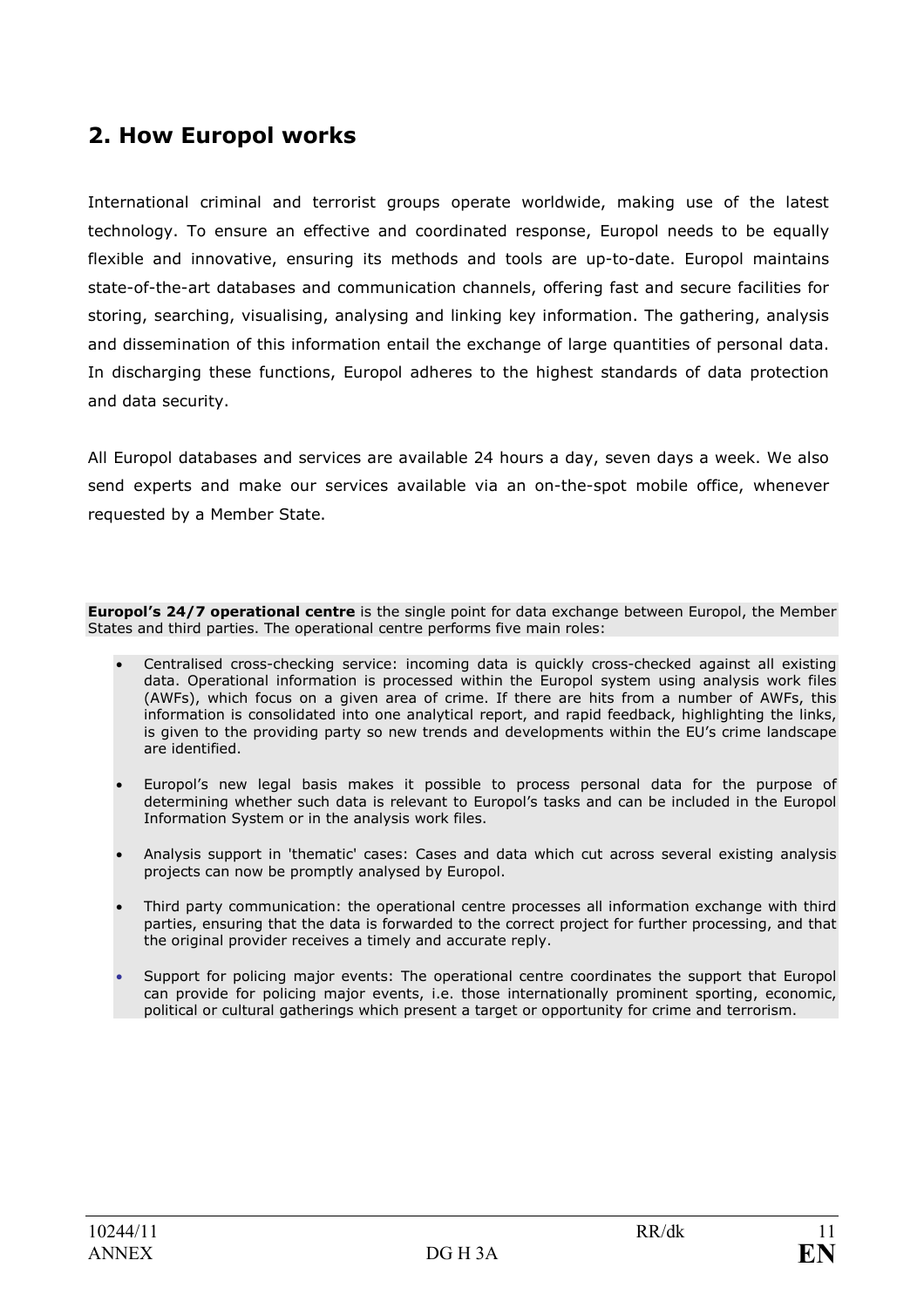## 2.1 Network of Europol liaison officers

Europol liaison officers ensure a live link between Europol headquarters in The Hague and 27 Europol National Units in the national capitals of the Member States. This is a unique network of 129 liaison officers who play an important role in everyday law enforcement activities by facilitating the exchange of information, as well as providing support and coordination for ongoing investigations. Europol also hosts liaison officers from 10 third countries and organisations who work together with Europol on the basis of cooperation agreements. This network is supported by secure channels of communication provided by Europol. In addition, Europol has seconded two liaison officers to Washington DC and one to Interpol's headquarters in Lyon.

## 2.2 Secure communication infrastructure

In order to support its operations and deliver a growing range of operational and strategic services to the Member States, non-EU countries and third parties, Europol needs to constantly maintain and further develop a technically-advanced, reliable, efficient and secure telecommunication infrastructure.

The backbone of Europol's infrastructure is its network, connecting all Member States and a growing number of non-EU states and third parties with which Europol has established cooperation agreements. During 2010, four new non-EU state network connections, and additionally four upgrades to Secure Extranet Services, were made.

The security of the network's infrastructure is of primary concern for Europol, since state-ofthe-art security is the basis for maintaining trust among all the parties that share information and intelligence with and through Europol.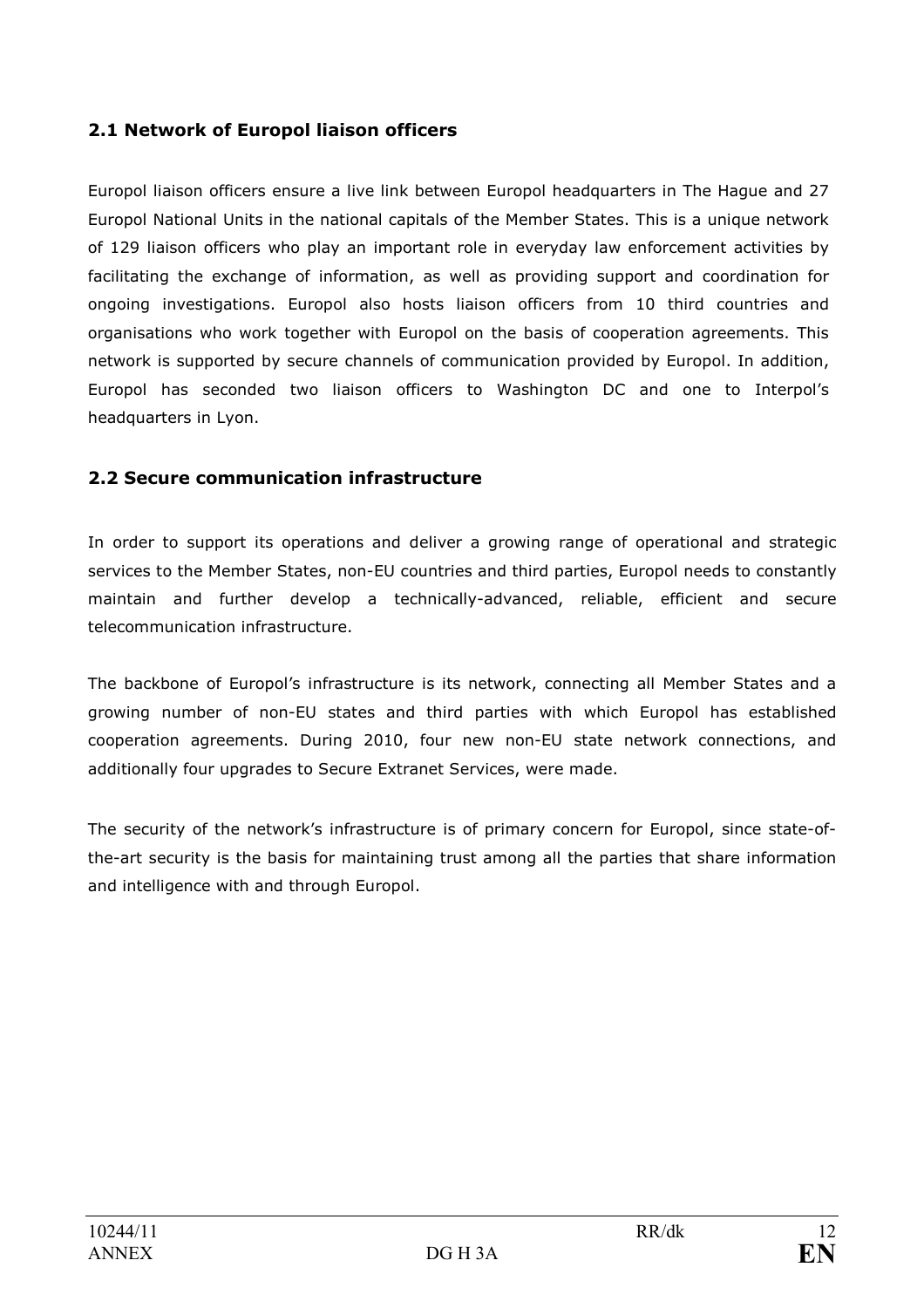#### OPERATION PHANTOM

In February 2010 Europol assisted German Police in arresting five facilitators of illegal immigration, including three main suspects. During the operation, investigators searched 18 premises in Berlin, Brandenburg and Sachsen. Besides evidential material, more than 55 000 euros in cash, several computers, a hand weapon and cocaine were seized. Nine illegal immigrants from Vietnam were found during the house searches.

The investigations, supported by Europol, focused on more than 20 suspects who smuggled illegal immigrants with a 'guarantee' that the immigrants would reach their final destination, even when previous smuggling attempts had failed. The price charged for the entire journey was around 10 000 euros and would take from a few days up to many weeks. The families of the illegal immigrants would often have sold their property or assets to fund the journey.

In some cases the immigrants illegally sold commodities such as cigarettes to finance their onward journey to Western Europe - mainly France and the United Kingdom. According to reports from some of the smuggled immigrants, the UK is considered a dream destination by the Vietnamese as they can readily earn money as gardeners tending and protecting illegal cannabis plantations.

This investigation targeted a criminal network operating across Europe. The Czech Republic, France, Hungary, Slovakia and United Kingdom were running parallel investigations. More than 250 investigators from the German Federal Police and Berlin Police took part in this extensive operation.

Europol experts were present at the operational coordination centre to provide technical expertise and operational analysis support, due to the large quantity of house searches carried out. During the investigation phase, Europol prepared several intelligence reports and facilitated the exchange of intelligence, which also resulted in the discovery of new criminal links.

## 2.3 Europol Information System

The primary purpose of the Europol Information System is to detect matches amongst data contributed by different Member States and third parties.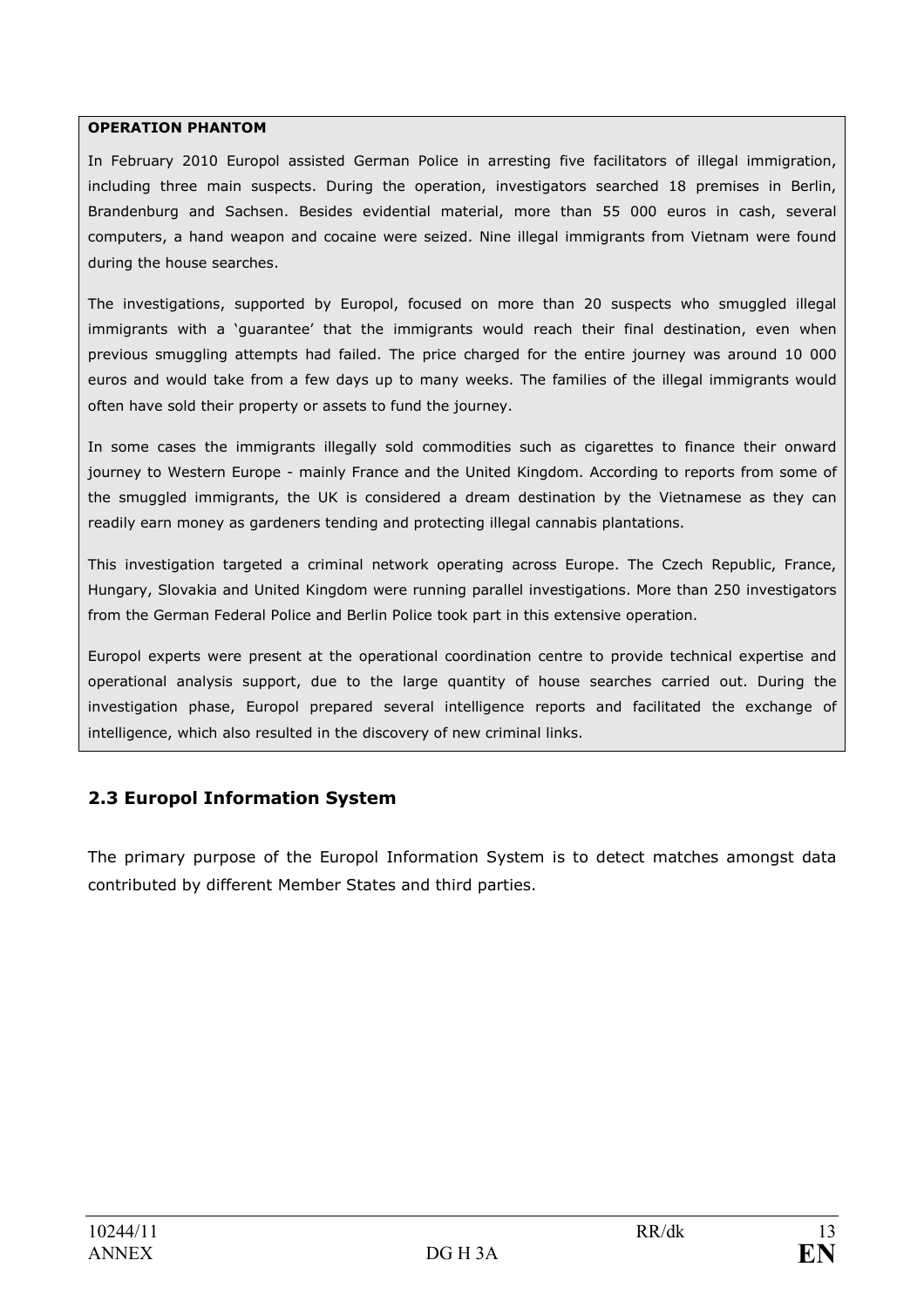# EUROPOL INFORMATION SYSTEM, DECEMBER 2010 Content: - 174 459 objects - 35 585 'person' entities Compared to December 2009, the number of objects in the Europol Information System increased by 28%. Major crime areas: - Drug trafficking, 26% of all objects - Trafficking in human beings, 24% - Forgery of money, 20% - Robbery, 9% - Fraud and swindling, 4%. Usage:

- 137 339 insertions of new data were performed in the Europol Information System in 2010

- 147 345 searches were run through the system in 2010.

Germany provided most data into the system, followed by France, Belgium, Europol (on behalf of third parties) and Spain. It should be noted that the vast majority of data in the EIS is inserted by means of automated data loading systems.

A new version of the system was deployed in early 2010. The most important change is the automated enforcement of handling codes. This gives the Member States the opportunity to share more sensitive data under conditions optimal for the protection of their data. In addition, important progress was made to support Member States' implementation of automated data loaders. In 2010, Poland and the UK implemented their automatic data loading systems. The total number of Member States with the capability to automatically upload data to the Europol systems increased to 12. Several others countries are preparing to implement this tool.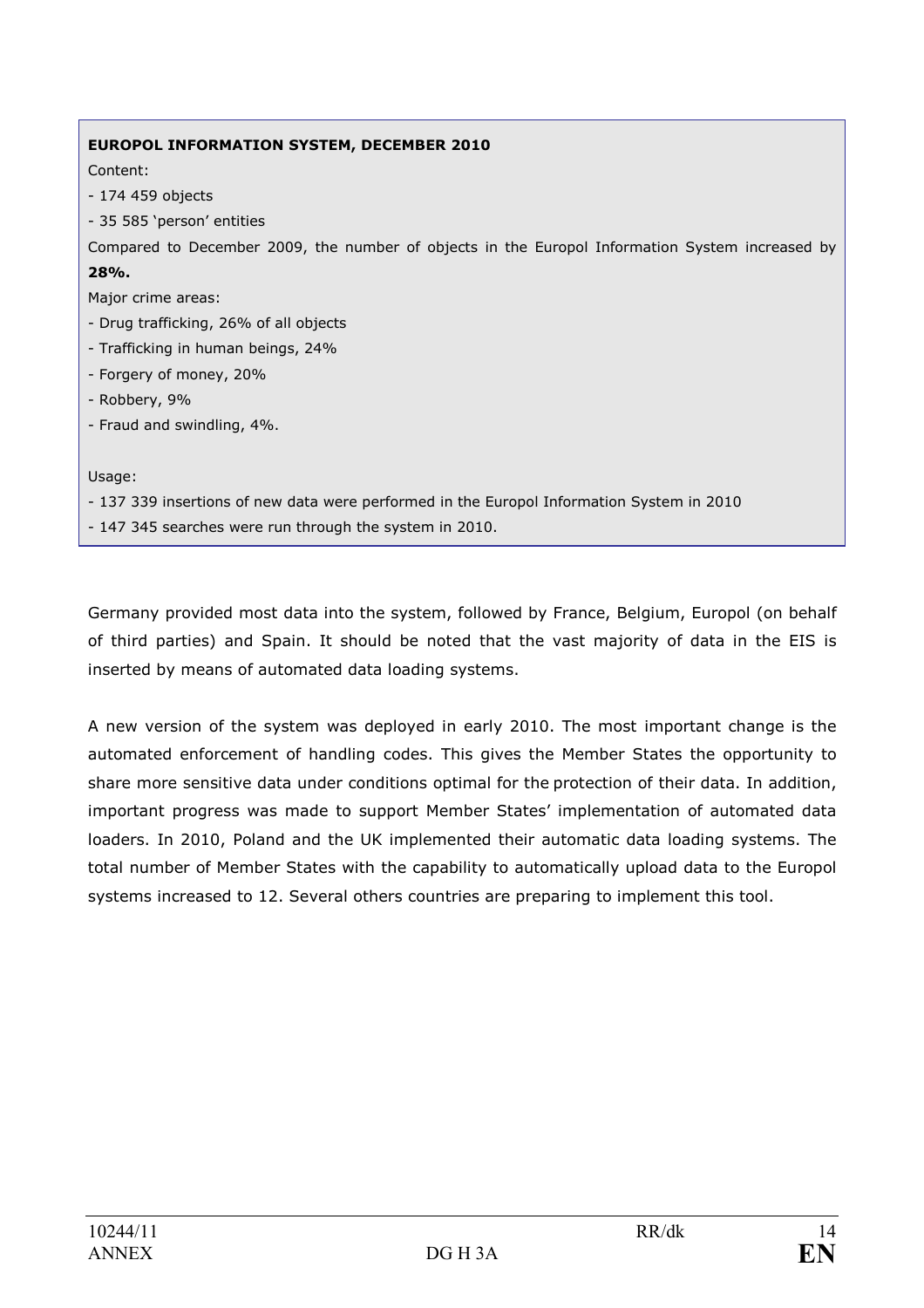#### HANDLING CODES

Handling codes are a means of protecting an information source. The codes ensure security of the information and its safe and adequate processing, in accordance with the wishes of the owner of the information, and with full respect to the national legal rules of the Member States. The handling codes indicate what can be done with given information and who has access to it in the future.

## 2.4 Secure Information Exchange Network Application

The Secure Information Exchange Network Application (SIENA) is a new generation communication tool designed to enable the swift, secure and user-friendly exchange of operational and strategic crime-related information and intelligence between Member States, Europol and third parties with whom Europol has a cooperation agreement.

SIENA has been in use since 1 July 2009. In the design and functioning of SIENA, significant emphasis was put on data protection and confidentiality, to ensure compliance with all legal requirements. Equally, security is deemed vital and all necessary measures have been taken to enable the secure exchange of restricted information. Furthermore, best practice in law enforcement information exchange has been taken into consideration, like the reliability and use of handling and evaluation codes specifying the conditions for use.

From the start SIENA was designed to facilitate the communication between Europol National Units, the Liaison Bureaux of the Member States and Europol. In 2010 SIENA was adjusted so that it can be extended to EU law enforcement authorities and cooperation partners like Eurojust, Interpol, Australia, Canada, Norway, Switzerland and the USA. Access is currently being rolled-out, and will include training and secure network extensions.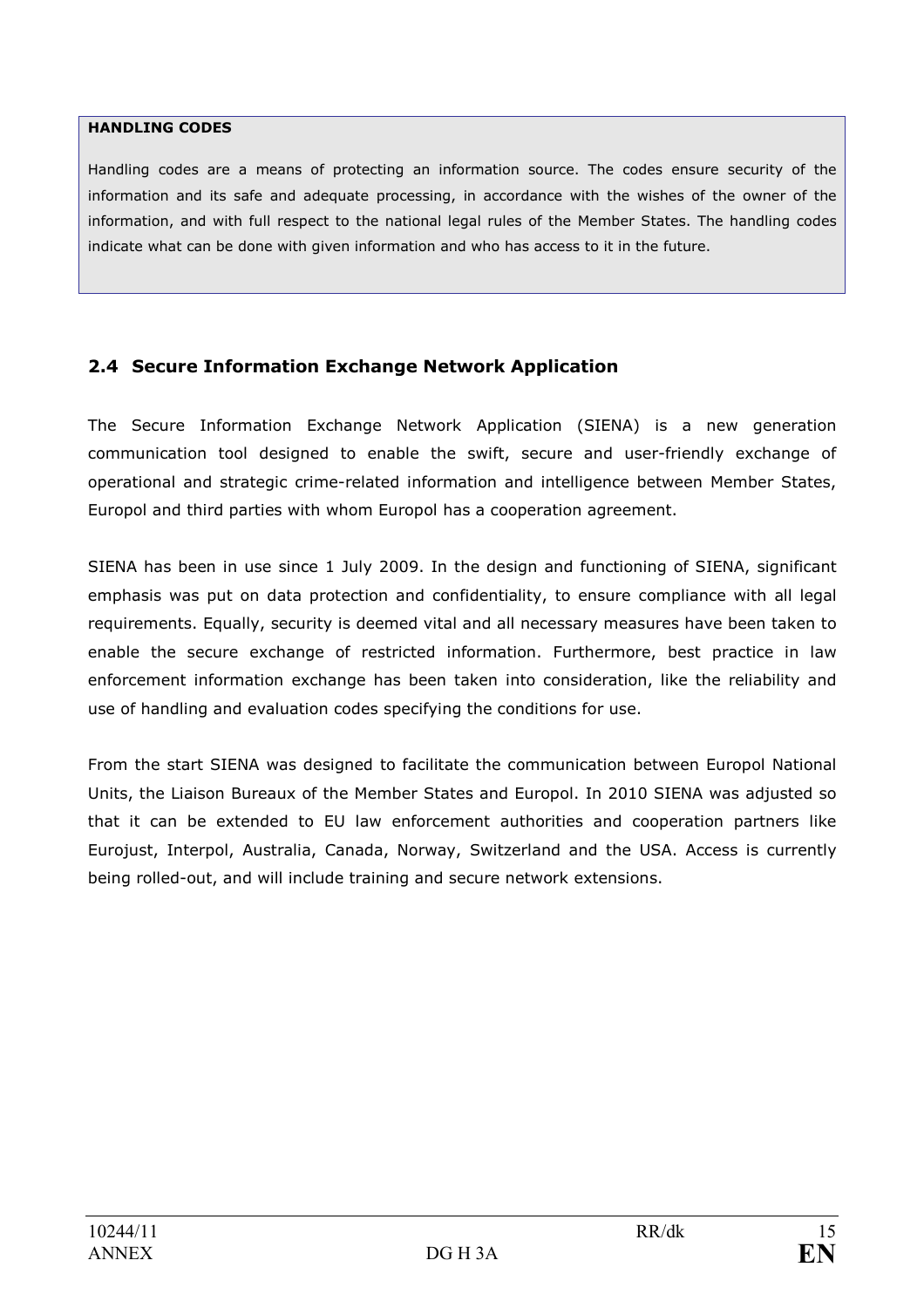### INFORMATION EXCHANGE VIA SIENA IN 2010

- 11 738 new cases were initiated, monthly average: 978

 $\rightarrow$  Increase of 12% compared to 2009

- 29% of new cases were related to drugs, followed by fraud and swindling (16%), forgery of money (13%), illegal immigration (9%), and other fraudulent means of payment (8%)

- 250 978 operational messages were exchanged including Member States, Europol and third parties, monthly average: 20 940.

Comments from external users of SIENA

"This is a very good product with quite significant improvements" (France)

 "Advanced search and statistics functions will be more than useful to us…" (France)

"I like the search and statistics features, they are really new and, all in all, good developments…" (Sweden)

"SIENA 2.0 is an improvement compared to the first version" (Netherlands)

## 2.5 Analysis system

### 2.5.1 Operational analysis

Analysis is the cornerstone of all modern intelligence-led law enforcement activities and crucial to all Europol activities. Our analytical capabilities are based on advanced technology adjusted to the needs of law enforcement. Analysts employed at Europol use state-of-the-art methodologies and techniques which help identify missing links in cross-border investigations within the European Union. Analysts work with subject-focused Analysis Work Files (AWFs) to provide information to ongoing operations in the EU Member States, and this information is often a break-through for many international investigations.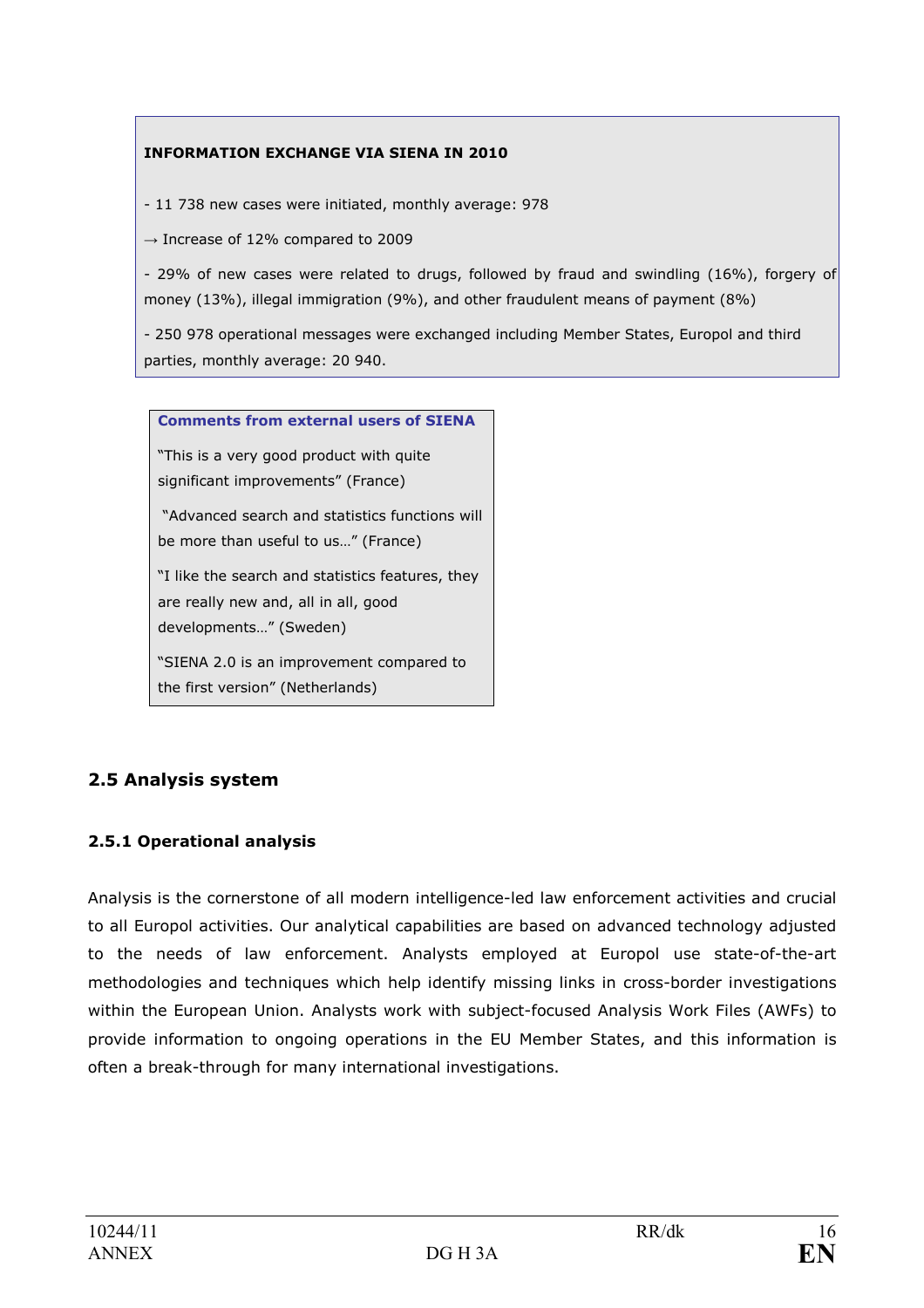### SOCIAL NETWORK ANALYSIS

Europol has adopted state-of-the-art Social Network Analysis (SNA) as an innovative way to conduct intelligence analysis and support major investigations on organised crime and terrorism.

Intelligence analysts are now able to deploy mathematical algorithms to map and measure complex and/or large data sets and quickly identify key players, groups of target suspects and other hidden patterns that would otherwise remain unnoticed. SNA is a valuable approach that complements conventional link analysis techniques, enhances the quality of intelligence reporting and helps to prioritise investigative work.

The Europol analysis system is the operational information system hosting data contributed by Europol's stakeholders.

The different components of the analysis system offer the following benefits:

- Centralisation and management of information
- Customised text-mining solutions
- Analytical capacities through a wide range of analysis tools.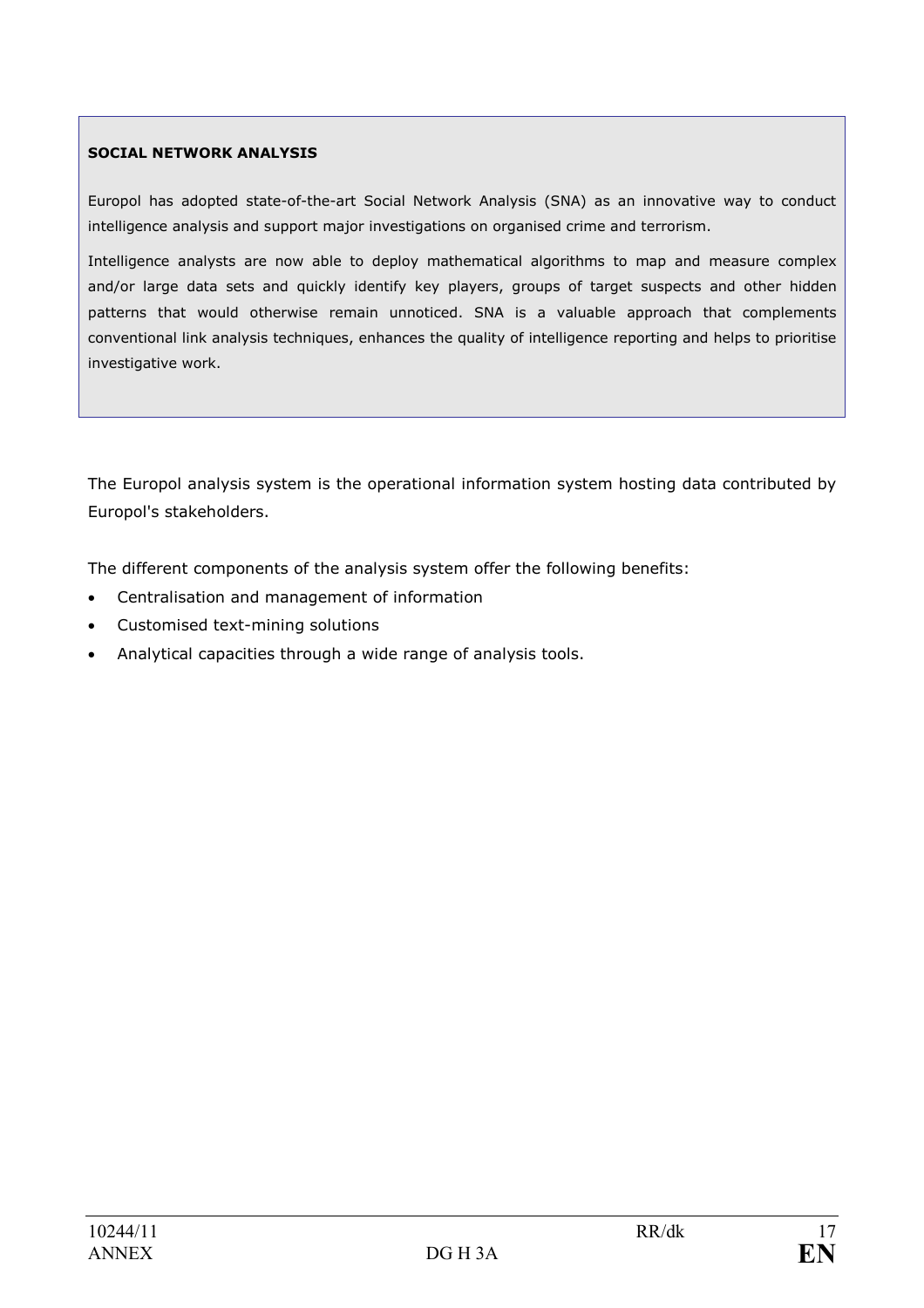The Europol systems are interconnected which means that all information inserted in one system can be also identified in the others.

### COMPUTER FORENSIC NETWORK

During 2010, Europol completed the initial implementation of a state-of-the-art facility to extract and analyse crimerelated information from digitalised data. The ability to efficiently identify relevant information from vast amounts of computer data, while preserving its judicial validity, is becoming a crucial weapon in fighting crime. Through this new technical solution, Europol can now offer a high-quality service to the European law enforcement community, which identifies and processes this information, with dramatic improvements in the quantity of data that can be processed. This centrally-delivered service is complemented by the possibility to support competent authorities on-the-spot through the local deployment of an expert-operated mobile toolkit for computer data forensics.

### 2.5.2 Strategic analysis

Strategic analysis is yet another important dimension of Europol's analytical activities.

#### ORGANISED CRIME THREAT ASSESSMENT (OCTA), since 2006

The OCTA is the most important strategic analysis document produced by Europol. It is the document on which the Council of the EU bases its priorities and recommendations for the fight against organised crime in Europe. Drafted in accordance with intelligence-led policing principles, the OCTA is acknowledged as a pioneering project, and in its short life has introduced innovative concepts – such as the criminal hubs and organised crime group typology – which have been accepted and adopted at political, lawenforcement and academic levels. In 2013, the OCTA will be superseded by an improved publication – the Serious and Organised Crime Threat Assessment (SOCTA).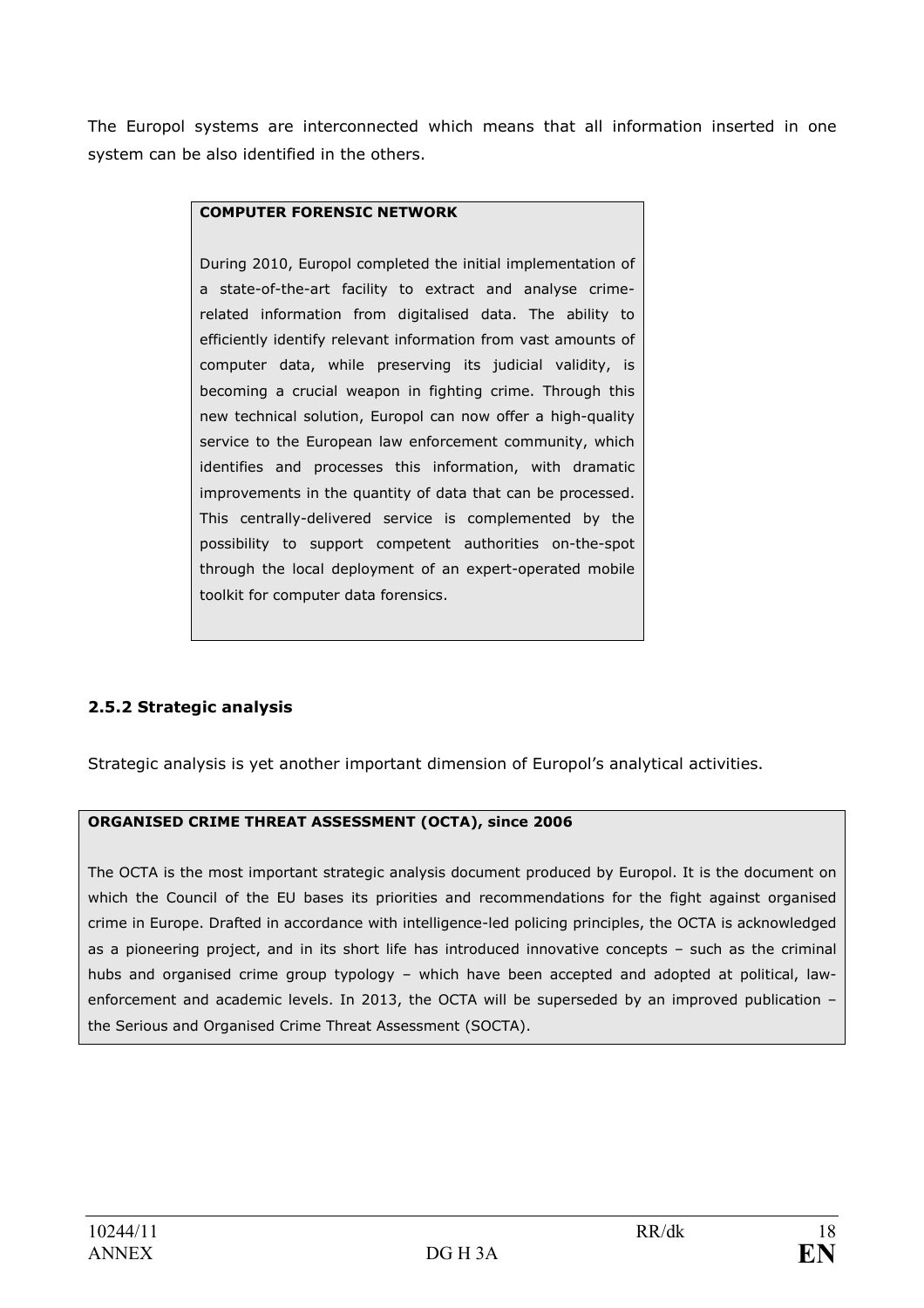#### PROJECT HARMONY AND THE POLICY CYCLE

Project Harmony ran from October 2009 to December 2010 and was funded by the European Commission. The project was led by Belgium with Europol, the Netherlands and the United Kingdom working as partners. The main aim of the project was to review and strengthen the European Criminal Intelligence Model. Europol participated actively throughout Project Harmony, significantly contributing to the overall quality of the mechanism developed.

The first two-year policy cycle that serves as a pilot will start with the OCTA to be published in March 2011. In submitting the OCTA, Europol will also table conclusions and a list of priority crime areas and possible actions to be taken. The submission will be followed by Council Conclusions on organised crime priorities. The full four-year policy cycle will commence in 2013, with Council Conclusions based on the first Serious and Organised Crime Threat Assessment (SOCTA) to be drafted by Europol.

The Standing Committee on Internal Security (COSI) will play a major role in the policy cycle. The Committee should support the Council in its choice of priorities as well as to adopt Multi-Annual Strategic Plans and the Annual Operational Action Plans, to reach the objectives decided upon by the Council. Since Europol is actively involved in the proceedings of the Committee, its specific expertise can be fully exploited in the policy-making process.

#### EU TERRORISM SITUATION AND TREND REPORT (TE-SAT), since 2007

In 2010, Europol produced its fourth annual EU Terrorism Situation and Trend Report (TE-SAT). The report informs the European Parliament and the Council on the phenomenon of terrorism in the EU from a law enforcement perspective.

The TE-SAT is an unclassified document based on information provided by Member States, third states and partner organisations like Eurojust.

The report showed a continuing decrease in the number of terrorism-related attacks in the EU, but warned against lowering the guard. Islamist terrorists inside and outside the EU continued to aim for indiscriminate mass casualties, as demonstrated by the attempt of a radicalised Nigerian national to blow up a US airliner flying from Amsterdam to Detroit on 25 December 2009. One of the trends in terrorism, identified in the 2010 TE-SAT, is that Islamist terrorist activities are increasingly perpetrated by selfradicalised and often self-instructed individuals, acting alone. The report further indicated that left-wing and anarchist terrorism is increasing in the EU.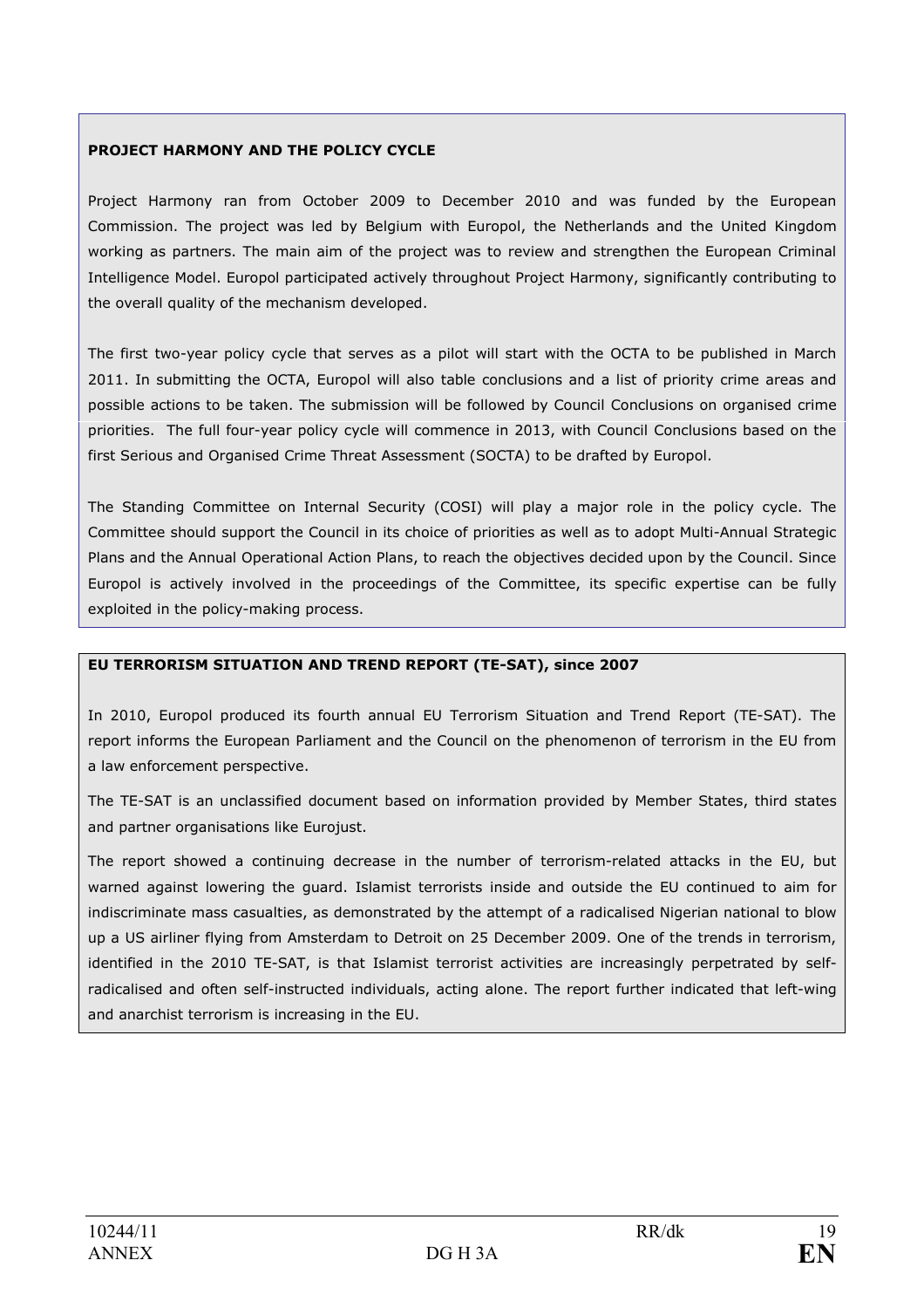#### RUSSIAN ORGANISED CRIME THREAT ASSESSMENT (ROCTA), since 2008

This specific threat assessment explores current and expected threats from Russian organised crime across the European Union. The 2010 report concluded that Russian organised crime has an important role in several criminal markets in the EU. Money laundering, trafficking in human beings, arms, drugs, cigarette smuggling, fraud and economic crime are the key markets where their impact is felt in the EU but also beyond. The financial sector is a major facilitator of Russian organised crime, which seems to favour and abuse certain financial and off-shore centres as well as banks and financial institutions across the EU and elsewhere, to facilitate criminal activities but also to launder criminal proceeds.

#### ORGANISED CRIME THREAT ASSESSMENT ON WEST AFRICA (OCTA-WA), 2009

This report acknowledges the growing threat of organised crime from West Africa and particularly its impact on the internal security of the EU. It identifies the principal features of the threat and offers an insight into its effective combating. In doing so, the report assesses the main organised crime activities that link the criminal situations in West Africa and the EU, in particular in the fields of drug trafficking, trafficking human beings, illegal immigration and fraud. It also describes the main types of organised crime groups in West Africa and their links to organised crime dynamics in the European Union.

Thanks to strategic analysis products such as OCTA, ROCTA, OCTA-WA and TE-SAT, more support is given to decision-makers who can identify specific priorities in the complex area of organised crime and terrorism. Based on political guidelines, law enforcement officers can then tailor their operational work nationally, regionally and locally. They can also use existing regional cooperation mechanisms embodied by Europol, the Baltic Sea Task Force or the Southeast European Co-operative Initiative (SECI). Under the Lisbon Treaty the significance of comprehensive threat assessments is steadily increasing, thus making Europol an important contributor to the policy-making process.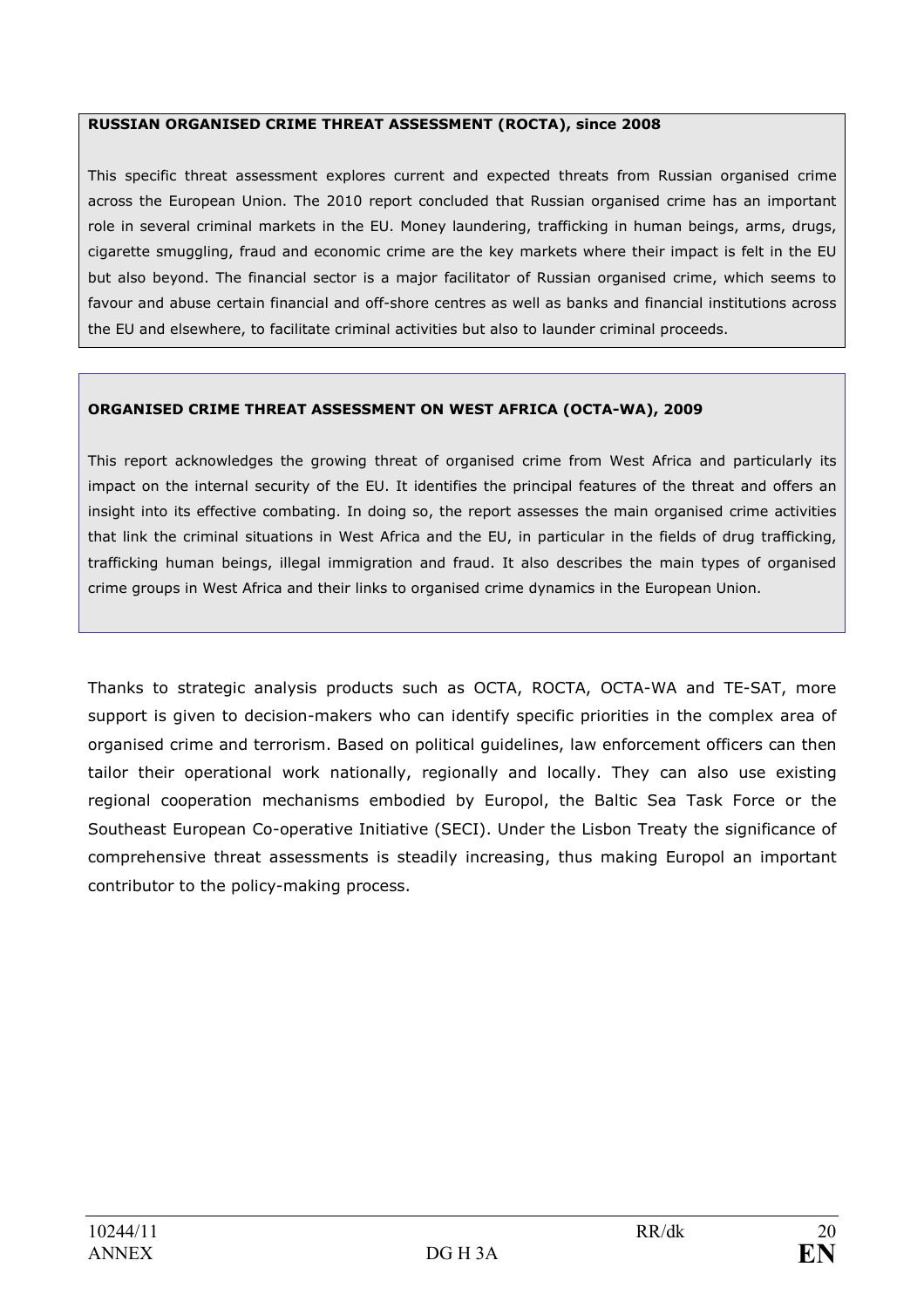Recently, the Europol Scanning, Analysis and Notification (SCAN) Team was set up to provide EU national competent authorities with yet another strategic product: early warning notices of new organised crime threats. In 2010, the SCAN Team delivered six OC-SCAN threat notices. These assessments were initiated following the receipt of alerts and initial threat reports provided by authorities in Croatia, the Czech Republic, Denmark and Finland, as well as being driven by the priorities of the Spanish and Belgian EU Presidencies. OC-SCAN Threat Notices produced in 2010 covered the following subjects:

- Expansion of Hells Angels Motorcycle Club to South-East Europe. The Hells Angels Motorcycle Club (HAMC) has significantly expanded its presence into Eastern Europe. Over the last couple of years they have spearheaded an extremely rapid drive into South–East Europe, particularly Turkey and Albania. In establishing its territorial influence in South–East Europe, Hells Angels have built close relationships with local outlaw motorcycle gangs (OMCGs) in Albania, Bulgaria and the former Yugoslav Republic of Macedonia, and they have established their own presence in Turkey. Members of HAMC now based in South-East Europe have the capacity to become involved in drug trafficking on the 'Balkan Route'.
- Street gangs involved in organised crime activities in the EU. The increasingly international dimension of some street gangs poses a crossborder threat. In particular, groups such as the Latin Kings (in Southern Europe) and Black Cobra (in Northern Europe) have the capacity to engage in organised crime as higher-level street gangs. In addition, a number of lower-level street gangs in the EU display links with organised crime groups (OCGs).
- Illegal trafficking and internal circulation of heavy firearms in the EU. This threat notice revealed how the possession of heavy firearms by organised crime groups is rising. Their willingness to use firearms in populated areas poses a significant threat to both the general public and law enforcement personnel. Although most organised crime groups prefer handguns, there is a rise in the use of heavy firearms such as assault rifles (e.g. AK-47s) and explosive devices. While the amount of heavy firearms in circulation in the EU seems to satisfy much of this demand at present, suppliers in South-East Europe are able to meet any rise in demand. The fact that a Kalashnikov or a rocket launcher can be acquired for as little as  $€300-700$  in some parts of the EU indicates their ready availability to criminals.
- Diversification in the use of light aircraft for illicit trafficking into and within the EU. In addition to drugs trafficking into and within the European Union, light aircraft are used to facilitate illegal immigration, smuggle victims of trafficking in human beings (THB), and traffic firearms, diamonds and bulk cash shipments for money laundering. The rise in light aircraft for trafficking is facilitated by the lack of EU-wide monitoring and sanctions.
- Systematic exploitation of minors by mobile (itinerant) organised crime groups across the EU. The severity of violence and intimidation used by these groups to control and exploit minors, including extreme forms of violence such as sexual abuse and torture, is increasing. Although the exact scale of the threat is unknown, there are many instances of minors being trafficked for sexual and labour exploitation. The groups cooperate with others, particularly with brokers in key source regions, to ensure a constant supply of victims and to reduce the risk of law enforcement detection, by regularly moving the minors around between different groups.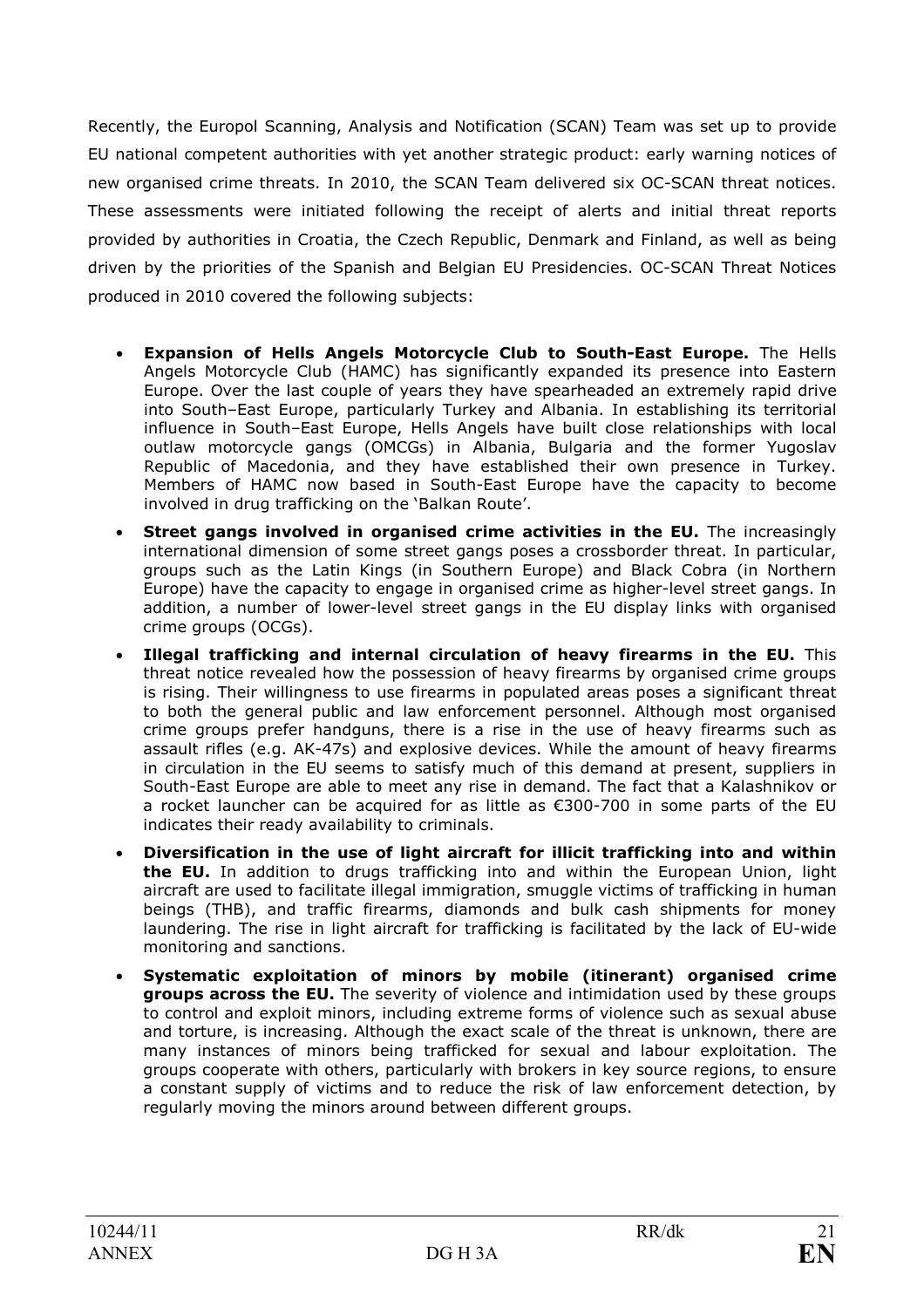#### OPERATION FORECOURT

Intelligence indicated that an organised crime group was using drivers, working for a legitimate transport company, to smuggle illicit tobacco products into the UK. The drivers stopped in Luxembourg en route to the UK to load up with hand-rolling tobacco. They were using the cover of their company vehicles and frequent trips to the UK to facilitate the imports.

Europol analysed key intelligence contributions which pinpointed the criminals' modus operandi and helped to identify the source of the tobacco supply, people and vehicles involved.

The operation concluded with two arrests and the seizure of nearly two tonnes of hand-rolling tobacco by the UK authorities. This prevented duty and tax losses of around €277 000.

#### Europol's fight against cigarette smuggling

Europol supports law enforcement agencies in preventing and combating the activities of organised crime groups engaged in the unlawful manufacturing and trafficking of cigarettes and tobacco products. The illicit tobacco trade costs the EU about €10 billion in lost revenue every year.

Counterfeit and smuggled tobacco products are sold on open markets and customers are often unaware that they are buying illegal products. The money they pay goes directly to criminal groups, funding other areas of serious organised crime and terrorism.

To increase profits, illegal tobacco is produced with cheap materials, and with little regard for health and quality controls. These cigarettes are sold to smokers instead of genuine products, which have to meet certain standards. Seized counterfeit cigarettes have been found to contain mites, insect eggs, fungi and even human faeces.

#### EUVID

EuVID is an operational tool for law enforcement which facilitates the identification of vehicles and vehicle documents. Austria, France, Germany, Italy, Sweden and Europol participate in the EuVID project.

EuVID currently holds information on 83 different vehicle brands and types, information on genuine vehicle documents from 55 countries, a catalogue on vehicle keys and a guideline on how to investigate motor vehicle crime. EuVID is made available for joint operations and used as a basis for vehicle identification training.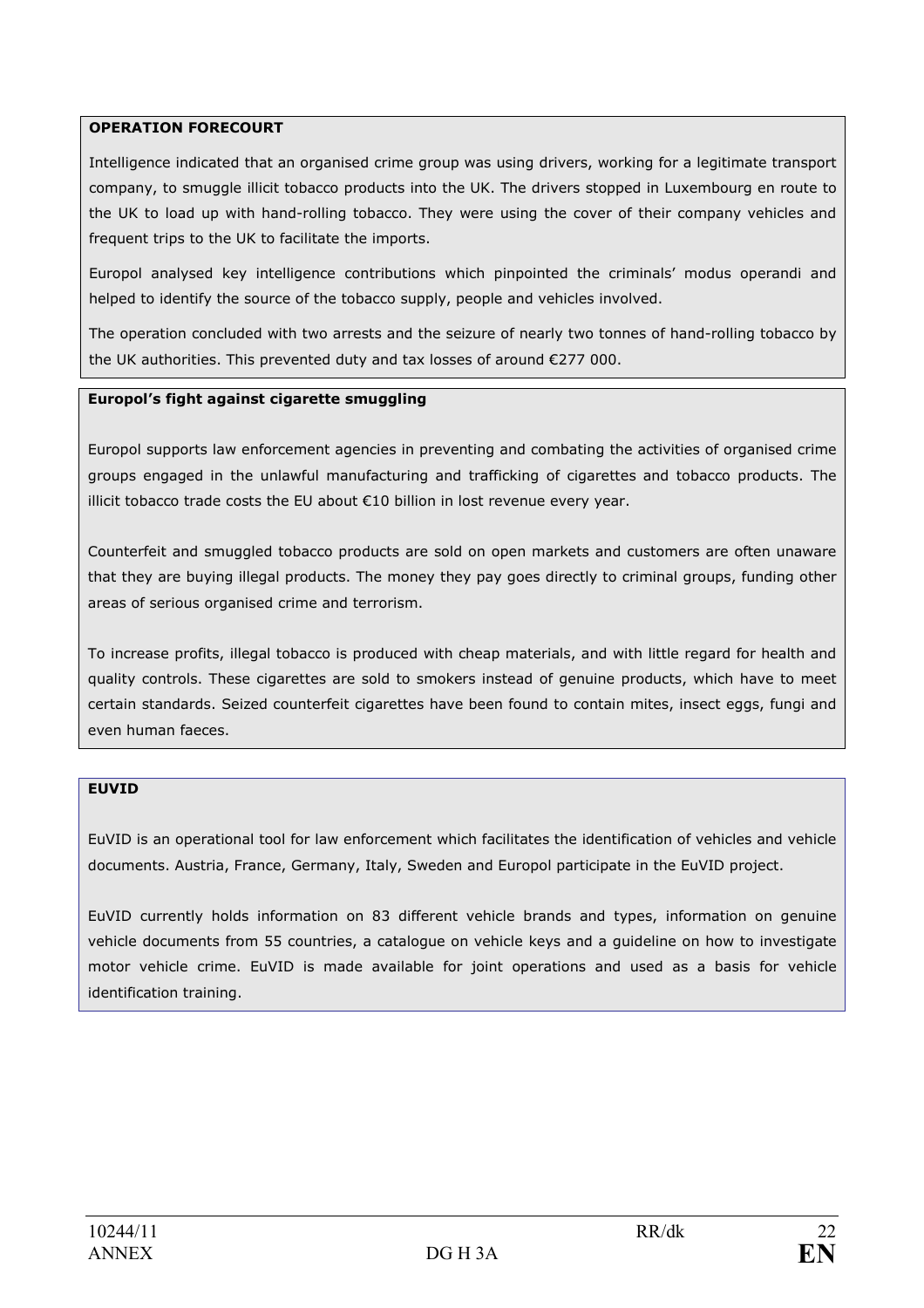### 2.5.3 Analysis training

Europol offers a new two-week analysis training course called Operational Integrated Analysis Training. To meet increasing requests from the Member States, the analytical training team developed two separate versions of the training - one for analysts and specialists working at Europol and one with the 'Train-The-Trainer' concept in mind. The latter was specifically designed for potential trainers in the Member States, to cover the essential elements of the intelligence cycle and to focus especially on analysis.

Europol has already delivered five courses to a total of 58 trainees from 28 different countries in Europe, as well as trainees from Australia and the United States. Many Member States have used the material, methods and exercises from the Europol training to develop their own operational analysis courses. During 2010, both the Financial Analysis and Strategic Analysis trainings were redesigned for Europol's operational staff. These two-week courses will now also be offered to Member States' analysts in 2011.

## 2.6 EU centre for law enforcement expertise

In order to strengthen its position as a platform for specialist areas and to facilitate the sharing of knowledge and communication with different expert communities, Europol has developed the Europol Platform for Experts (EPE). The vision for the EPE is to be a secure environment for specialists in a variety of law enforcement areas, enabling them to share – within their respective communities - knowledge, best practices and non-personal data on crime. The EPE was made available on the internet in November 2010. It has not only been developed for the publication of documents but it is also meant to encourage authorised users to cooperate online thanks to a series of collaboration tools.

During 2010, Europol prepared the creation of a number of platforms for experts in 2011, mainly:

Child sexual exploitation Crossborder surveillance and controlled deliveries Cybercrime (I-FOREX) Homicide investigation Kidnapping, hostage taking and extortion Money counterfeiting and payment card fraud (PaySafe) Witness protection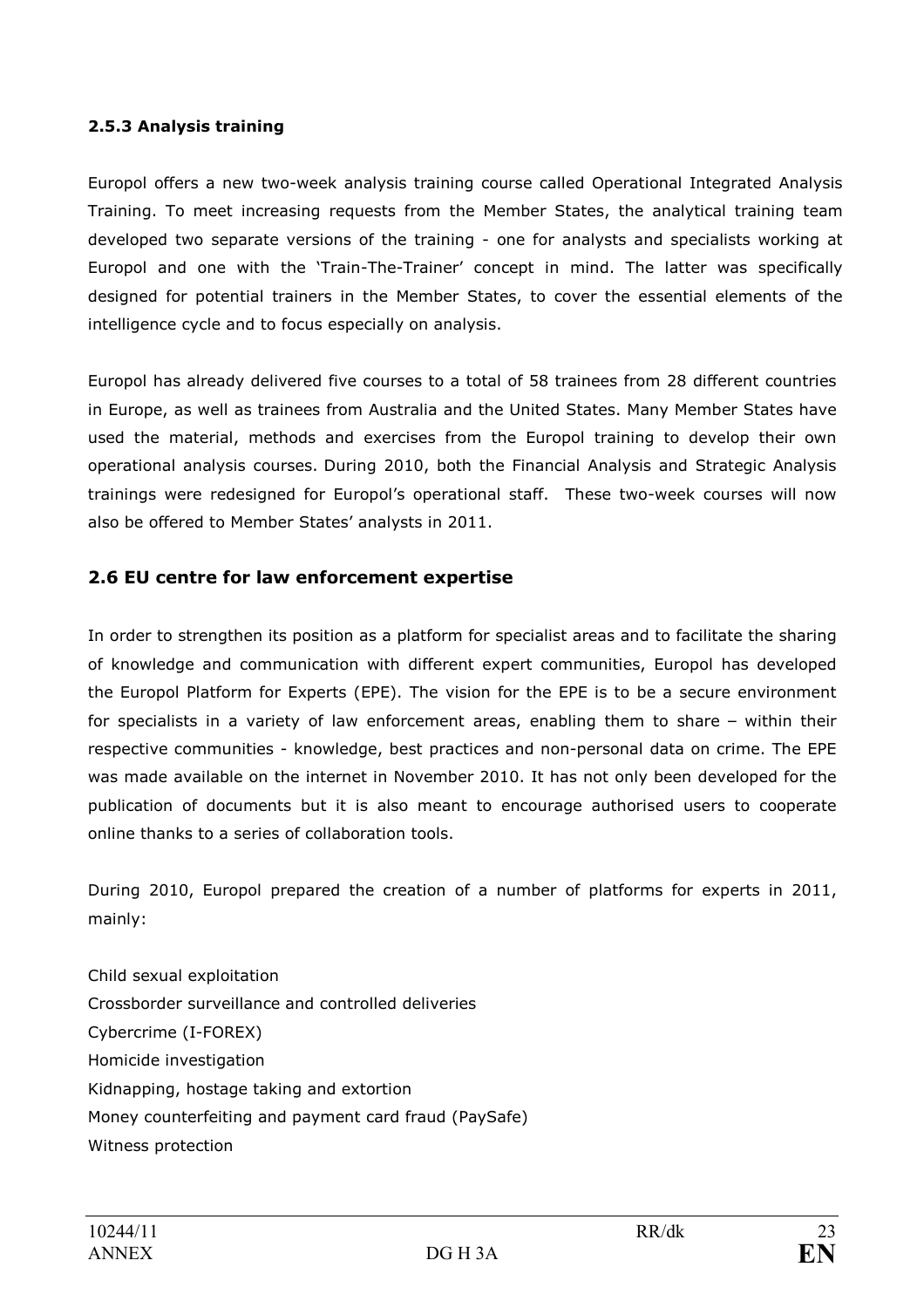The migration to the EPE of the Atlas Communication Platform for special operations and counter terrorism units is also under preparation.

## 2.6.1 The European Network of Advisory Teams

The European Network of Advisory Teams (EuNAT) consists of advisory teams and crisis management units from law enforcement agencies providing strategic and/or tactical advice coordination and support to investigations of kidnapping, hostage taking and extortion.

EuNAT links the European network of law enforcement advisory teams permanently to Europol, to provide immediate international cooperation when responding to threats where life is at risk. The network shares good practices and develops standards in this specific field throughout the EU.

## 2.6.2 Handling of informants

The informant is a crucially important aspect of police activities. Involvement of an informant early in the criminal intelligence gathering process is likely to result in a successful outcome for the investigation. The quality of intelligence gathered is directly proportional to the quality of the informant.

Serious organised crime is not restricted by national boundaries so informants may provide intelligence to support law enforcement in a number of countries.

The current legal situation within the EU is not uniform with regard to using informants, although cooperation with informants is a common and widespread practice.

### 2.6.3 Cross-border surveillance and controlled deliveries

The use of covert surveillance is one of the key modern investigative tools for obtaining decisive information on criminal structures. However, due to the transnational nature of modern organised crime groups, law enforcement authorities are increasingly confronted with cases of cross-border observation and surveillance which create issues at both legal and operational levels.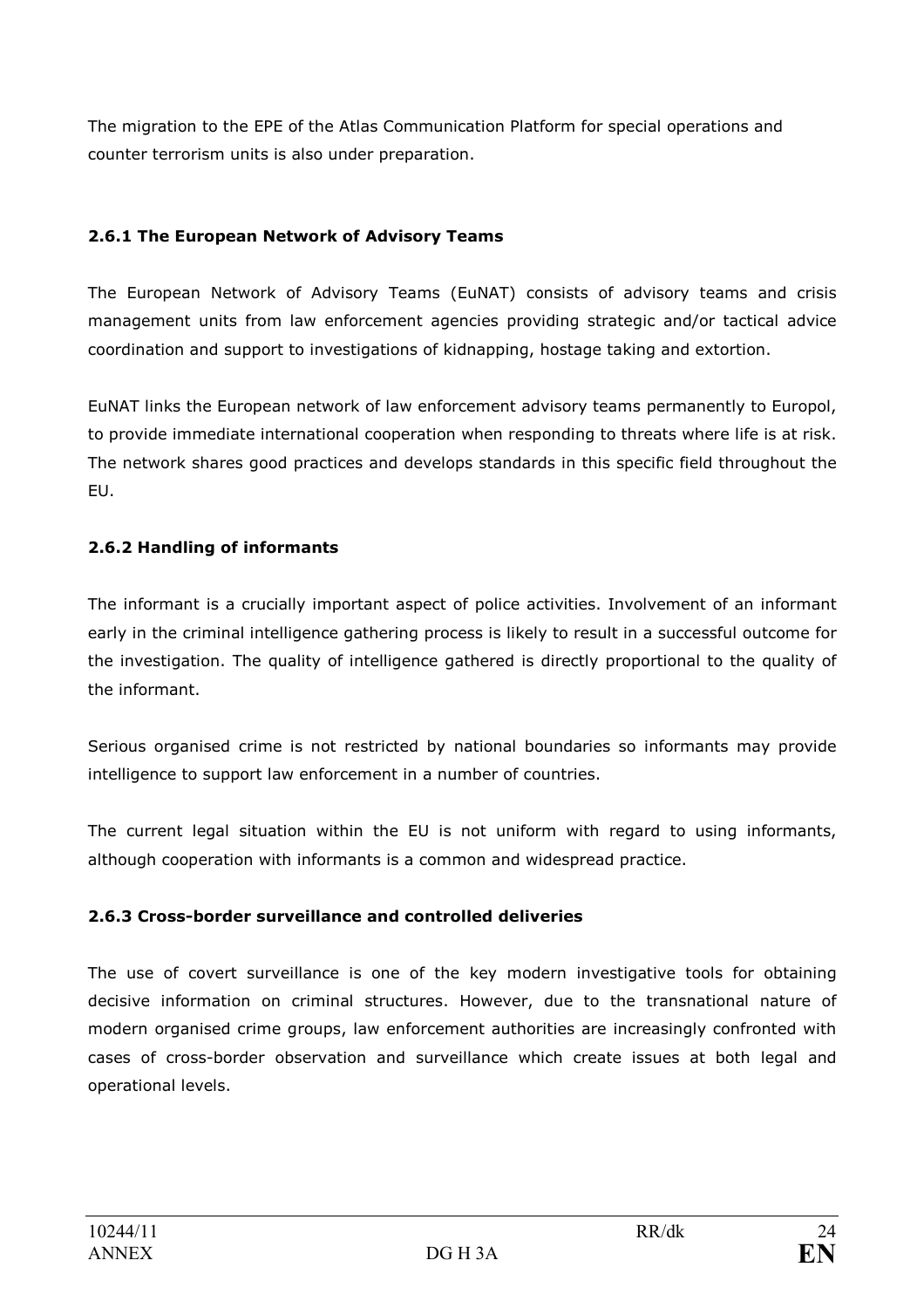Europol is a member of the Cross-Border Surveillance Working Group, whose purpose is to encourage international cooperation and provide a forum for the development of safe and effective law enforcement surveillance techniques.

Another key investigative tool is the deployment and systematic operational use of covert surveillance methods in conjunction with controlled deliveries. A CD-ROM compilation of the different Member States' legislation on controlled deliveries is made available to inform experts about the problems that might occur in cross-border cooperation.

## 2.6.4 Witness protection

Witness protection is one of the cornerstones in the fight against organised crime and terrorism and Europol's network on witness protection is the biggest one worldwide. Elements of Europol's witness protection services include:

- the harmonisation of different national programmes
- development of new witness protection units and programmes
- the standardisation of processes such as the relocation of witnesses, and
- the education of witness protection officers.

#### Higher education course on witness protection

This UK-Europol project provides, for the first time, a standardised education programme for witness protection, on a European level. The two-week course will start in 2011.

## 2.6.5 Europol Homicide Working Group

In 2009, the UK proposed to establish a focal point for homicide matters at Europol. This proposal was supported by the Heads of Europol National Units in 2010. The working group will be the expert authority on strategic homicide-related issues and will be based on extensive practitioner involvement, using a linked network of European homicide investigators.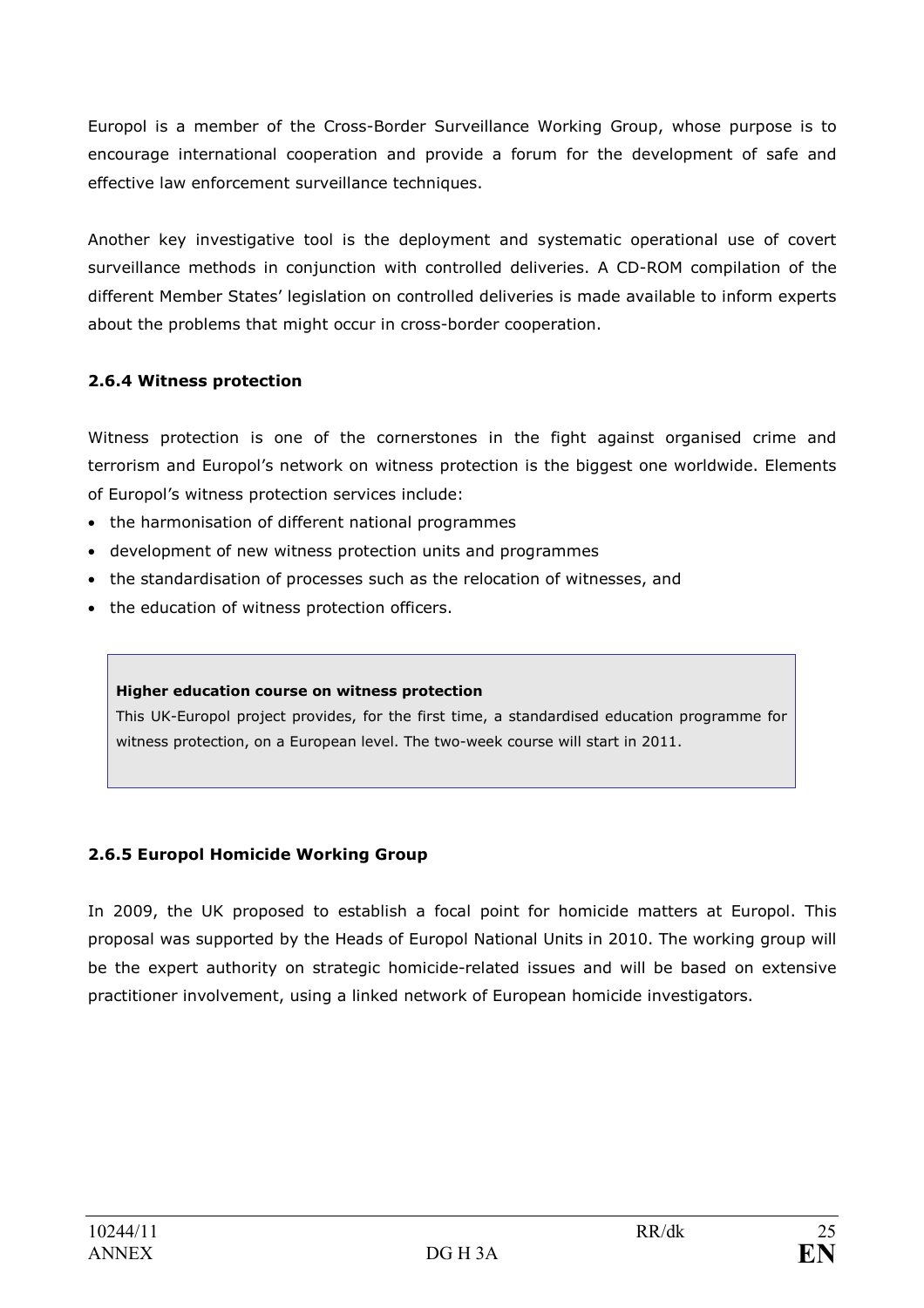Another important part of the proposal was to establish a central repository for knowledge on defined homicide-related subjects. The focus will primarily be on:

- Serial killers
- Homicide in relation to organised crime
- Specific modi operandi in cases such as honour or school killings
- New trends in the field and new investigation techniques.

These objectives will be reached by developing a technical solution to support web-based networks for the exchange of information, best practices, and communication amongst the experts.

## 2.7 Data protection

Europol has one of the most robust data protection regimes in the area of law enforcement. The Europol Data Protection Officer ensures legal compliance with the data protection framework including the processing of data related to Europol staff. The main task of the unit is to create a tailor-made policy framework which serves the needs of the operational units and, at the same time, protects the fundamental rights of the data subjects in all areas of data protection.

The framework for auditing activities is now defined in the Europol Data Protection Audit Policy. Furthermore, in this context, the DPO has drafted a 'Policy on Control of Retrievals' which provides details on control mechanisms for legality of retrievals of personal data from Europol's systems. As called for in Article 18 of the Europol Council Decision (ECD), and its implementing Management Board Decision, the policy defines precise requirements for data protection audit logs and audit trails.

When personal data is processed by Europol, data security requirements have been integrated into the system in accordance with new confidentiality rules.

For staff-related data, the DPO focused on processing operations for personnel and security issues. It supported Europol units in drafting data protection notifications.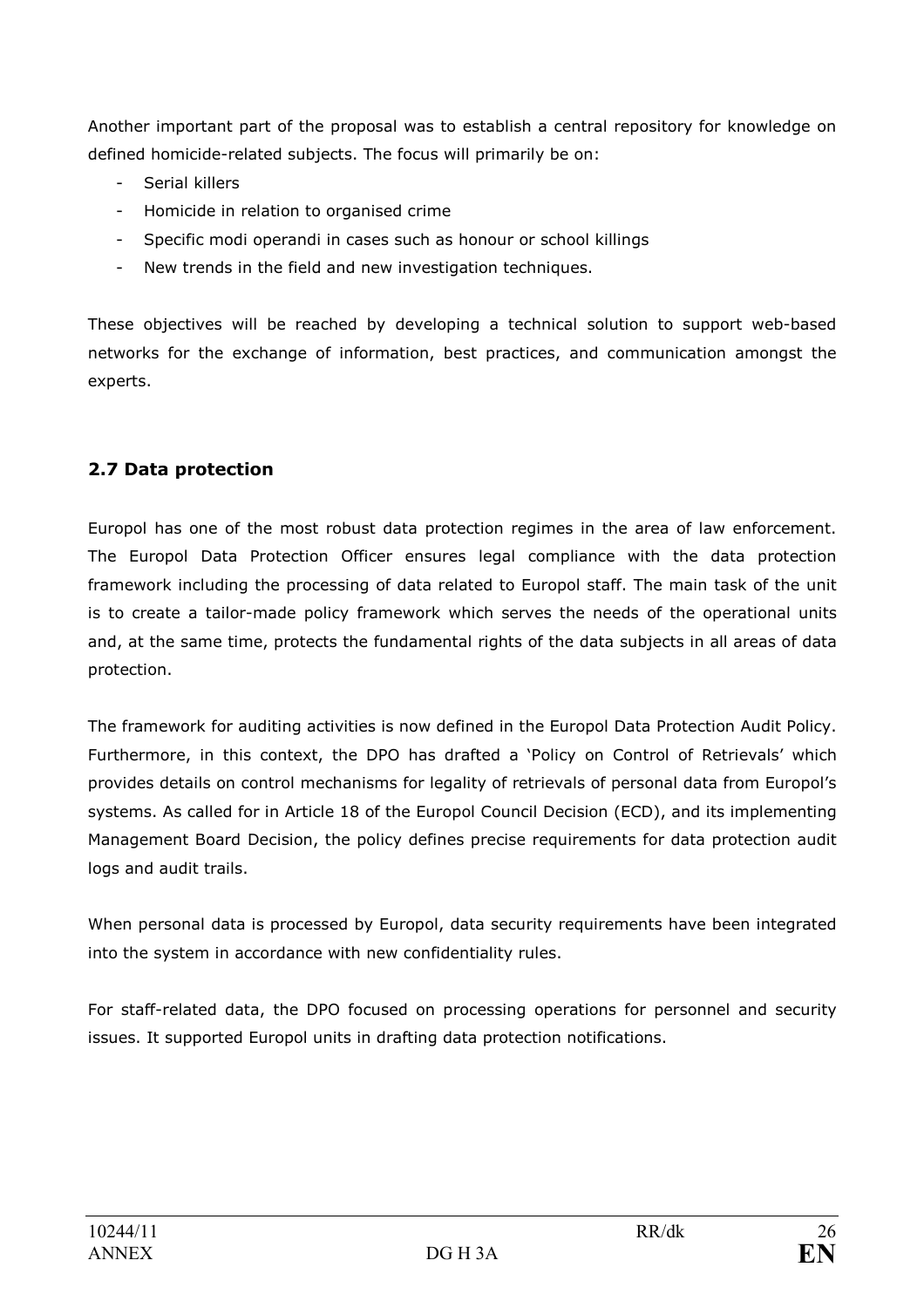Processing operations that are likely to present specific risks with respect to the rights and freedoms of data subjects are subject to prior checking by the Joint Supervisory Body (JSB). In 2010, the DPO submitted several notifications to the JSB for its opinion. At the end of the year, the JSB issued opinions on the following 'prior check' notifications:

- Staff Development and Review Process and
- Recruitment and Selection Process.

As foreseen by the Europol Council Decision, the Data Protection Officer will present a detailed activity report for 2010.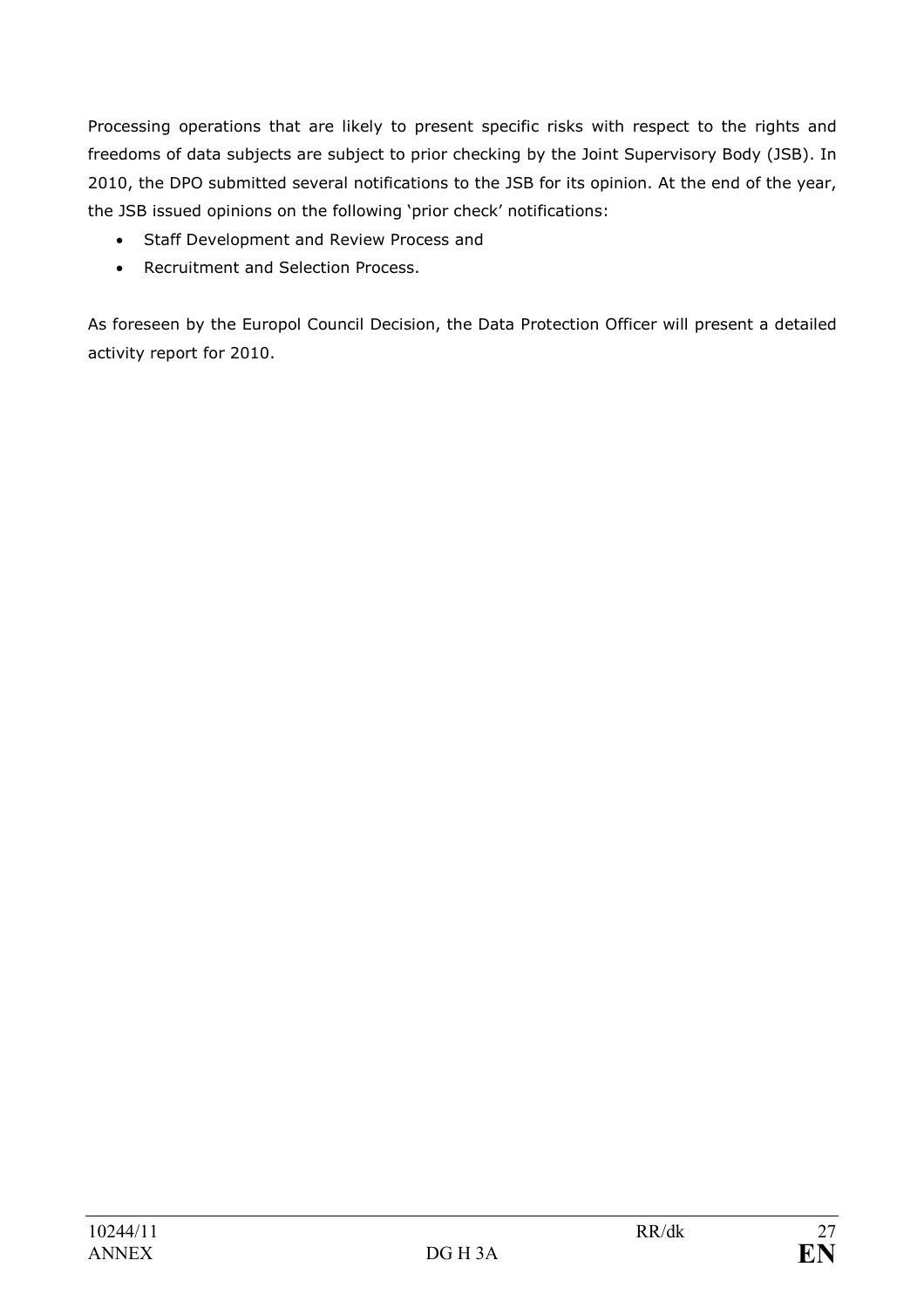# 3. Europol operational activities

One of the key goals of Europol is to provide EU law enforcement authorities with 24/7 operational support. The support is delivered in mandated areas and also in horizontal cases crossing several criminal areas.

Operational support is also extended to Member States by sending the Europol mobile office, with dedicated analysts and experts, to provide on-the-spot assistance in the Member States.

## Mobile office: a live connection to Europol's centralised databases and expertise platforms

Europol has developed a powerful mobile office solution that allows Europol officers to access the full range of information retrieval and analysis tools from any remote location, using the highest security standards. In 2010, Europol made vast improvements to its mobile office solution, allowing for far greater flexibility and speed of deployment.



Chart: Operational support provided to Member States in 2010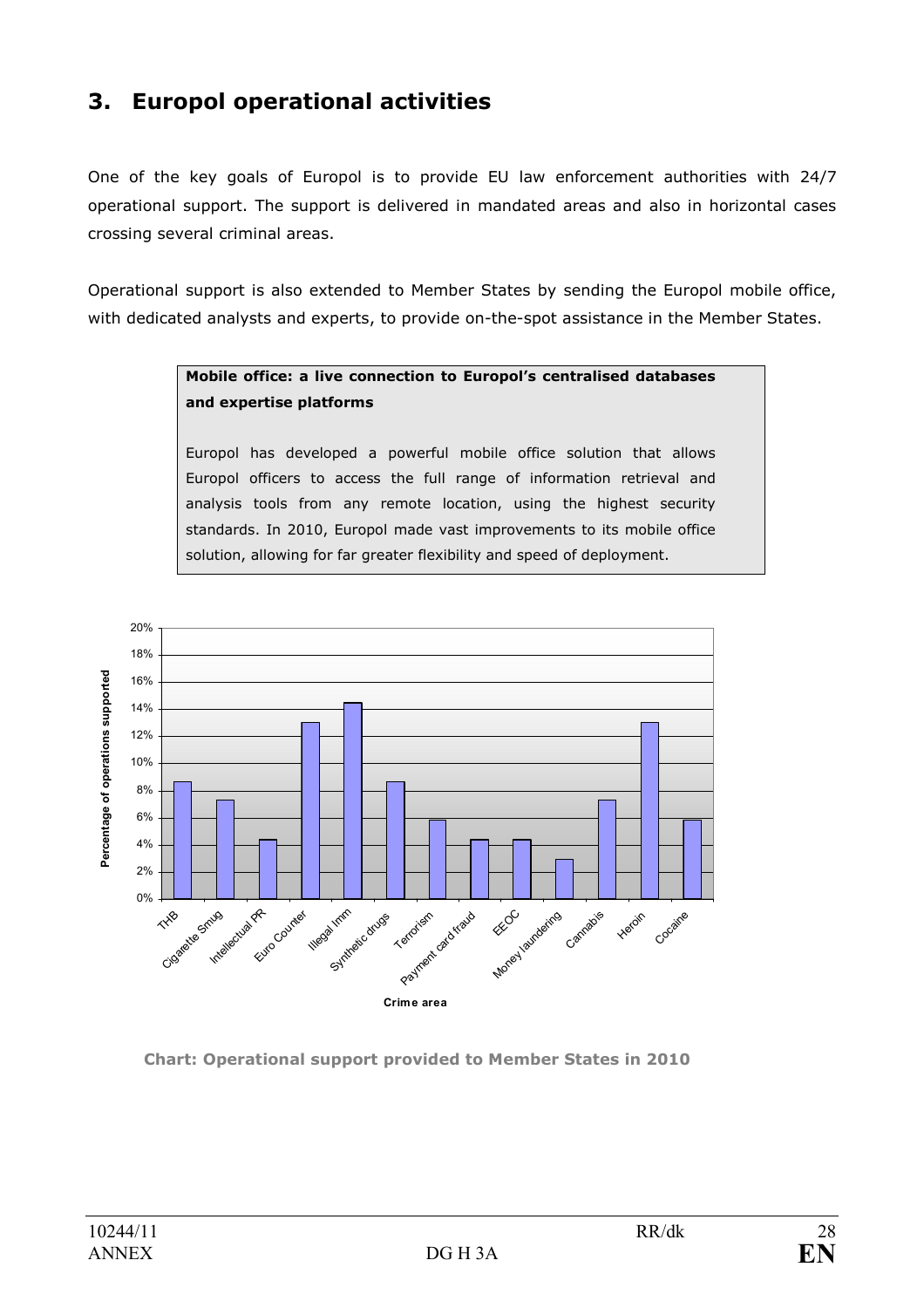In 2010 Europol allocated €200 000 to financially support operational meetings. Via this new facility, EU Member States and, where relevant third states, had their delegates' travel expenses covered for almost 70 operations.

| Type of operational support by Europol                     | Number of       |
|------------------------------------------------------------|-----------------|
|                                                            | cases           |
| Forensic/technical support <sup>1</sup>                    | 125             |
| Operational analysis                                       | 78              |
| Financial support for operational meetings                 | 60 <sup>2</sup> |
| Financial support for investigations (euro counterfeiting) | $35^{3}$        |
| Operational meetings hosted                                | 33              |
| Mobile office (on-the-spot analysis)                       | 31              |
| Coordination                                               | 23              |

<sup>-&</sup>lt;br>The example, technical investigations into printing machines used for counterfeiting (71 requests).<br>Total paid by end December 2010 was €106 349. A further €102 650 was committed, giving an implementation rate of 100% of 000). <sup>3</sup> €157 414.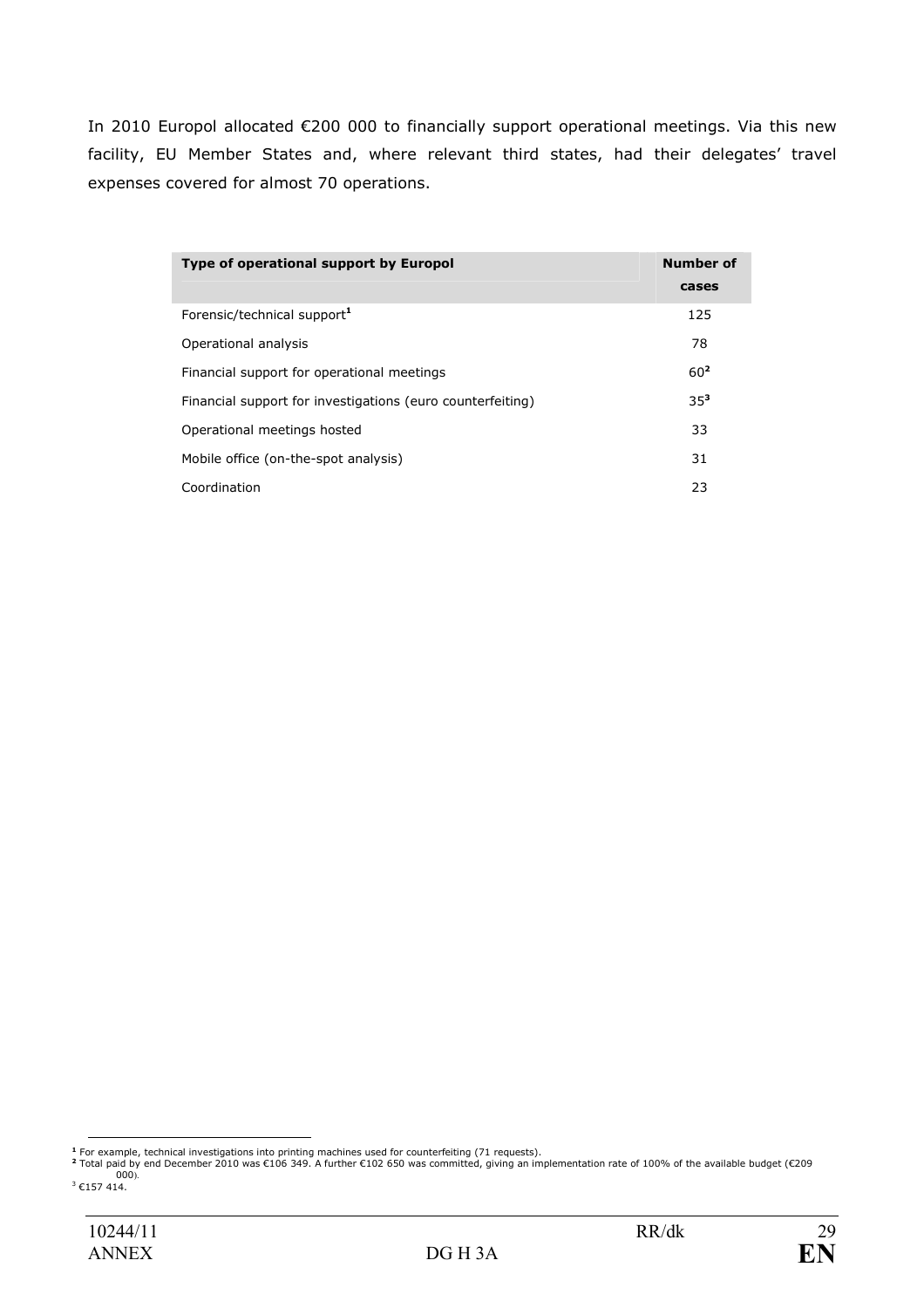### Comments from European law enforcement experts and investigators

"I cannot fault any aspect of the work undertaken on our behalf by Europol during this investigation. Reports were well formatted, well pitched and of excellent content, so much so that we considered using some of the material as evidence" (Investigator, UK)

"This was a complex investigation with connections to many different countries and numerous suspects. A lot of time and energy was committed to this target group by AWF Sustrans analysts and a very successful outcome has ensued. They deserve great credit for the assistance they provided to the Member States in this case" (Expert, Ireland)

"The work of the AWF was very important and added value to the investigation" (Investigator, France)

"In these investigations, Europol has proven to function as an excellent 'gateway' to information for various countries. The communication was very efficient. The analysis made was very clarifying" (Investigator, Austria)

"…Europol is the ideal platform to exchange intelligence between 27 Member States" (Expert, Belgium)

"A fast international exchange and showing links between several international investigations" (Investigator, Belgium)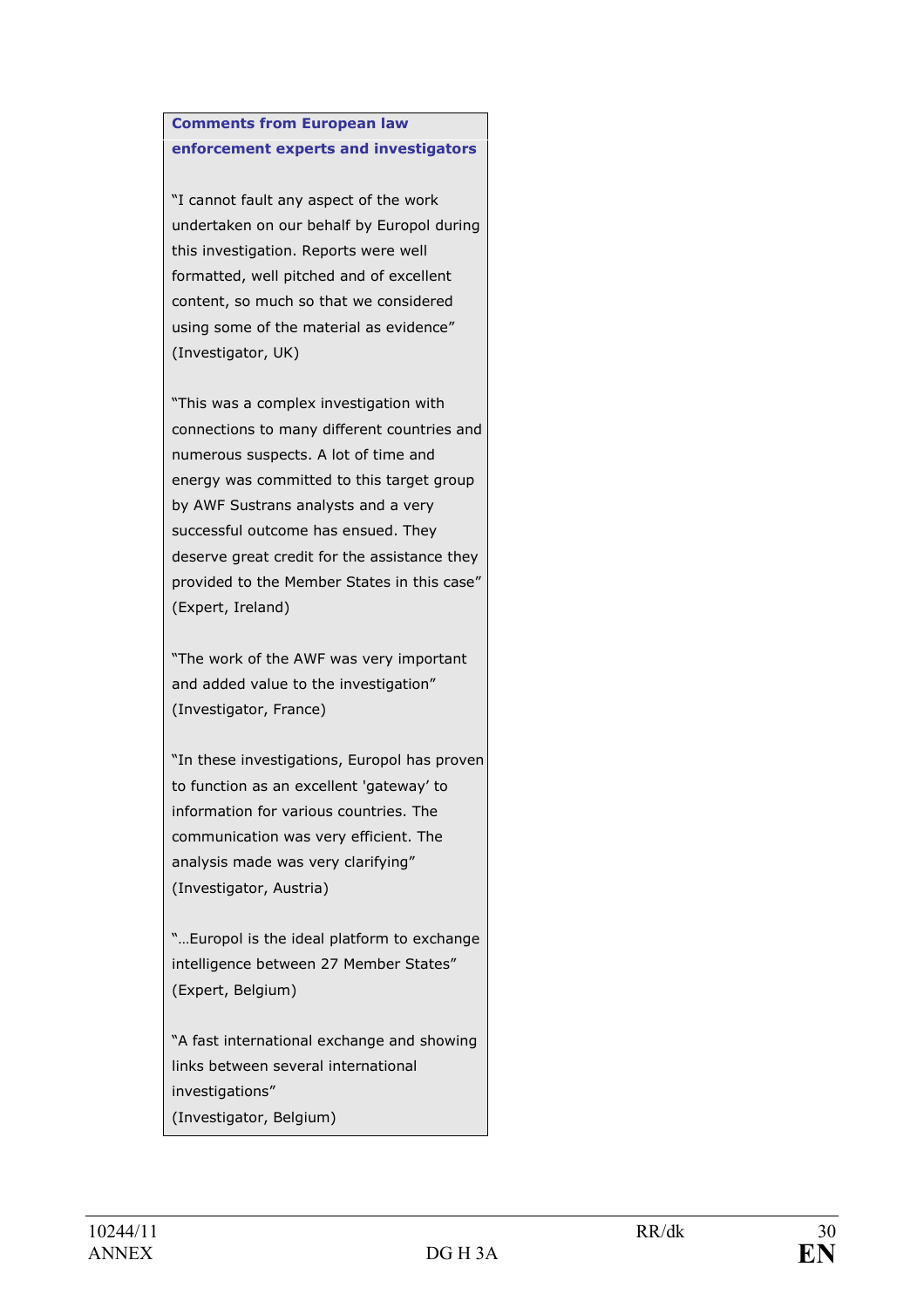#### OPERATION ATHENA II

Two Europol officers and the mobile office supported the Spanish General Customs Directorate with Operation Athena II in April 2010.

Operation Athena II was a joint customs operation targeting the cross-border movement of cash and other monetary instruments used by criminal organisations for financing of their criminal activities and laundering of criminal proceeds.

Customs Administrations of 19 EU and non-EU countries (namely Algeria, Morocco, Norway, Tunisia and the USA) participated along with international agencies like Europol, Interpol and the World Customs Organization.

This operation led to:

- The issuing of warning messages (reports on people who declared they were travelling with over €10 000, as well as alerts on suspicious cash movements)
- The issuing of seizure messages (used to report detections and seizures of cash or other monetary instruments exceeding €10 000)
- Cash seizures totalling  $\epsilon$ 5.5 million and cash warnings which came to  $\epsilon$  26.5 million
- Europol dealing with 110 warning messages and 128 seizure messages and performing searches in Europol systems which resulted in various links
- The generation of four links by Europol that proved a staggering amount of cash was being moved across two EU countries.

## 3.1 Terrorism

Nearly 10 years after the attacks of 11 September 2001 in New York, terrorism continues to pose a serious threat to the EU Member States. Extremist and terrorist groups, such as al-Qaeda and others, are active in the European Union and impact the lives of its citizens. The fight against extremism and terrorism therefore remains a top priority for the European Union and Europol.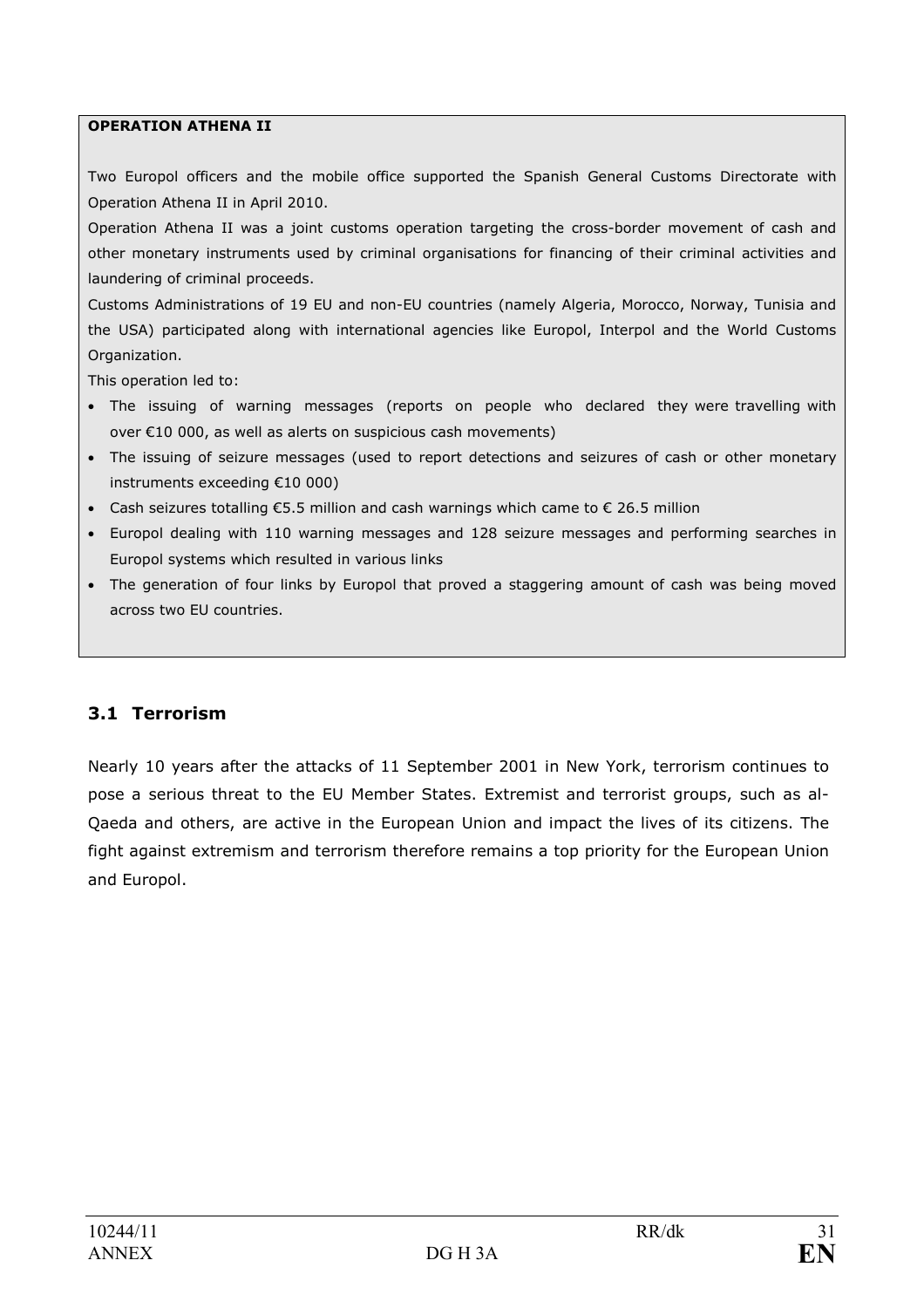Europol assists Member States to conduct successful investigations in this area by providing the following products and services:

- analysis and analytical products such as reports, threat assessments and missing links for ongoing international investigations
- information exchange and access to Europol's databases and exchange systems and other expert platforms
- expertise through Europol's mobile office which enables on-the-spot assistance
- other tailored products and services such as Modus Operandi Monitor, First Response Network, European Explosive Ordnance Disposal Network, EU Bomb Data System and more
- Europol produces the annual EU Terrorism Situation and Trend Report (TE-SAT), which seeks to establish basic facts and figures regarding terrorist attacks and arrests in the EU, including new trends.

## 3.1.1 Modus Operandi Monitor

The Modus Operandi Monitor is a means of developing an overarching activity model that continuously assesses terrorist events and/or investigations which affect the security situation in the Member States, by focusing on specific elements of the terrorists' modus operandi. Additional value is given by the fact that the outcome is linked to other Europol intelligence products and aims to provide real-time expertise and intelligence to the Member States' relevant agencies.

## 3.1.2 First Response Network

The First Response Network is a tool developed by Europol which enables law enforcement agencies to respond to a terrorist attack in Europe in a timely way. A team of Europol and Member State counter-terrorism experts can be mobilised immediately to assist the affected Member States in all operational and technical matters. In such cases, this team will use Europol's operational centre to ensure efficient information exchange with all involved parties. In addition to offering support in a crisis situation, the First Response Network also aims to provide high-level terrorism experts with strategic advice, tailored to the evolving modus operandi of an attack.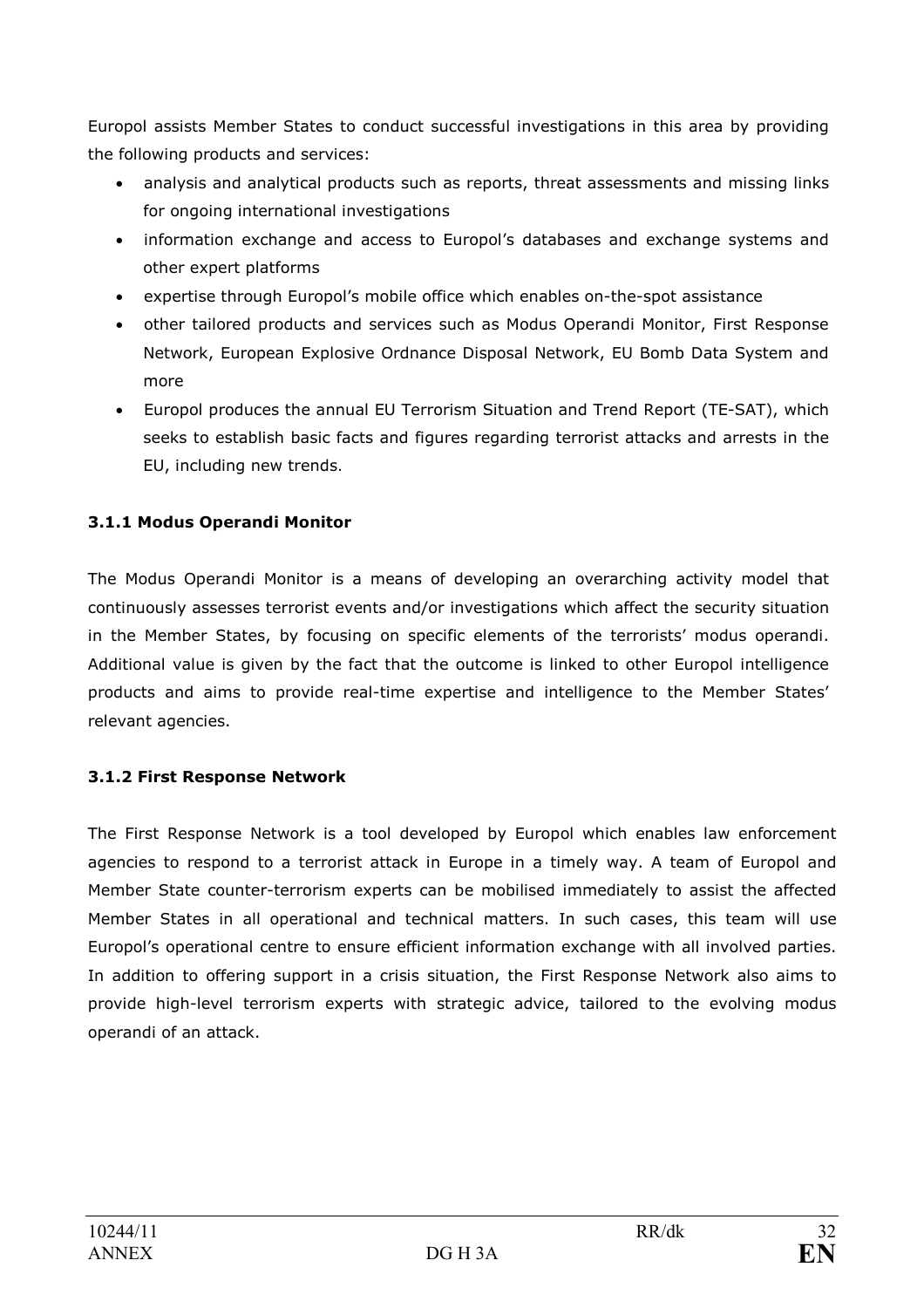### 3.1.3 European Explosive Ordnance Disposal Network

The European Explosive Ordnance Disposal Network is a network of experts for the exchange of knowledge about the disposal of explosive materials. The network contributes towards identifying best practices and organises training in partnership with EU Member States and third parties. It also keeps explosive ordnance disposal units up to date with the latest relevant developments. It is open to all police, government and military units that deal with explosives. Training sessions, as well as a set of other activities, are carried out by the network.

### UK GREATER MANCHESTER POLICE OPERATION

In 2010, Europol supported the Greater Manchester Police Counter Terrorism Unit in a UK counter terrorist operation. The main suspect was sentenced to two years in prison after being convicted of two charges under Section 58 Terrorism Act relating to the possession of material for terrorist purposes. Europol carried out a survey of around 6000 electronic documents provided by Greater Manchester Police, mostly in Arabic, with a view to identifying those which might pose a security threat to the UK. An initial assessment of the contents by the Check the Web team was followed by more targeted analyses of specific sets of documents, as requested by the Greater Manchester Police. Computer forensic tools applied to the digital media allowed the isolation of relevant files. Cross checking of electronic files against the Europol systems also revealed the presence of terrorist material which had been previously used as evidence in court.

Europol's work led to the identification of an extremist preacher who was of interest to other investigations in the EU. The Check the Web team used the material provided by Greater Manchester Police to analyse and assess the ideology promoted by this suspect. The resulting report by the Check the Web team and a threat assessment of the individual and his European-based followers, produced by Europol, provided further links to some ongoing investigations in Member States.

### 3.1.4 EU Bomb Data System

The EU Bomb Data System (EBDS) provides a platform for sharing timely and relevant information and intelligence on explosives, incendiary and explosive devices, as well as chemical, biological, radiological and nuclear materials (CBRN). The EU Bomb Data System also comprises incident databases for explosives and CBRN, as well as libraries and experts' forums.

The EBDS was successfully launched in October 2010 after the completion of a two-year intensive project whose aim was to harmonise and centralise information exchange between EU bomb data centres in EU Member States. The project was funded by the European Commission.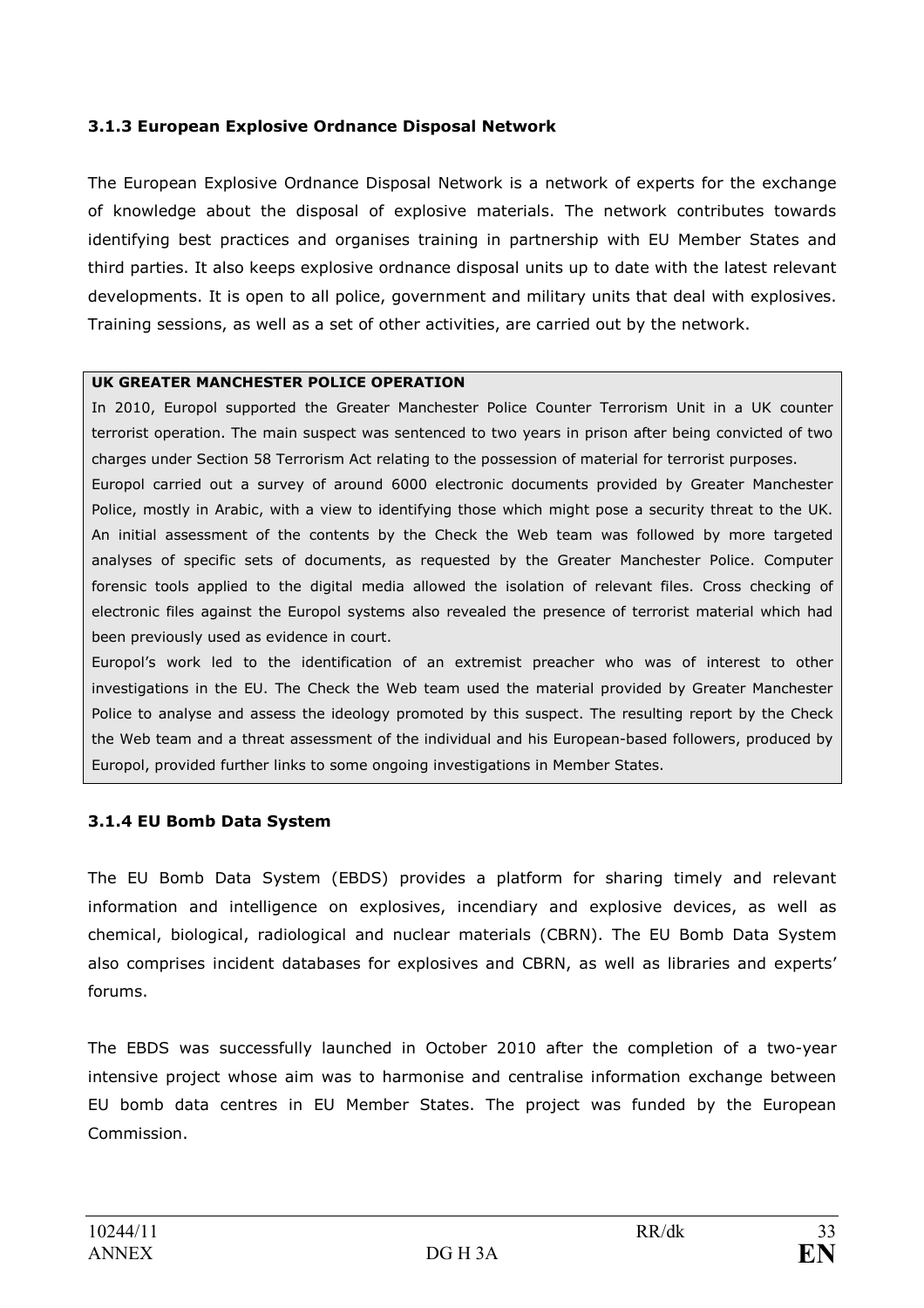### 3.1.5 Maritime piracy

From the beginning of 2010, issues related to maritime piracy were integrated into the counter-terrorism environment at Europol. Since piracy became a major issue, costs for the shipping industry have been spiralling out of control due to higher insurance rates, security costs and the increased operational costs incurred by the longer alternative routes. Intelligence has it that piracy could tie in with other criminal phenomena such as the smuggling of human beings, weapons and drugs. Europol, in close cooperation with Interpol and supported by 10 Member States and Eurojust, exchanges information on criminal activities related to maritime piracy. Europol's involvement in this phenomenon focuses on the identification of key perpetrators, logistical assets and financial flows linked to this criminal activity.

In November 2010, a unanimously endorsed resolution by the United Nations Security Council called on all of its 192 member countries to work in cooperation with Europol and Interpol to fight the criminal networks involved in maritime piracy off the coast of Somalia. This was an important step forward as international law enforcement authorities provide the critical link between arrests made through military interventions and the investigations and prosecution of maritime pirates and associated criminal networks.

## 3.1.6 Terrorism database

Europol is preparing for the creation of a joint terrorism database, with the aim of modernising the EU's response to terrorism. This will be done by better incorporating the EU definition of terrorism; being flexible and adequately responsive to Member States' and third partners' needs; and focusing precisely on common areas of interest. On the whole, this approach is reflected in the improvements in day-to-day management, including recent scientific achievements such as forensic analysis, fingerprints and DNA.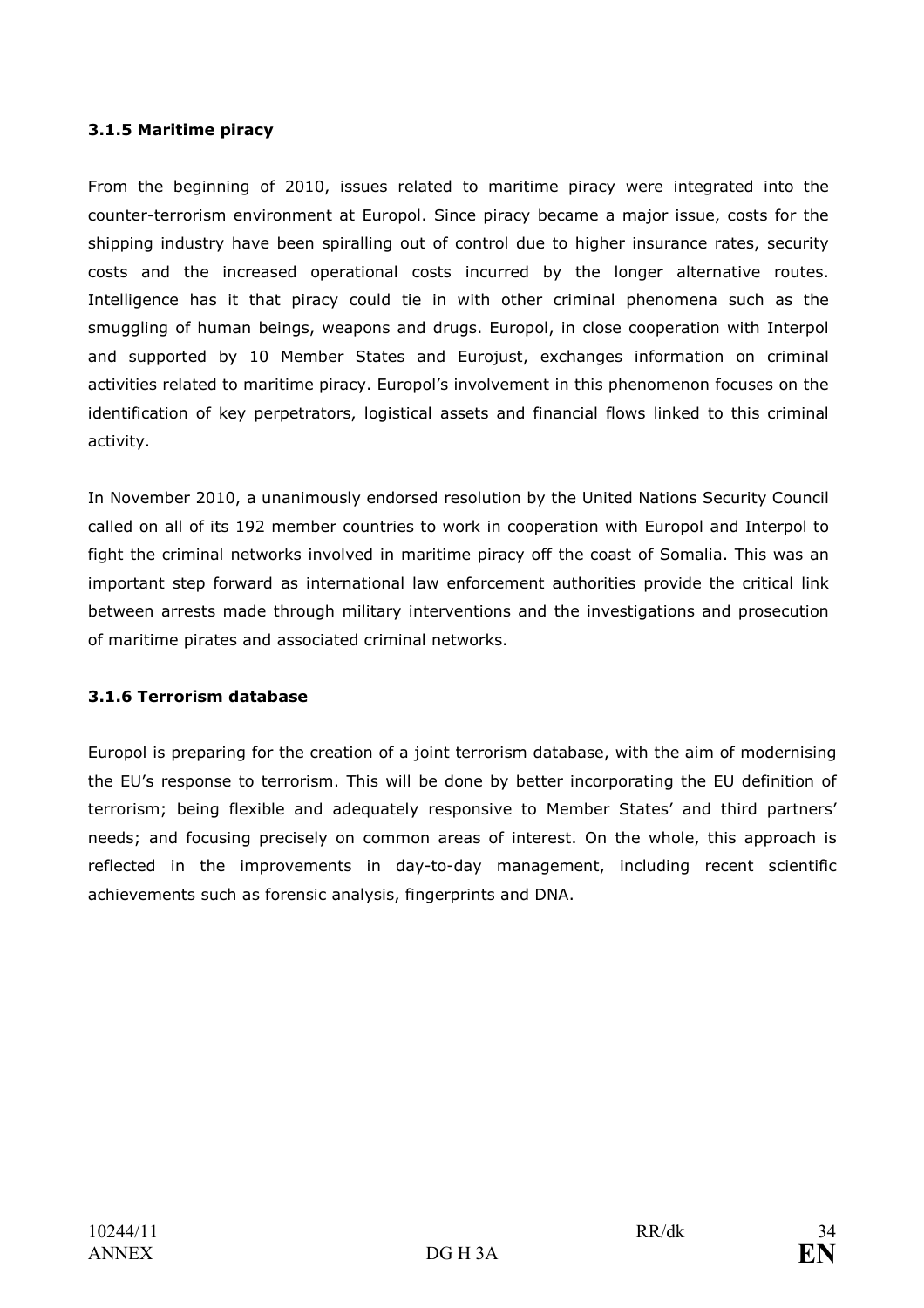#### Terrorist Finance Tracking Programme

Following the EU–US Agreement on the Terrorist Finance Tracking Programme (TFTP), which came into force on 1 August 2010,<sup>1</sup> a key role for Europol involves the verification of US requests to Designated Provider(s) of financial messages within the European Union. In addition to this verification role, Europol has created a Single Point of Contact for its Analysis Work Files and EU Member States in order to coordinate all exchanges with the USA regarding this Agreement which includes the spontaneous provision of information, and the requests for US TFTP searches. The objective of this new collaboration between the US and the EU is to identify, track and pursue terrorist finances.

## 3.2 Drugs

The drugs phenomenon is a major concern to the citizens of Europe - it has an impact on both collective and individual health and safety. Fighting drug-related crimes has been a priority for Europol since the start of its existence.

## 3.2.1 Synthetic drugs

The European Union is a significant region for the illicit production of synthetic drugs, particularly amphetamine and ecstasy. Each year around 60 to 90 large-scale production sites are identified and dismantled. Storage sites for potentially dangerous precursor chemicals used in the drug manufacturing process are often discovered during the course of investigations in Member States.

 $\overline{a}$ Council Decision on the conclusion of the Agreement between the European Union and the United States of America on the processing and transfer of Financial Messaging Data from the European Union to the United States for the purposes of the Terrorist Finance Tracking Programme.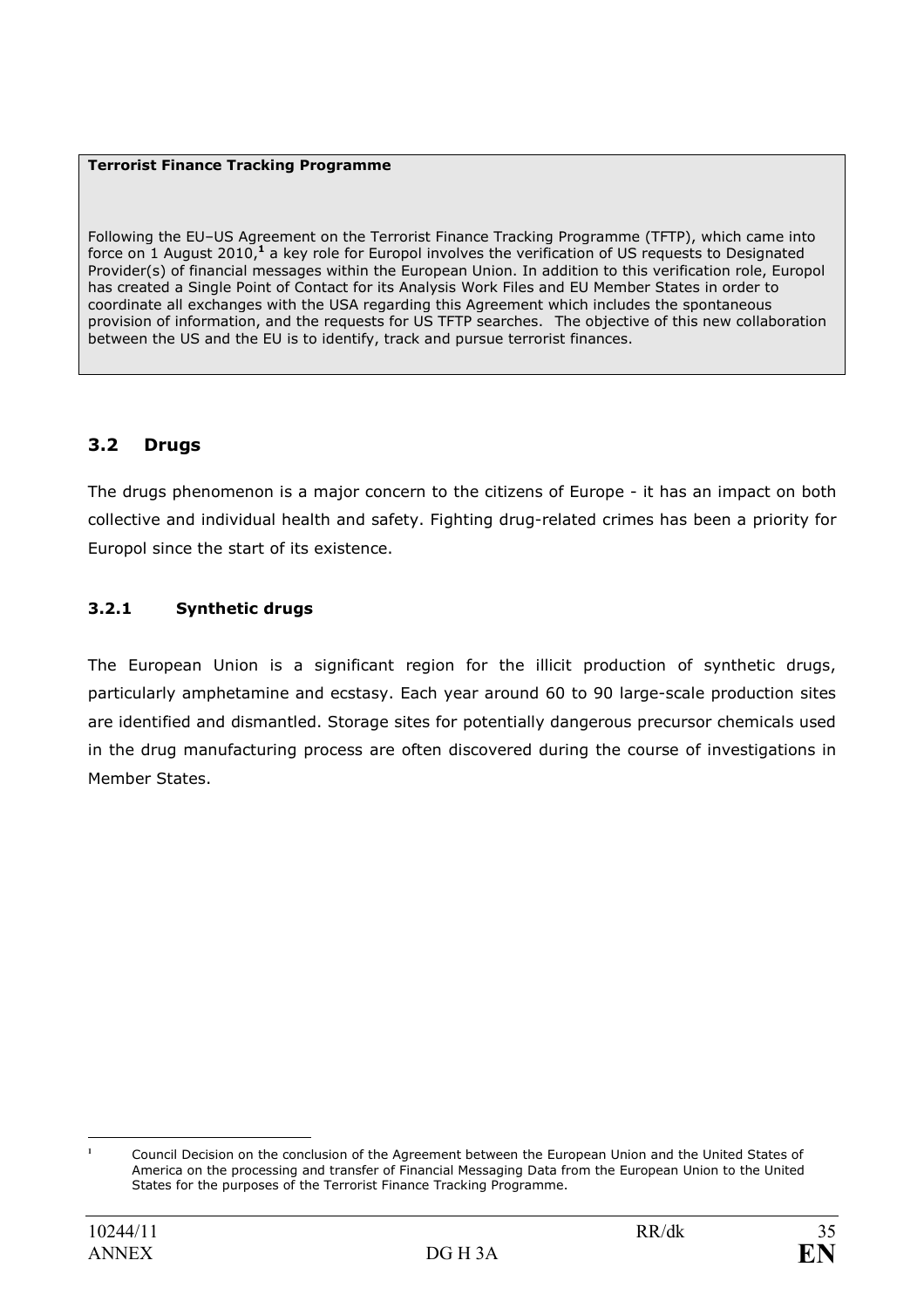### OPERATION TEX – COSPOL INITIATIVE

Since 2005, Europol has supported the Synthetic Drugs Group of COSPOL (Comprehensive Operational Strategic Planning for the Police). In February 2010, based on Europol analysis and ongoing inquiries in several Member States, COSPOL selected one specific 'highly-valued target' (HVT) for joint investigation. Together with Belgium, Germany and the Netherlands, Europol initiated a joint operation focusing on the organised crime group that was led by the selected HVT involved in the large-scale production of synthetic drugs.

In May 2010, it became clear that the suspects were ready to start up the synthetic drug production process in Belgium. Europol's operational and technical support was requested by the Belgian Federal Police of Hasselt, to potentially dismantle the illegal production site.

Europol sent 'on-the-spot' support and provided detailed technical investigation and expertise. As a result, the Hasselt Federal Police, in close cooperation with Europol, dismantled a large sophisticated illicit drug laboratory, which had the potential to produce hundreds of kilograms of synthetic drugs. The European street value of such production was estimated to be several million euros.

Six main suspects were arrested in Belgium and large quantities of chemicals were seized. At the same time, the Dutch judicial authorities carried out house searches and seized more synthetic drugs, cocaine, large amounts of money and large quantities of chemicals. Links to other illegal synthetic drug production sites (e.g. in Germany and the Netherlands) have been already identified via the Europol Illicit Laboratory Comparison System.

Europol was involved in this successful operation from the very start, in February 2010, in terms of initiating joint targeting of the HVT. During the operation, Europol provided 13 analytical reports and one specialist report to investigators. Europol organised two operational in-house meetings and on-the-spot technical support. As a result of joint activities, the main targets were sentenced to six years in prison.

Europol's operational support includes the coordination and initiation of criminal investigations as well as on-the-spot assistance to EU law enforcement agencies during the dismantling of illicit synthetic drug production facilities. Europol experts support law enforcement authorities to securely dismantle these drug production units and collect evidence. They also carry out technical investigations on custom-made and industrial equipment seized from drug production and storage units.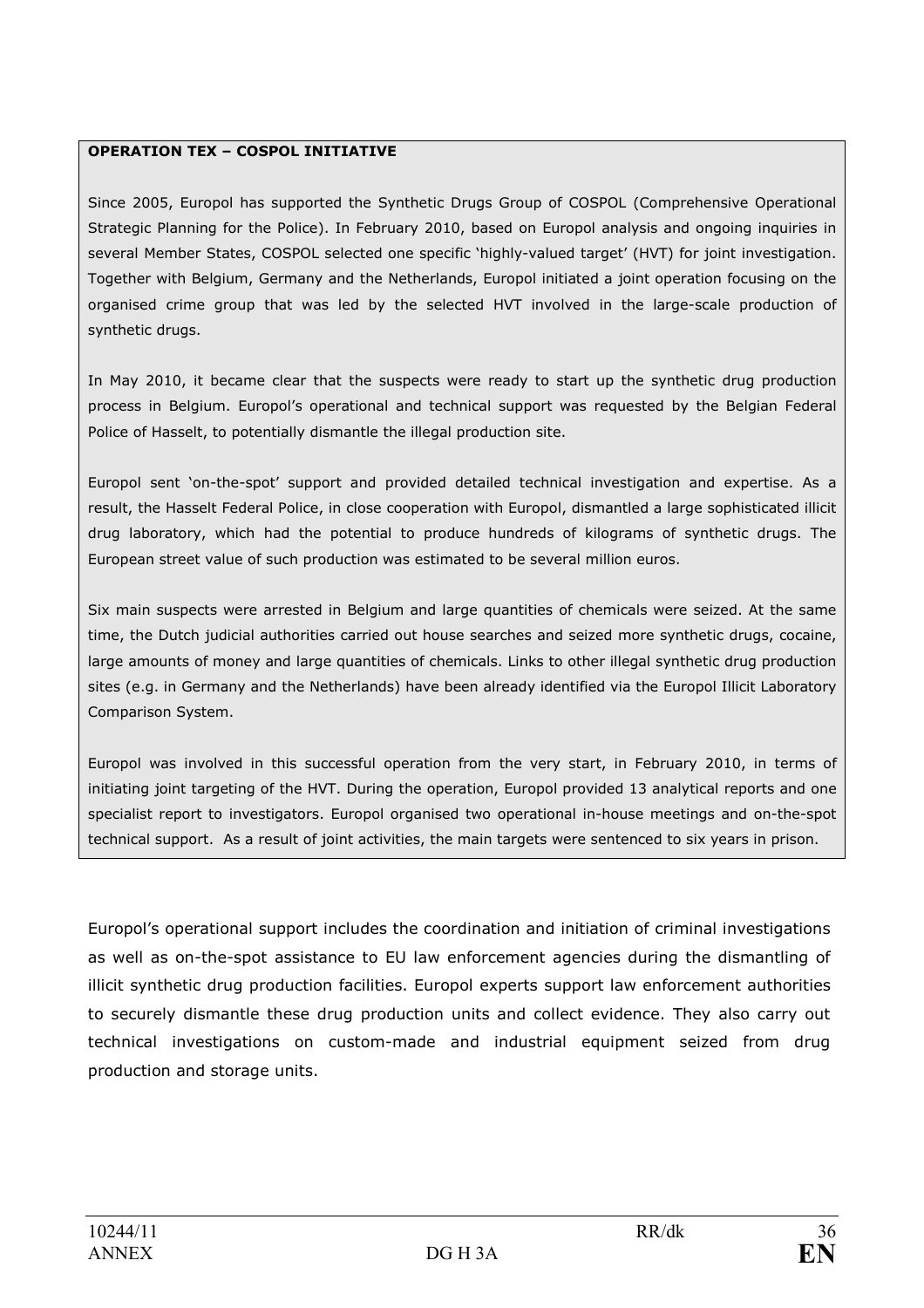### DISMANTLING OF DRUGS LABORATORIES

The Europol Illicit Laboratory Comparison System (EILCS) comprises detailed photographic and technical information on synthetic drug production, storage and dump sites. This enables the identification of matches between seized equipment, materials and chemicals. In addition, the Europol Synthetic Drug System (ESDS) includes information on modus operandi and significant seizures. This enables the identification of matches between seizures and helps to profile and target criminal groups.

### 3.2.2 Cocaine

After cannabis, cocaine is now the second most commonly used illicit substance in Europe.

Three million, or 2.2%, of young Europeans aged 15–34 are reported to have used cocaine in the last year. Approximately 13 million adults (15-64 years old) have used cocaine in their lifetime. This reflects the rapidly growing trafficking flows and spread of cocaine use in Europe. Next to the United States, the European Union remains the second largest consumer of cocaine in the world.

At Europol, cocaine-related organised crime networks are the responsibility of a dedicated project incorporating an Analysis Work File (AWF). Its activities include:

- Centralised services for the fast and efficient processing and analysis of data related to criminal networks trafficking cocaine
- Disseminating analytical reports to support Member States' ongoing investigations
- Prompting the establishment of parallel investigations and conducting joint operations
- Identifying possibilities for establishing Joint Investigation Teams
- Providing tactical and strategic information on key suspects and associates
- Tracing the money flow originating from cocaine trafficking and assisting Member States in freezing and confiscating these illegal proceeds
- Initiating and enhancing operational and strategic cooperation as well as information exchange between EU and non-EU countries, focusing on the disruption of the criminal networks.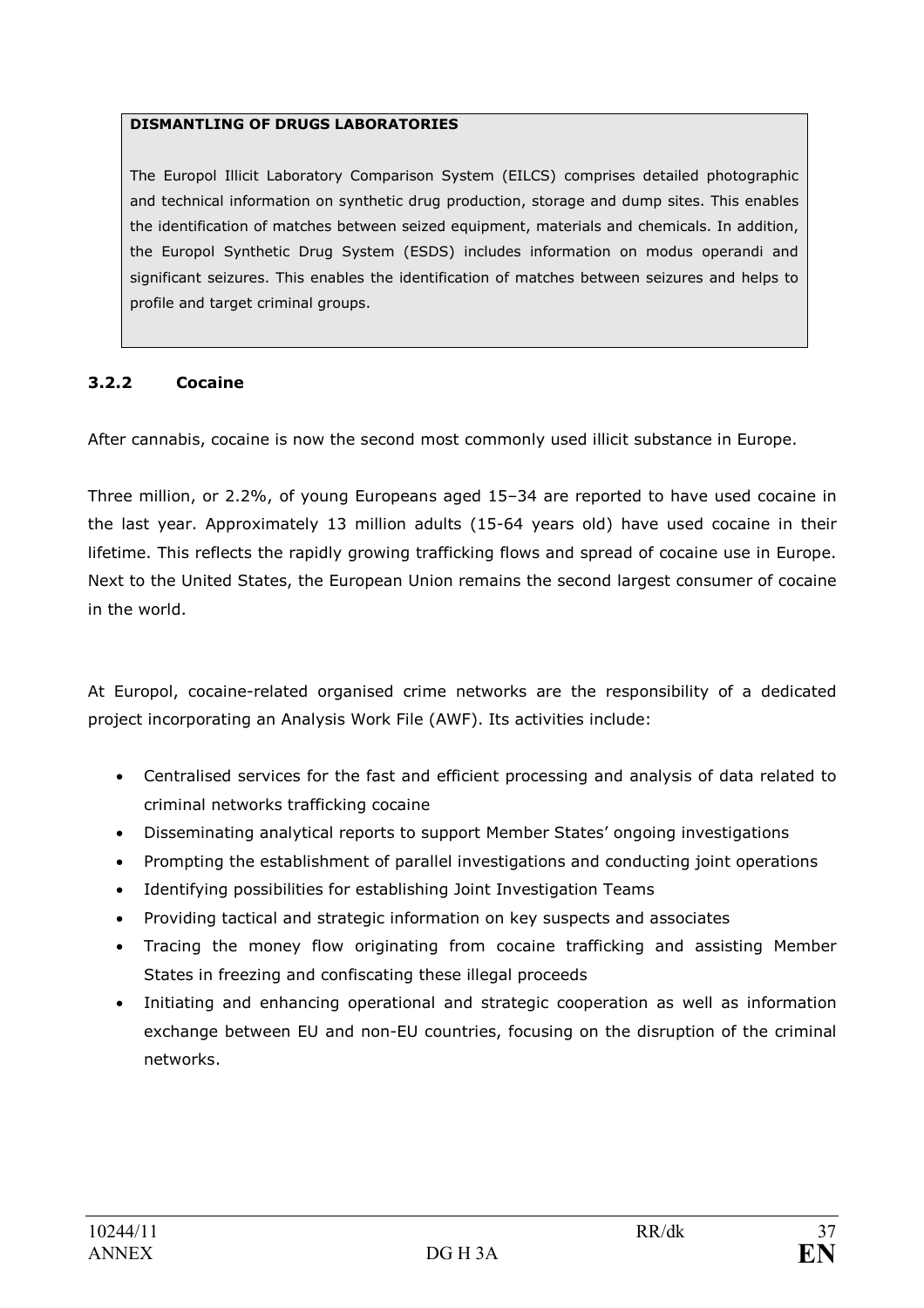Within this dedicated project, Europol runs the Europol Cocaine Logo System which consists of the Cocaine Logo, Cocaine Punch and Specific Means of Concealment Databases.

#### OPERATIONAL AND TECHNICAL SUPPORT TO ESTONIA

On 22 September 2010, an air freight cargo consignment containing 217.3 kilos of coffee powder arrived in Estonia from Venezuela via Germany. German Customs had already found that the consignment tested positive for cocaine and in cooperation with the investigation department of the Estonian Tax and Customs Board, a controlled delivery was organised.

Europol promptly provided two very comprehensive reports on cocaine conversion laboratories, cocaine extraction and conversion procedures, chemicals and equipment used, and details on the risks involved during the cocaine extraction and conversion process. In addition to daily contact, additional information was also provided on laboratories discovered in other EU countries where similar consignments had been processed.

Based on these reports and associated advice, and during subsequent house searches, investigators found and identified a list of chemicals used for the conversion and purification of cocaine.

In total, 48 kilos of cocaine were seized, while two Estonian citizens and two others are suspected of drug-related crimes. Three further suspects have been in custody at the prosecutor's request.

### 3.2.3 Heroin

The European Union is a significant global consumer market for opiates. Although demand and supply of opiates, namely heroin, is relatively small in comparison to synthetic drugs and cannabis, the social, economic and health problems associated with its use are significant and heroin remains a major threat to the security and health of European society. According to the United Nations Office on Drugs and Crime, an estimated 100 tonnes of heroin are needed annually to supply the EU heroin market, while approximately 8 to 15 tonnes are seized annually by EU law enforcement authorities.

The Europol project on heroin seeks to disrupt criminal organisations engaged in heroin production and trafficking, and supports Member States in their investigations to do so. A number of successful sub-projects have helped Member States achieve their objectives to counter this phenomenon.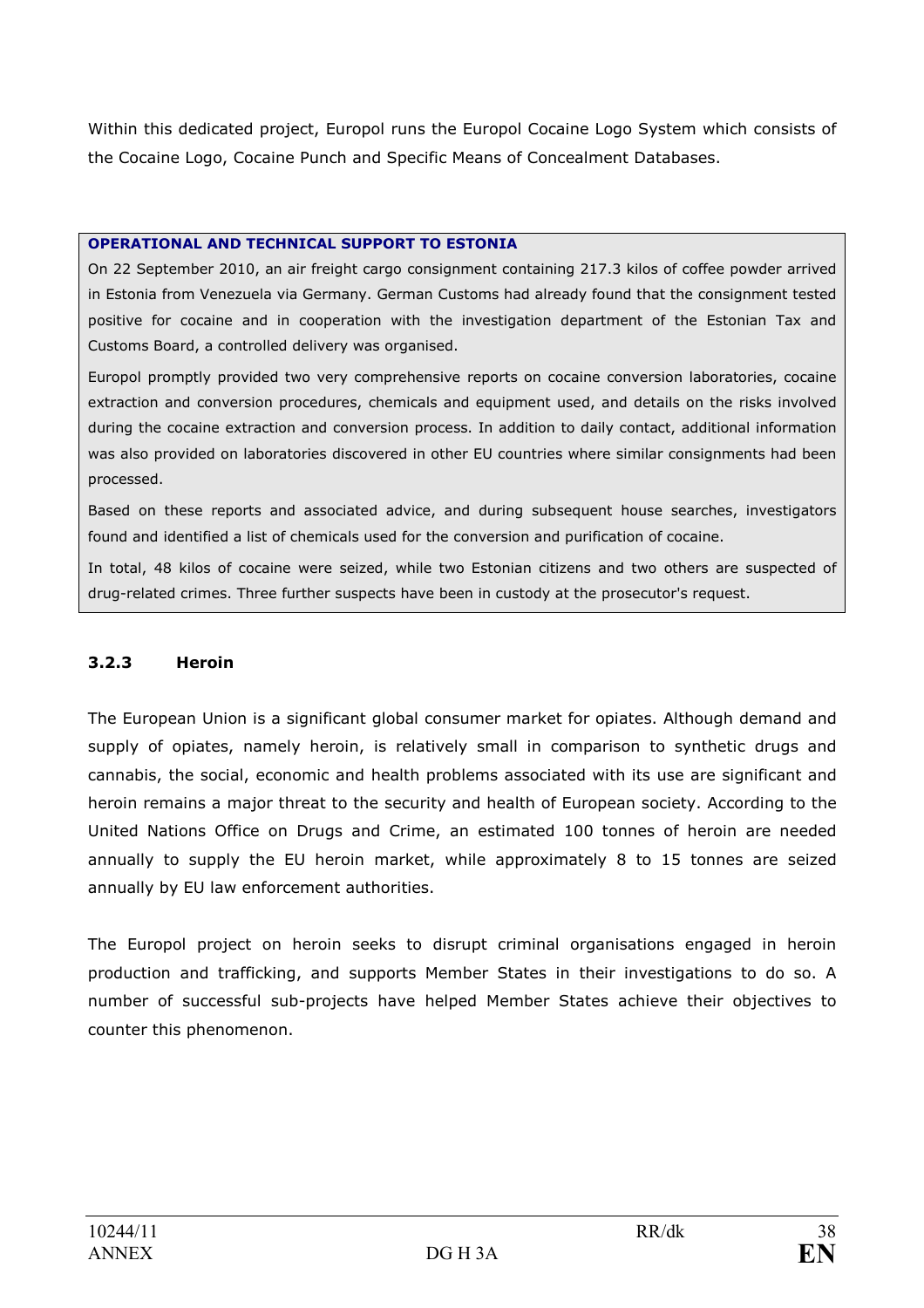In 2010, Europol supported investigations and initiatives targeting West African organised crime groups, operating in several regions of the EU, and groups trafficking heroin along the Balkan route. Europol convened a series of operational meetings both in its Hague headquarters and in Member States. Products delivered in 2010 included:

- 44 match reports
- 4 analysis reports
- 2 intelligence notifications.

## 3.2.4 Cannabis

Cannabis is, on a global level, the most prevalent drug in terms of production, trafficking and consumption. It can take various forms, such as herbal cannabis (marijuana), cannabis resin (hashish) and cannabis oil. The European Union is a major consumer market for cannabis.

Europol's Project Cannabis was born in March 2010 on the request of several Member States. The project seeks to initiate, support and coordinate the intelligence aspects of investigations, whilst enhancing information exchange, knowledge and experience of cannabis. Project Cannabis is split into two sub-projects, focusing on the wholesale trafficking of cannabis and its cultivation and production.

Project Cannabis includes the Europol Cannabis Cultivation site Comparison System (ECCCS) and the Europol Logo System on Cannabis (ELSC). It also supports, and is supported by, the activities of the European Expert Group on Cannabis (EEGC). Although it is a new project, it has already supported several operational cases.

## 3.3 Trafficking in human beings

Trafficking in human beings (THB) is a serious crime affecting all EU Member States. Men, women and children are exploited by both individual criminals and organised crime groups on a daily basis throughout the EU. Although establishing the exact scale of human trafficking in the EU and worldwide is currently impossible due to a lack of a harmonised data collection system, the number of victims just in Europe is estimated to be hundreds of thousands. Information provided to Europol in 2010 highlights how almost every EU country is affected by this serious crime, either as a source, transit or destination country.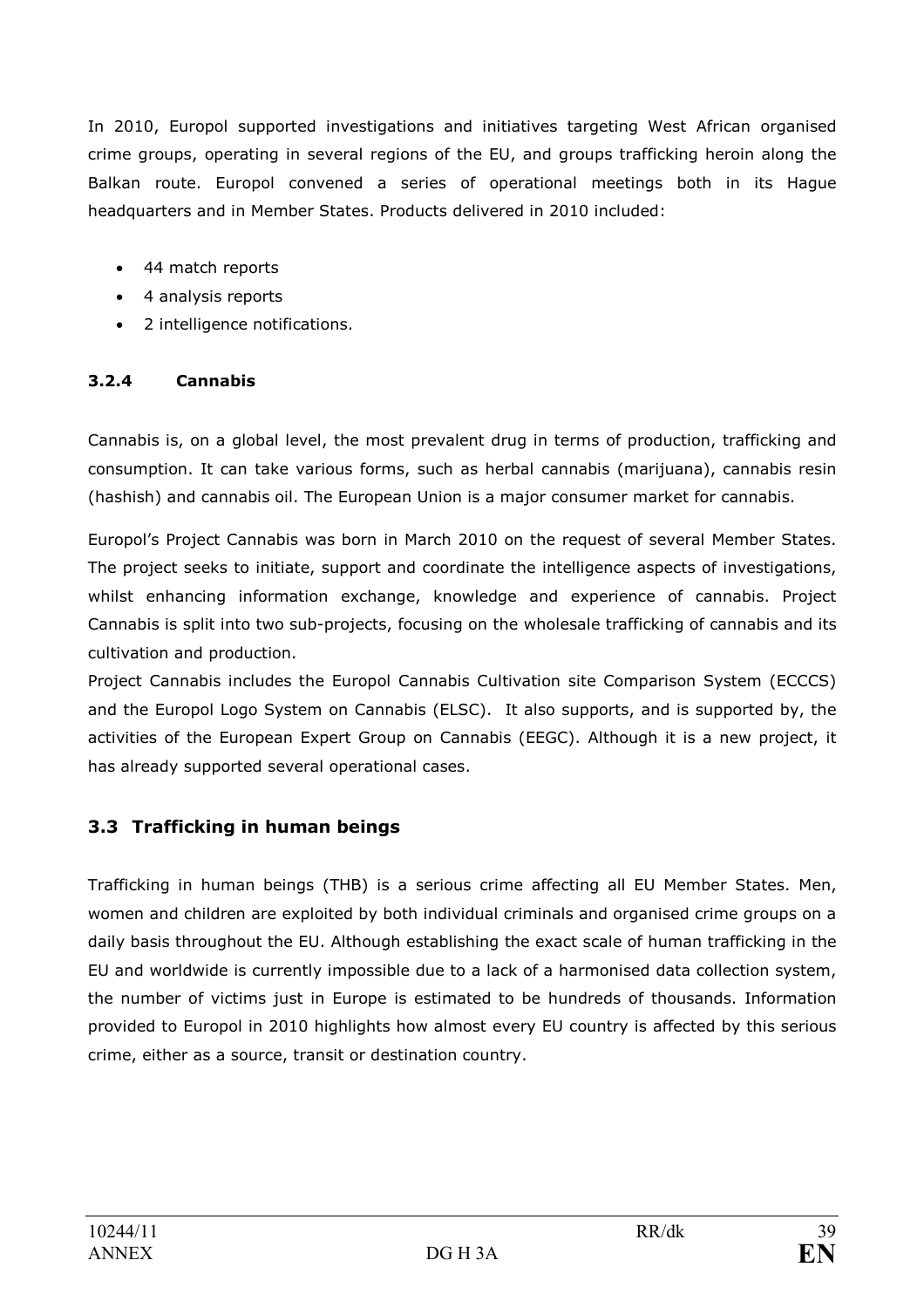In 2010, according to data recorded in the Europol systems, identified trafficked victims came mainly from:

- the South East criminal hub
- the North East criminal hub
- West Africa
- Asia.

Although sexual exploitation is the most widely reported form of trafficking, labour exploitation is also a common phenomenon that is often undetected due to a lack of general awareness on the subject. In 2010, a new trend was identified in relation to victims trafficked specifically for the purpose of fraudulently claiming social and child benefits. Victims of this crime are often totally unaware that the benefits they are entitled to are effectively being claimed by the traffickers.

Whilst many victims continue to be trafficked across borders, either legitimately or otherwise, the levels of internal or domestic trafficking have increased and this includes EU nationals being trafficked within the European Union.

#### HUMAN TRAFFICKING OPERATION

In November 2010, Europol supported Austrian and Hungarian police who rescued victims of sex trafficking and arrested the organisers of the human trafficking network.

Five young women, from Hungary and Romania, were being kept as sex slaves in a house in southern Hungary and were intimidated with sexual, physical and psychological abuse. The women were then moved to Austria, where they were forced into prostitution and again locked-up without any contact with friends and family. They were forced to have sex with 15-20 clients a day and were routinely abused by their captors. These women came from impoverished backgrounds and were 'recruited' with false promises of domestic work.

As a result of the operation, Hungarian police arrested the main suspect, a 54-year-old Hungarian and his 36-year-old female Hungarian accomplice. During house searches, police seized guns, a considerable amount of cash, jewellery, and other assets worth several thousand euros. In addition, IT and communication equipment was seized, along with a large amount of evidence relating to criminal activities over the last 10 years.

Europol sent its expert to the spot to coordinate simultaneous field operations in both the country of origin and destination. Moreover, dedicated operational analysis was provided by Europol which helped to detect international links through cross-checks on victims with data already held in the Europol databases, as well as establish links with other cases reported. Europol also analysed data from itemised bills and financial transactions gathered during the day of action which resulted in more

 $\overline{1}$  charges being brought against the suspects. The suspect of the suspect of the suspect of the suspect of the suspect of the suspect of the suspect of the suspect of the suspect of the suspect of the suspect of the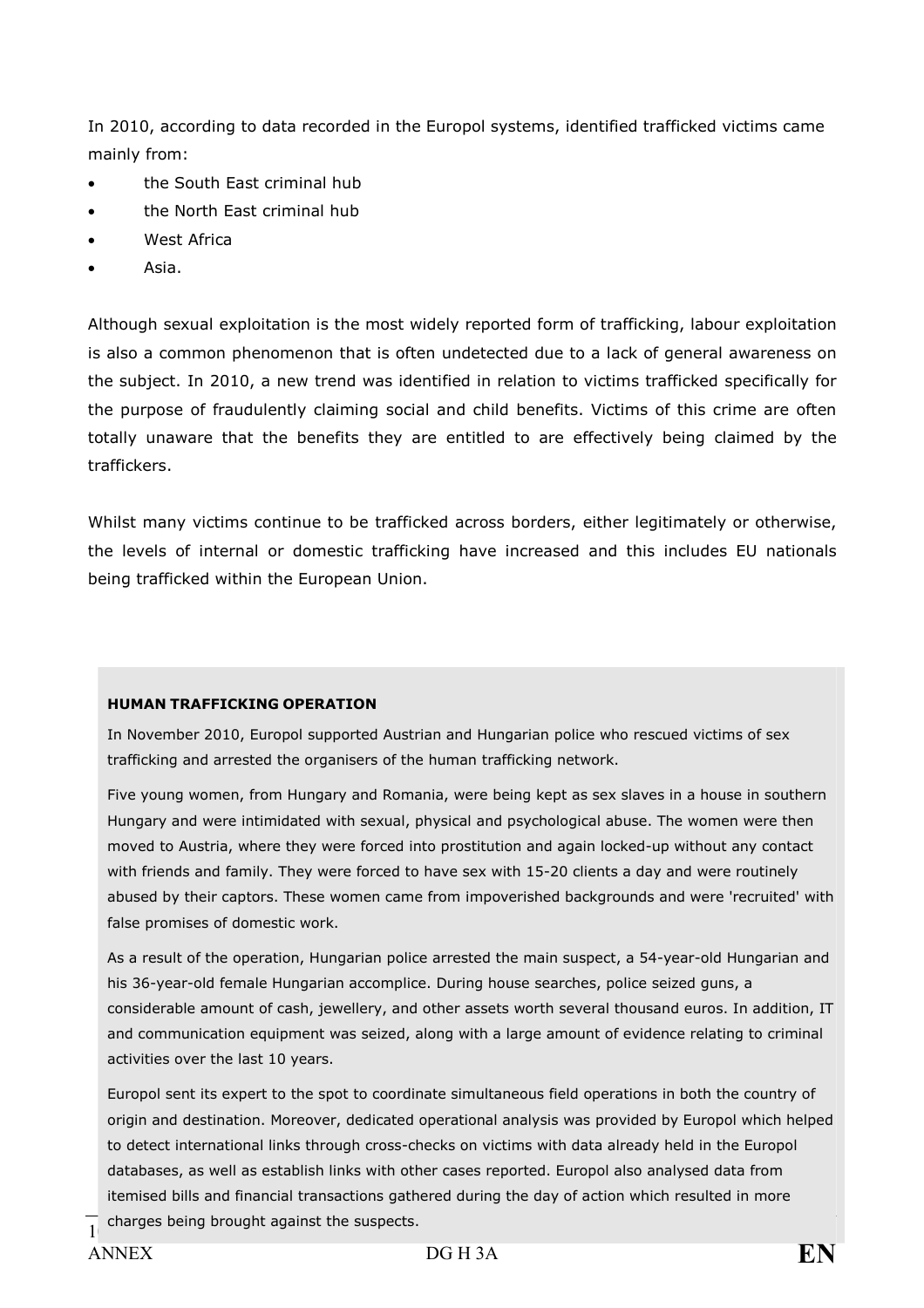Europol regularly reports on this criminal phenomenon, to help Member States identify threats posed by trafficking networks. Europol also organises operational meetings to allow investigators to meet on a regular basis and exchange operational information about ongoing cases.

Europol was present in the field to support several human trafficking operations in 2010 and:

- provided on-the-spot operational support through the deployment of its mobile office twice, allowing investigators to access databases and analytical tools directly from the operations
- actively supported 14 high-level trafficking investigations
- provided support to many single investigations, potentially leading to the identification of larger human trafficking networks.

## JOINT INVESTIGATION TEAMS (JITs)

Joint investigation teams can be established to further improve police cooperation. The teams consist of judicial and police authorities from at least two Member States. They are responsible for carrying out criminal investigations into specific matters for a limited period of time. Europol and Eurojust can participate in and coordinate the work of JITs.

In 2010, Europol participated in seven joint investigation teams, and thus signed JIT agreements with seven EU Member States. In addition, Europol was actively involved in, and supported, several more JITS without an formal agreement in place.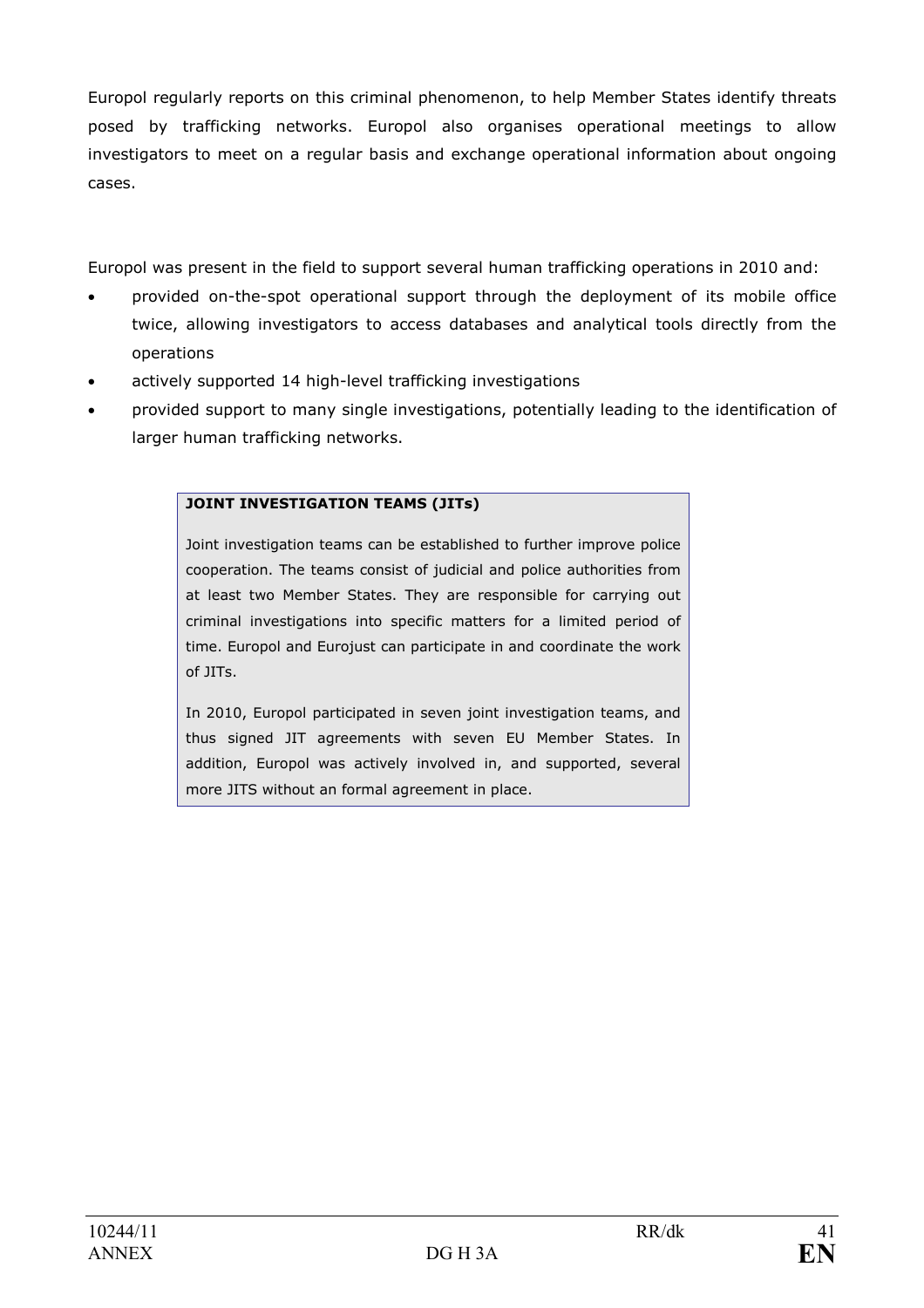#### OPERATION GOLF

Twenty eight children were rescued as part of a major joint operation led by the UK Metropolitan Police and Europol. The operation, finalised in October 2010, was part of a wider investigation called Operation Golf, which consisted of a Joint Investigation Team (JIT) between the Metropolitan Police and the Romanian National Police (RNP). The aim of the JIT was to tackle a specific Romanian organised crime network that was trafficking and exploiting children from the Roma community.

To date, the investigation has led to the arrest of 126 individuals. The offences include: trafficking human beings (including internal trafficking in the UK), money laundering, benefit fraud, child neglect, perverting the course of justice, theft and handling of stolen goods. Court cases are ongoing.

The operation's primary aim was to safeguard the potential child victims and involved 16 addresses being searched in Ilford, Essex.

The children found were taken to a dedicated centre staffed by experts in child protection from the police, the local authority and local health trust, where individual assessments were made on each child. The assessment process examined the welfare of the child and sought to identify if the child was subject to exploitation and/or neglect.

Europol was an active member of the Joint Investigation Team (JIT) and provided assistance to the competent authorities by:

- Giving expert advice in setting up the JIT and the planning of strategic and operational activities.
- Ensuring analytical support throughout the whole investigation. One of the key outcomes from this analysis was the identification and prioritisation of the main targets of the organised crime group, both in Romania and the UK.
- Providing on-the-spot assistance through the deployment of its mobile office, in the UK and Romania on four occasions. Each time, real-time checks were carried out on the database to support intelligence gathering operations and coercive British and Romanian police actions (searches and arrests).
- Drafting and disseminating 67 analysis reports.
- Identifying key links to other EU countries, especially Belgium and Spain.

The quality and quantity of analysis provided by Europol was crucial to the progress of the case. Europol is expected to provide further support in the near future.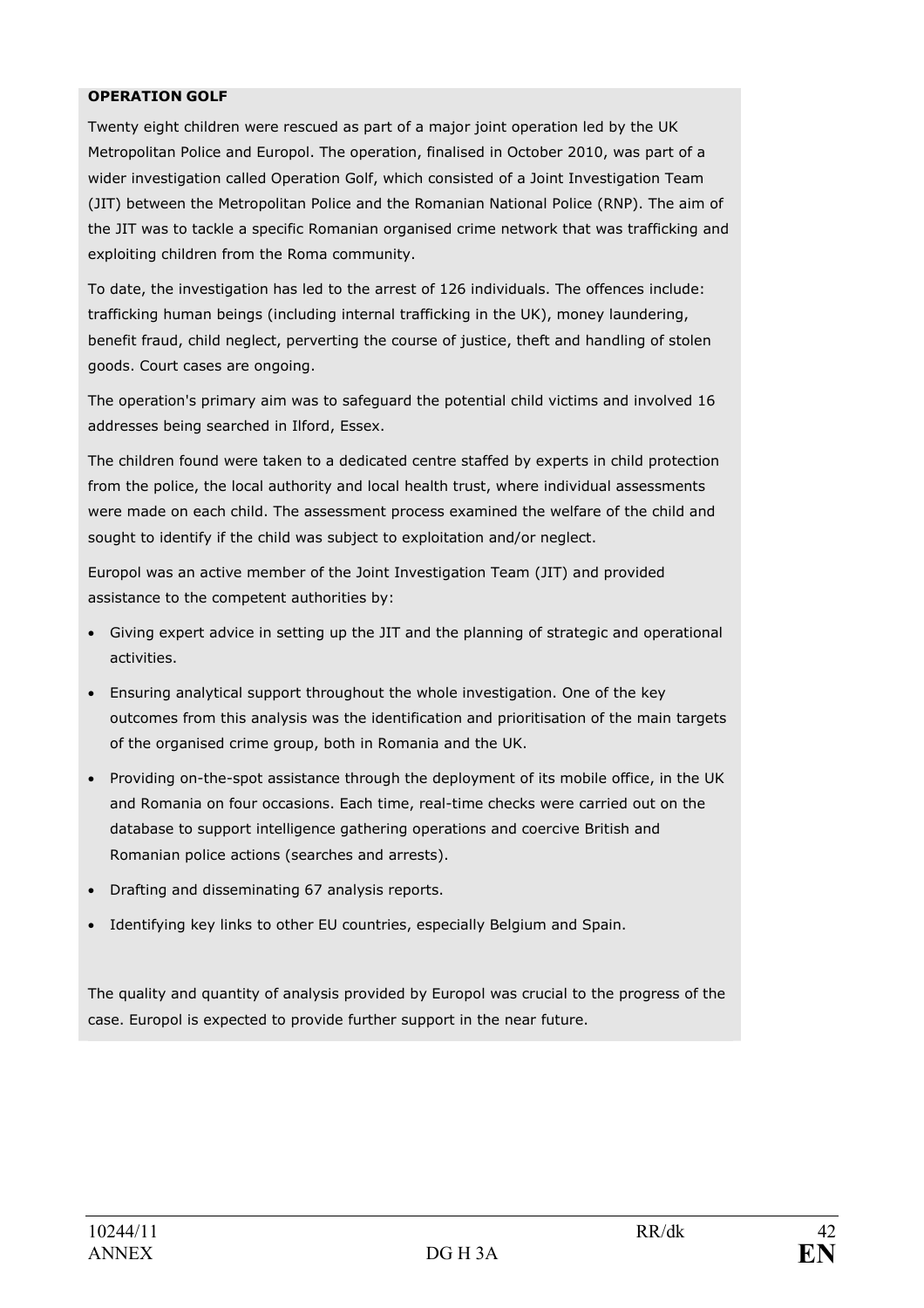The use of children by traffickers is now seen, not only as a means to earn money, but also to ensure that police investigations are hampered by involving child suspects and witnesses. Additional measures need to be taken to deal with these particularly vulnerable people. In many instances the children have been 'trained' not to cooperate with the authorities.

## 3.4 Child sexual exploitation

The production and distribution of illegal content depicting the sexual exploitation of children is mainly facilitated via the internet. The apparent anonymity offered by this means of communication makes the successful identification and location of offenders difficult. The discovery of illegal material is only a part, possibly the beginning, of an investigation of a crime against a child. The tracing and identification of child victims is a priority and an additional challenge for law enforcement.

The web also provides a platform for other crimes against children, like the online grooming<sup>1</sup> of children. Once child abuse material reaches the internet, it constitutes a permanent revictimisation of the depicted child.

#### CURRENT TRENDS

- Child sex offenders make more and more use of sophisticated software to protect their anonymity. They make use of online storage and advanced encryption techniques to counteract digital forensic examination by police.
- Criminals seem to focus on using hidden channels where private access is granted only to those who have been 'selected'. This 'selection' derives from the amount and kind of sex abuse images that can be shared.
- In the last year, there has been a reported decrease in worldwide criminal networks offering pay-perview websites.
- Other phenomena have started to appear, like cyber-sex tourism, where the abuse of a child takes place in front of a webcam, following receipt of the request and payment.
- Child sex offenders travel or migrate to specific countries where children are offered by their families, or facilitators, for the exploitation and production of child abuse material.
- The child abuse material may be self-produced by teenagers or children who underestimate the risks of distributing their images or movie files. In some cases they are convinced or coerced into producing the material by child sex offenders through an online grooming process.
- Online grooming and the sending of sexual messages to young people using mobile phones and multimedia devices ('sexting') are also noted trends.

 $\mathbf{1}$ <sup>1</sup> Online grooming is the proposal by an adult to meet a child who has not reached the age of sexual consent under national law, with the purpose of engaging in sexual activities with the child.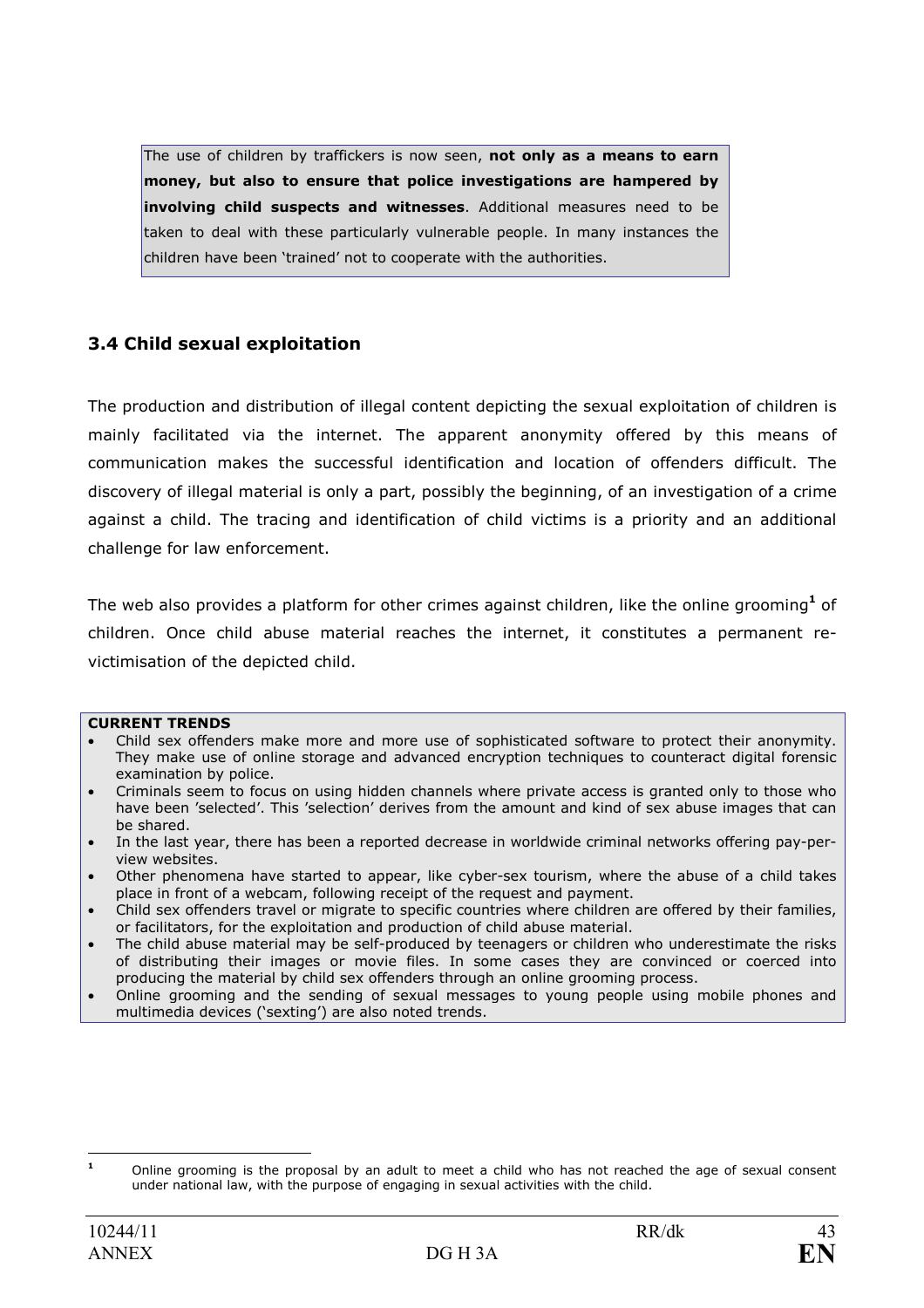A dedicated analysis project (analysis work file - AWF) was created in 2001 to prevent and combat the activities of criminal networks involved in the production, sale or distribution of child sexual exploitation material, and associated crimes. To date, thousands of intelligence packages and analytical reports have been disseminated by Europol to law enforcement agencies, allowing the identification of more than 2000 child sex offenders and the identification of a consistent number of victims. Europol has also supported Member States in forensically examining copies of digital material seized by police agencies.

#### OPERATION COMFORT

At the start of 2010, the Dutch National Police received information and data from a Dutch web hosting company, that one of their customer's servers had been hacked. The hackers had placed an image board containing child abuse material on the hijacked web server. The company saved the log files of the specific server, including the child abuse material discovered, and sent it to the Dutch National Police.

The Netherlands submitted the criminal data to Europol's databases. Europol analysed the data and disseminated analysis reports to all affected countries. In the course of analysis, 3931 targets inside the EU and 6041 outside were identified.

#### Project HAVEN – Halting Europeans Abusing Victims in Every Nation

Project HAVEN coordinates a common EU effort to address crimes of child sexual abuse being committed by Europeans outside their countries of origin or permanent residence. This will include coordinating international operations run by European law enforcement authorities. In the long term, preventive measures such as permanent notifications or an alert system should be implemented in order to trace child sex offenders, limit their illegal activities and safeguard children.

#### Internet Related Child Abuse Material Project

The COSPOL Internet Related Child Abuse Material Project (CIRCAMP) promotes the use of a filtering technology in EU Member States that blocks users' access to commercial child abuse websites. The project successfully implemented the Child Sexual Abuse Anti Distribution Filter and disseminated it widely. The filter is currently in place in Denmark, Finland, Italy, Norway, Sweden and the UK. The data originating from the blocking activity of the Member States' filters is sent to Europol for analysis purposes.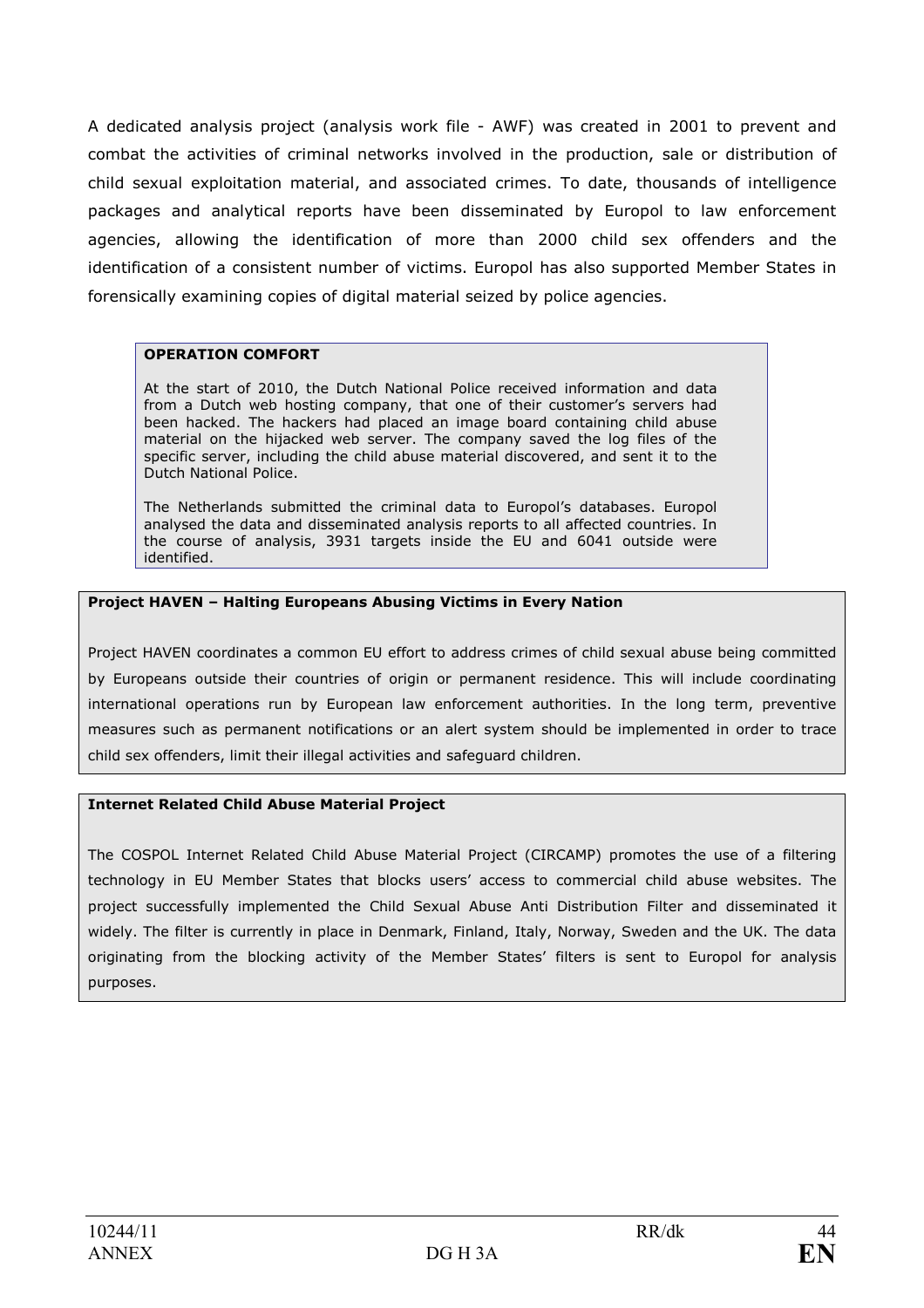#### Funnel Web

A project called Funnel Web deals with requests coming from the registrants of websites that are wrongly blacklisted by the CIRCAMP filter in the Member States mentioned above. Europol, in partnership with CIRCAMP, has set up a reporting mechanism for owners of blocked domains. This system aims to centralise the complaints and requests for revision of domain statuses in order to guarantee that the requests can be processed in all countries where the domain is blacklisted.

Europol facilitates contacts between the owners of domains and competent law enforcement agencies. However, it is at the discretion of the Member States to decide upon possible judicial consequences induced by revision requests.

#### European Financial Coalition

The aim of the European Financial Coalition (EFC) is to disrupt financial gains made from the sale of child sex abuse images. Within this initiative, major financial, internet and technology companies have joined forces with Europol, European police agencies, the European Commission and specialised child protection NGOs to track, disrupt and confiscate commercial gains made by those who profit from the distribution of indecent images. From the start of 2011, Europol will be the coordinator and Chair of the coalition's Steering Group.

## 3.5 Facilitated illegal immigration

In general, organised crime groups facilitating illegal immigration tend to be structured in loose networks of smaller groups, and most of them have ethnic or other cultural connections to the illegal immigrants they are facilitating. The organised crime groups involved in illegal immigration display a high degree of flexibility and an ability to collaborate across borders, regardless of ethnic differences - even in regions where there is a tradition of ethnic conflict. The facilitators are quick to detect and make use of various changes in society, such as law enforcement tactics and changes in legislation or regulations, as well as the opening of new or cheaper transportation routes or new border crossing points.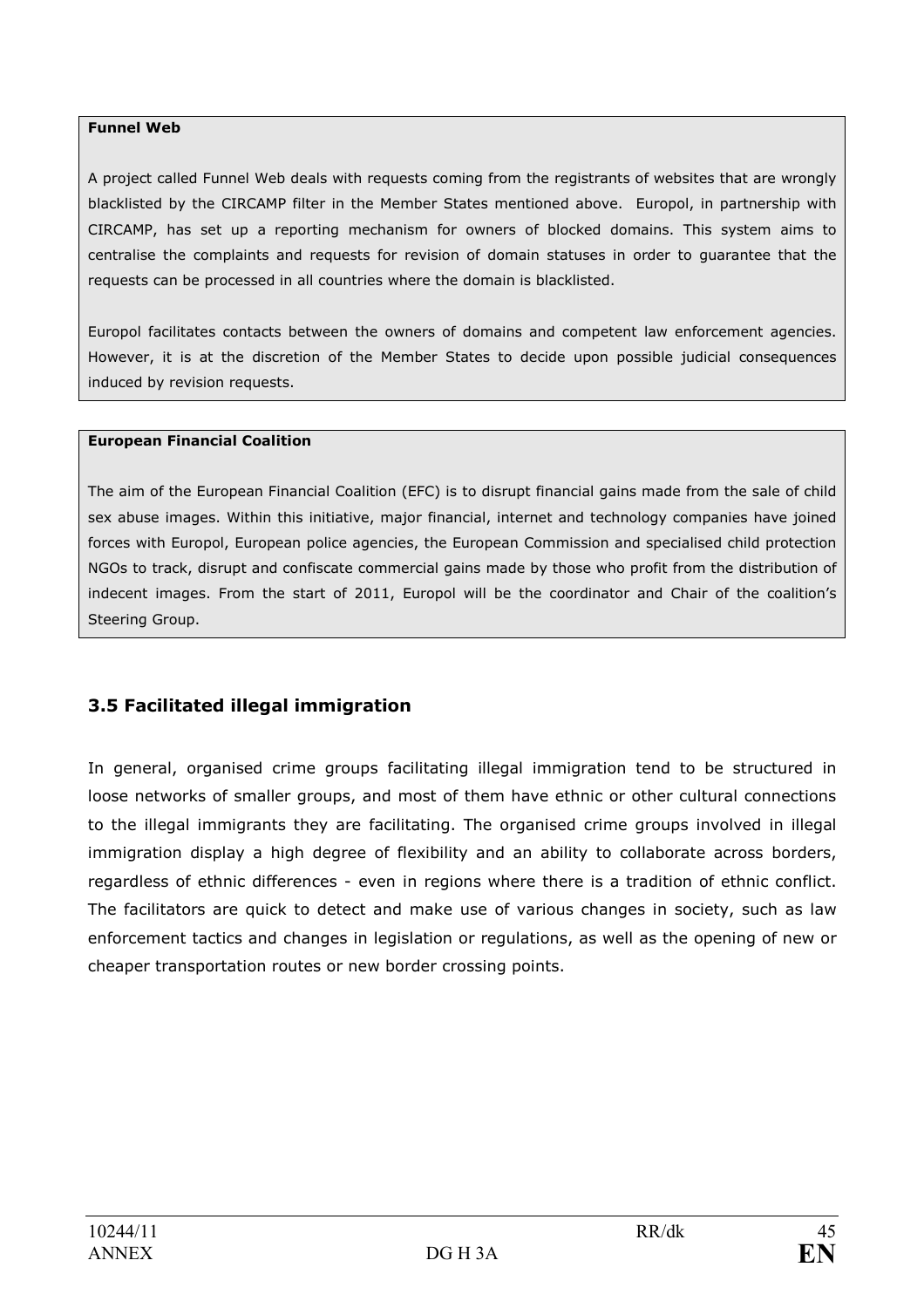Europol provides analytical support to EU Member States to combat facilitated illegal immigration. The criminal networks involved in the facilitation of illegal immigration are sometimes also involved in other crime areas such as forgery of travel documents, drug trafficking, money laundering, trafficking in human beings and the like.

Europol has divided the analytical project into sub-projects focusing on organised crime groups, different nationalities, modi operandi or geographical areas. In 2010 there were seven active sub-projects focusing on facilitated illegal immigration from Vietnam, Iraq, Afghanistan, Iran, South Asia, North Africa and the production and distribution of falsified documents. Since August 2010, Europol has also participated in a Joint Investigation Team on marriages of convenience established under this analytical project.

During the last year Europol supported six major European operations targeting criminal networks facilitating illegal immigration where more than 80 facilitators were arrested. The operational activities were coordinated during meetings organised and facilitated by Europol. During the operations the AWF team was present at the operational coordination centres and provided support through technical expertise and deployment of the mobile office. During the investigation phases, Europol officers focused on operational analyses and, in many cases, links to others EU investigations were identified. The analysis was communicated in nearly 150 reports.

The term 'facilitated illegal immigration' covers a number of different serious crimes, all aimed at assisting, for financial gain, the entry into or residence in a country, in violation of the country's laws. Facilitated illegal immigration thus covers the production and procurement of falsified travel documents or permits obtained under false pretences, and the provision of clandestine transport or other assistance, in order to obtain illegal entry or stay - often connected to a number of other criminal activities.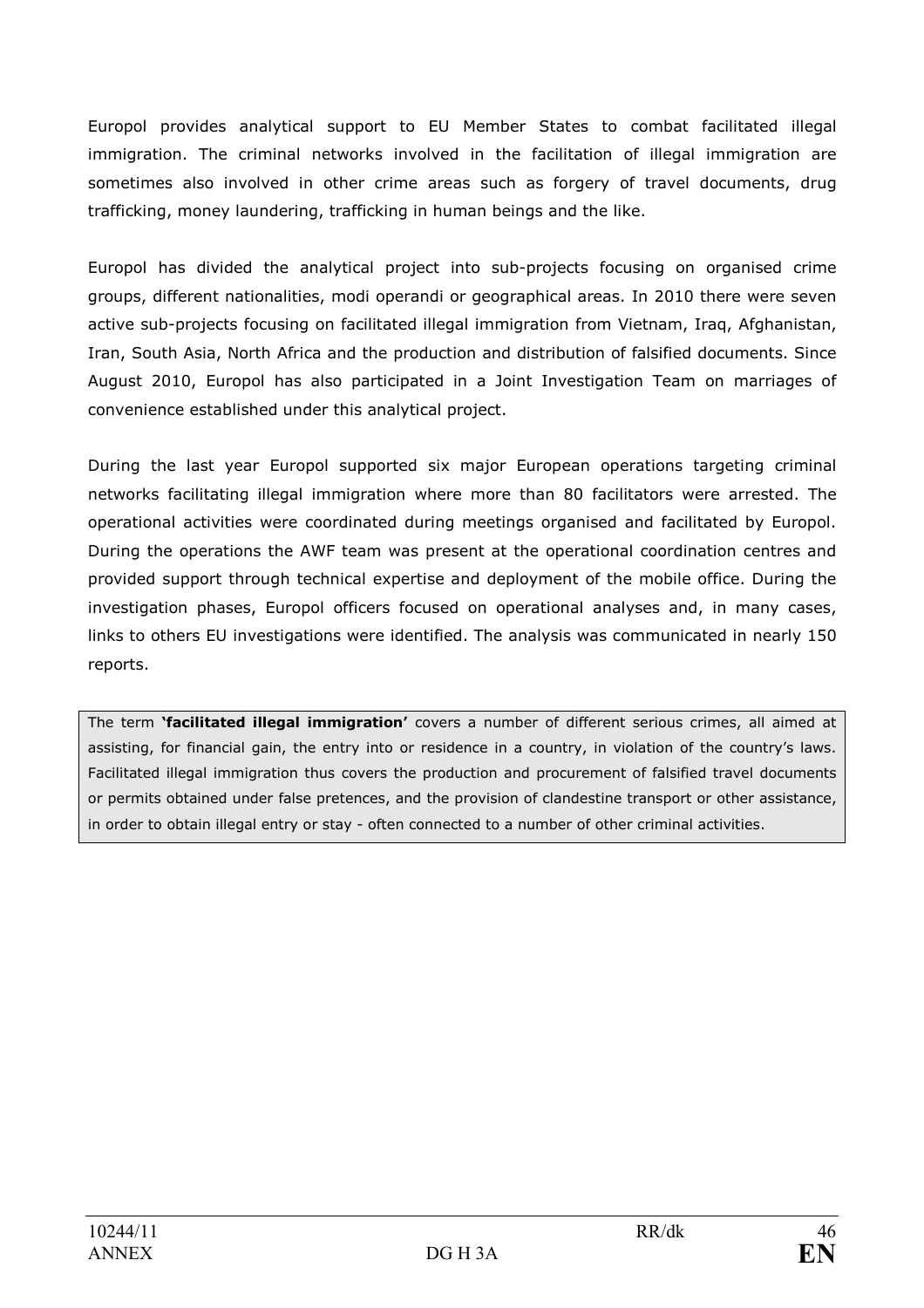#### OPERATION ILLE FANTASTIQUE

This pan–European investigation lasted 14 months. The investigations focused on suspects who smuggled irregular migrants mainly from Vietnam into the EU. The migrants were given a full 'guarantee' of arrival. The price for the entire guaranteed journey was up to 40 000 euros and could take anything from a few days up to many weeks. The families of the migrants would often sell their houses and property to fund the journey, resulting in substantial debt.

One of the modus operandi used by this network was that they provided the migrants with travel documents and valid visas that were issued on false grounds, with the help of corrupt consular officials. Once the migrant arrived in Europe the travel documents were handed back to the criminal network.

With the support of Europol and Eurojust, English, French, German and Hungarian police officers arrested 31 suspected facilitators of illegal immigration in June 2010. 42 premises were searched during the operation. In total 66 migrants from Vietnam were found during the house searches.

Europol experts were present at the coordination centre to provide technical expertise and operational analysis support. During the investigation phase, Europol prepared several intelligence reports and facilitated the exchange of information. New criminal links were discovered by Europol while working in close cooperation with national experts.

#### OPERATION ALCAZAR

In June 2010, Europol supported French, German and Spanish police officers in arresting 18 people suspected of facilitating illegal immigration into the EU. The investigators searched 15 premises, arresting people originating mainly from the Indian sub-continent as well as one Moroccan national. During the house searches copies of passports, but also seven weapons, were found and seized.

The irregular migrants arrived in the EU on purpose–made genuine travel documents issued on other identities, which included a 90–day visa valid for working purposes. Once the migrants had arrived in Europe, the travel documents were handed over and returned to the facilitators to be re-used.

The money (costs and financial gain) involved in the French part of the investigation was over 1 million euros. For the entire journey, the migrants paid between 13 000 and 15 000 euros for an adult and around 8000 – 10 500 euros for a child.

Europol experts provided technical expertise and operational analysis support throughout the investigation and also prepared intelligence reports and facilitated the exchange of criminal intelligence.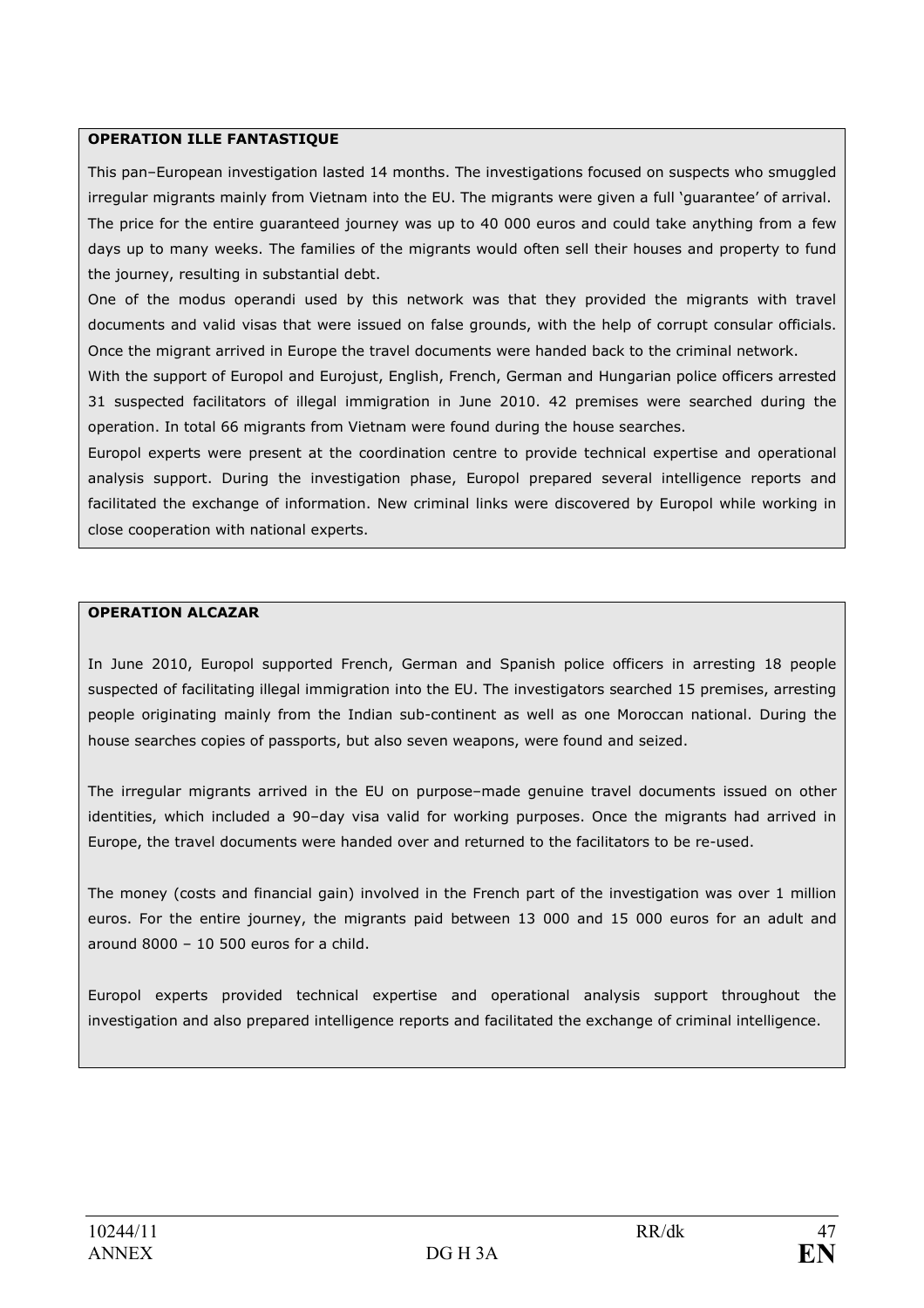## 3.6 Euro counterfeiting

Europol has the mandate to prevent and combat the forgery of money, in particular the euro, and has been designated as the European Union's Central Office for combating euro counterfeiting. This legal status qualifies Europol to act as a worldwide contact point for combating euro counterfeiting.

#### OPERATION SEAWEED

In June 2010, on the outskirts of Borris-in-Ossory, 125 km from Dublin, the Garda Bureau of Fraud Investigation found a former concrete plant off a rural road, which consisted of a large warehouse, a silo and various 40ft trailers. One outdoor depot had been rented by one of the suspects who installed a Portakabin as an office. Underneath was a purpose-built bunker composed of two connected containers fully fitted out for use as a counterfeit print shop. The access to this bunker was through a hidden passage under the carpet of the office. Inside the bunker was highly specialised printing equipment.

Europol officers joined the Garda forensic team and provided technical support. The raids targeted a sophisticated currency counterfeiting project, the first of its kind and scale to be discovered in Ireland. Europol participated in this operation with an on-the-spot mobile office, forensic equipment (UV light, mobile phones scanners and other equipment), and was also used as a platform for exchange of information between the Irish authorities and other Member States' law enforcement agencies. Four men were arrested during this operation. If not uncovered by the police, this criminal group would have had the capability to flood the market with millions of counterfeit banknotes (euro, pounds sterling, US dollars and others). Europol participated in two operational meetings and provided support on the spot with a mobile office and forensic toolkit (UFED).

#### OPERATION THESSALONIKI

In February 2010, the Police Security Division of Thessalonica arrested four leaders of an organised criminal group responsible for the large-scale distribution and smuggling of counterfeit euro banknotes in Greece.

The group was composed of Greek nationals who maintained contacts with organised criminal groups in the Russian Federation, Bulgaria and other countries. The suspects were also involved in facilitating illegal immigration into the European Union. International police cooperation, coordinated by Europol, began in the middle of 2007, when around 70 000 euros in counterfeit 100 and 200 banknotes were seized in a small town called Shakhty in southern Russia. The Russian authorities notified EU law enforcement authorities about this counterfeit euro distribution channel and supported the Greek investigation.

The investigation took police officers to the Greek city of Thessaloniki, where the criminal group were acting as intermediaries for the counterfeiters from the Bulgarian city of Plovdiv. The print shop – the main source of the counterfeits - was dismantled by a Joint Investigation Team of Bulgarian and Spanish law enforcement officers, supported by Eurojust and coordinated by Europol.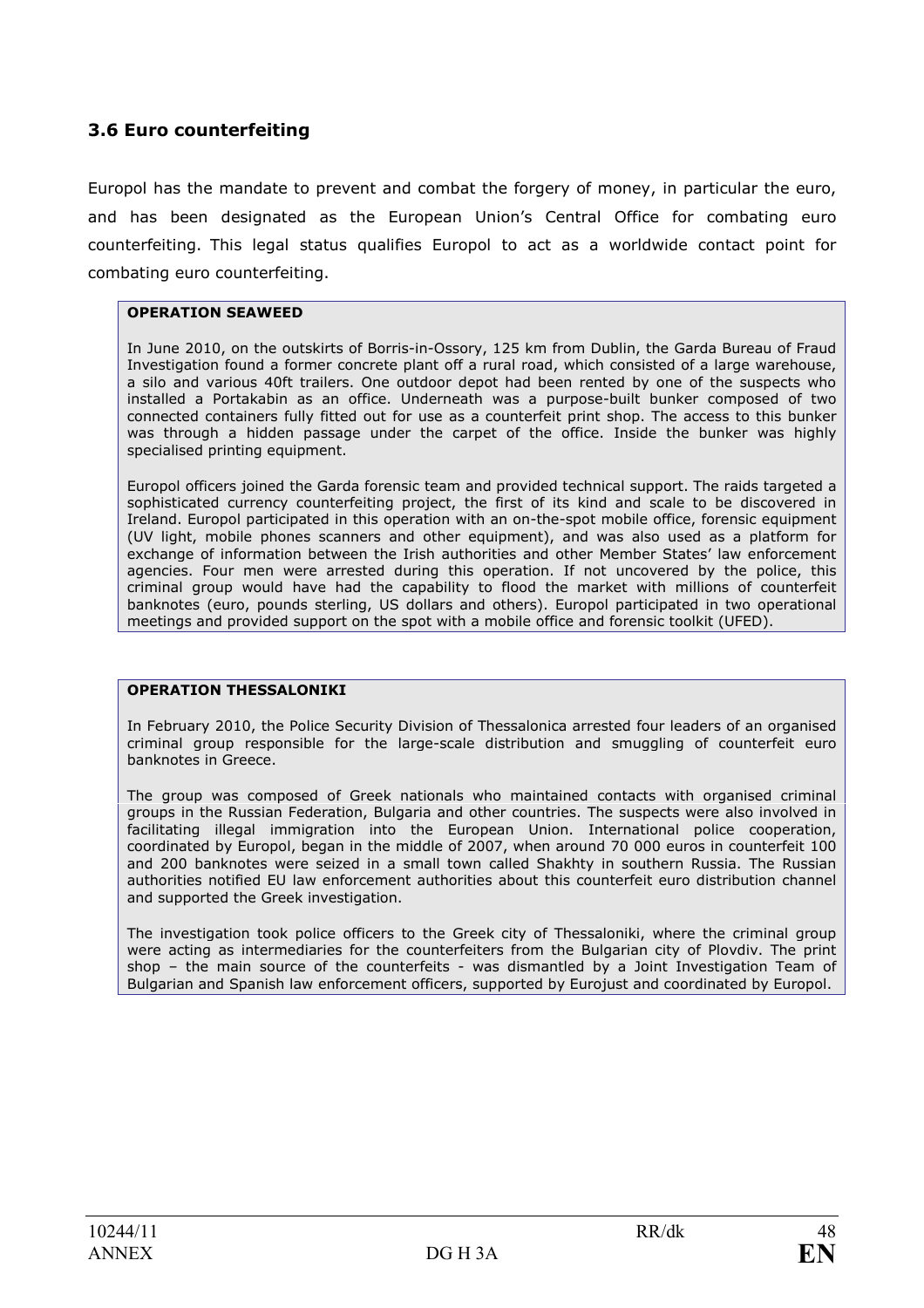Europol cooperates closely with European Union Member States, the European Central Bank, European Commission, the European Anti-Fraud Office (OLAF), Interpol and other partners.

To fulfil this central office function, Europol offers a wide range of products and services to EU Member States and other partners. Europol actively supports law enforcement authorities by facilitating the exchange of information, gathering, analysing and disseminating criminal intelligence, as well as providing other expertise and knowledge to support investigations.

### OPERATION MOST

In April 2010, 14 people were arrested in the city of Lublin. The suspects were members of a major Polish network distributing counterfeit 50 and 100 euro banknotes in the EU. The raid, involving more than 120 police officers, was a result of three years of investigations in Italy, Poland and Spain, which were coordinated and supported by Europol. Two Europol officials provided on-thespot support through the use of the Europol mobile office. Europol provided Poland with several operational analysis reports, including an important and extensive Social Network Analysis report.

The entire investigation of Operation Most concerned several branches of a Polish organised crime group, operating in different EU countries. In total, within the framework of Operation Most, more than 80 criminals were arrested.

Europol was involved in this investigation since June 2008 and supported it analytically, logistically and financially. Europol also coordinated the international cooperation between Germany, Italy, Poland and Spain) and provided advice and training. In the framework of this investigation several operational meetings were organised at Europol and in EU Member States. Operational support was provided twice to the investigations including deployment of the mobile office. The operation was considered a big success as it led to the dismantling of a dangerous major criminal group involved in the mass distribution of counterfeit euro banknotes.

That also includes participation in Joint Investigation Teams and granting financial support and on-the-spot assistance when requested. Moreover, Europol provides forensic support to law enforcement agencies. Forensic support determines the origin of materials and devices used for the manufacturing of counterfeits. Additionally, Europol provides technical support and training on tactical and technical issues related to protecting the euro from counterfeiting.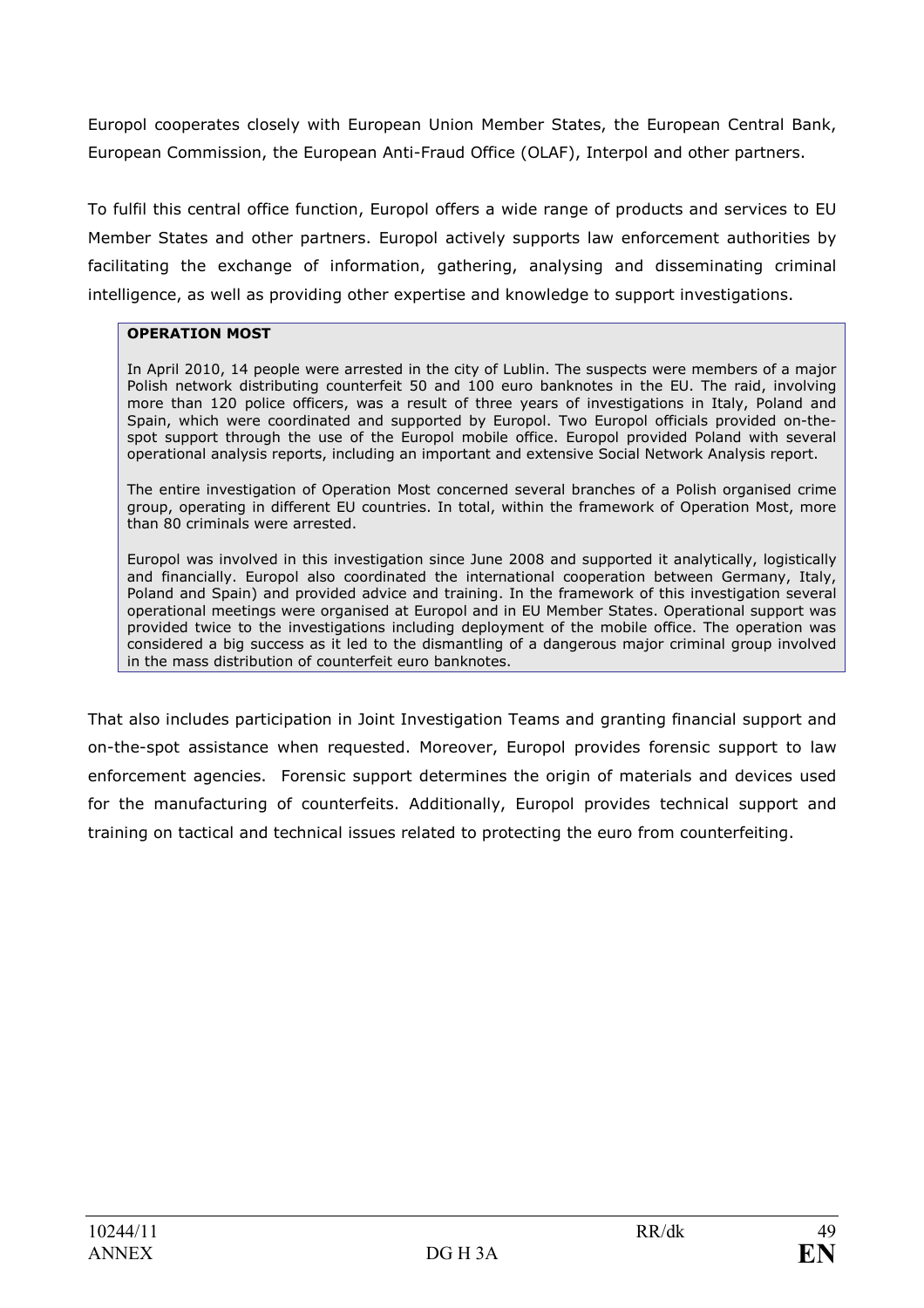Europol is involved in all major euro counterfeiting investigations in the EU. In 2010, 838 euro counterfeiting and payment card fraud cases were effectively supported by Europol, culminating in the dismantling of five major print shops. The outcomes of the euro counterfeit investigations supported financially by Europol included the seizure of over 6 million euro counterfeits and 70 arrests.

#### DISMANTLING A COUNTERFEIT PRINT SHOP IN BULGARIA

In October 2010, during a special police operation conducted by the Bulgarian authorities, three suspects were arrested and an illegal print-shop was dismantled. The illegal printer was equipped with the following, for producing counterfeit money:

- Heidelberg offset printer and hot printing machine (for production of hologram patches)
- Guillotine for paper cutting and banknote counting machines
- UV lamps, other equipment, and raw materials.

Europol provided operational analysis and technical support on-the-spot using its mobile office. Europol experts carried out technical analysis on the machines seized, finding both visible and fluorescent images of 100 euro banknotes on the rubber blanket of the offset printing machine. These findings indicated very clearly that the machine had been used for producing counterfeit euro banknotes.

## 3.7 Payment card fraud

Payment card fraud is a growing global problem causing huge financial losses within the European Union (EU). Simultaneously, these losses constitute assets for organised crime groups and illegal income is invested in developing other forms of criminal activity for the organised crime groups.

As a central point of exchanging intelligence on this type of fraud, Europol supports investigative activities to protect the EU market and its customers, not only in the EU but also worldwide.

Europol prepares analytical reports and threat assessments on payment card fraud and activities of organised crime groups in this area. Since payment card fraud is a cross-border phenomenon Joint Investigation Teams are also applied to facilitate cooperation at an EU level.

Via its Payment Card Fraud News, Europol communicates information on new trends, criminal techniques and modus operandi to investigators in Member States and cooperating countries.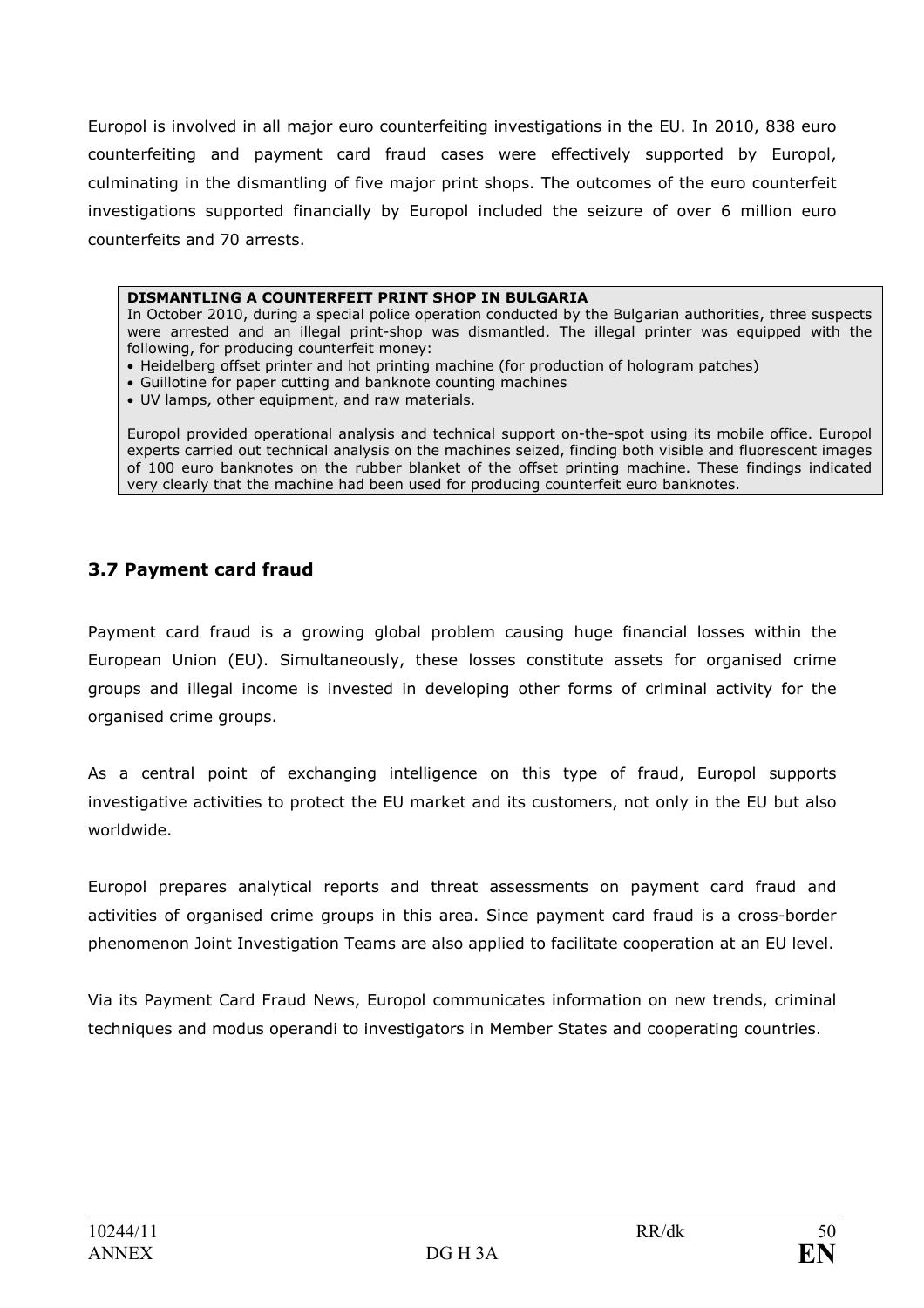### THREAT ASSESSMENT ON PAYMENT CARD FRAUD IN THE EUROPEAN UNION

In 2010, Europol elaborated a Threat Assessment on Payment Card Fraud in the European Union which will be released in 2011. The report presents the current situation and future trends in criminality for payment cards and card transactions.

This is the first time that such an assessment has been produced. To date, figures and specific modus operandi have not been published so law enforcement agencies and decision makers have not had the full picture of this international phenomenon. Recognising the growing card problem, industry decided to combine efforts and provided very sensitive data to Europol for analysis, which led to the Threat Assessment.

The Threat Assessment aims to provide recommendations on countermeasures and specific actions that should be taken on national and EU levels to reduce the level of fraud. The current situation and illicit income made by criminals, which exceeds €1 500 000 000, requires urgent and collaborative action.

In 2010, Europol set up a Network of Forensic Experts which is responsible for examination of skimming devices. The network facilitates international cooperation on combating payment card fraud from a technical perspective.

The mobile office and the mobile forensic toolkit (including the Card Reader, the Universal Forensic Extraction Device (UFED) and Card Checker database) bring additional value on-thespot to support investigative measures. The Card Reader can obtain data from a magnetic strip and chip of a genuine or counterfeit payment card. In 2010, Member States sent seized cards to Europol to extract the data from them. Alternatively, the Card Reader can be employed directly at a police raid for the same purpose. Data can be retrieved from a mobile phone with the UFED, and two successful operations have been supported in this way since the device was brought into use in September 2010. The Card Checker database generates details of the card issuer and is used on a daily basis at Europol.

Cooperation between Europol and private industry has resulted in the establishment of a **Card Checker database** at Europol, containing global information on payment card issuers (AMEX, VISA, MasterCard, and petrol payment cards).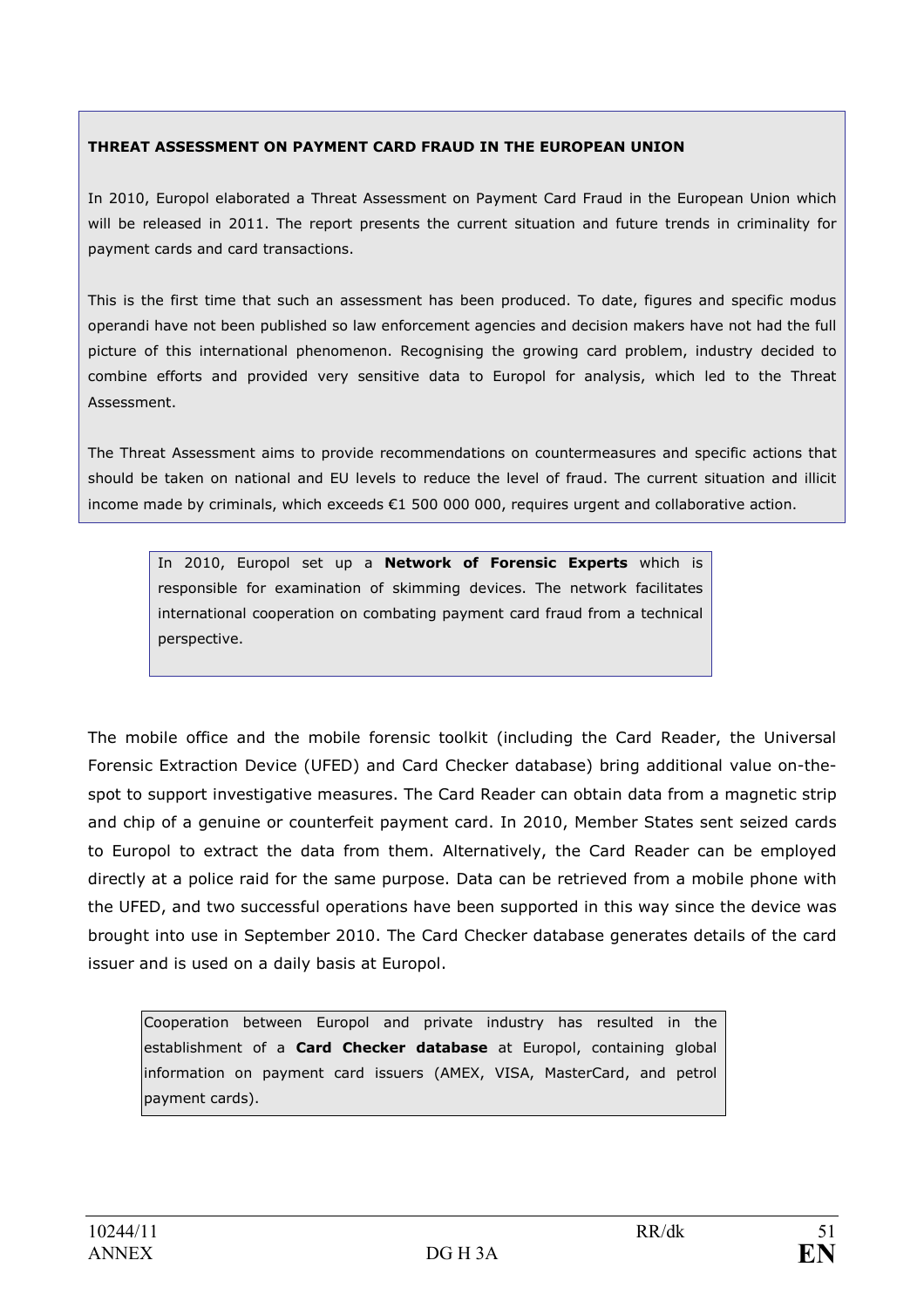In 2010, Europol supported multiple EU law enforcement investigations into disrupting international criminal structures committing payment card fraud. Europol focused on the most dangerous organised crime groups responsible for the production and deployment of illegal equipment used to copy, counterfeit and misuse payment cards. Several factories of skimming devices and global networks of smuggling equipment, card data and money were disrupted as a result of effective crossborder cooperation.

### OPERATION THE GODFATHER

For this operation, Europol supported cooperation between law enforcement agencies from Belgium, Germany, Italy, the Netherlands, Romania and Sweden, resulting in the disruption of illegal skimming device factories in Romania, and the arrest of the criminal gang members. The criminal network had been skimming cards and making illegal cash withdrawals. The skimming devices seized were ready to be fitted to many different types of ATMs (Automatic Teller Machines) used worldwide. The final raid, with 31 house searches, took place in Bucharest in January 2010. Hundreds of counterfeit payment cards, raw card data, skimming devices, electronic equipment (micro cameras, PIN pads), and tools used for the production of counterfeit credit cards were also seized. Europol provided Romania with several analytical reports and the analysis of skimming software. During the months following the raid in Bucharest, skimming attacks ceased.

> Skimming: The copying of a payment card's magnetic strip without the knowledge or consent of the cardholder - generally happens when a payment card is used at a genuine Automatic Teller Machine (ATM) or Point of Sale terminal by the cardholder. The data is then written (cloned) to new cards which are used to make illicit cash withdrawals, commonly done outside the cardholder's country of residence.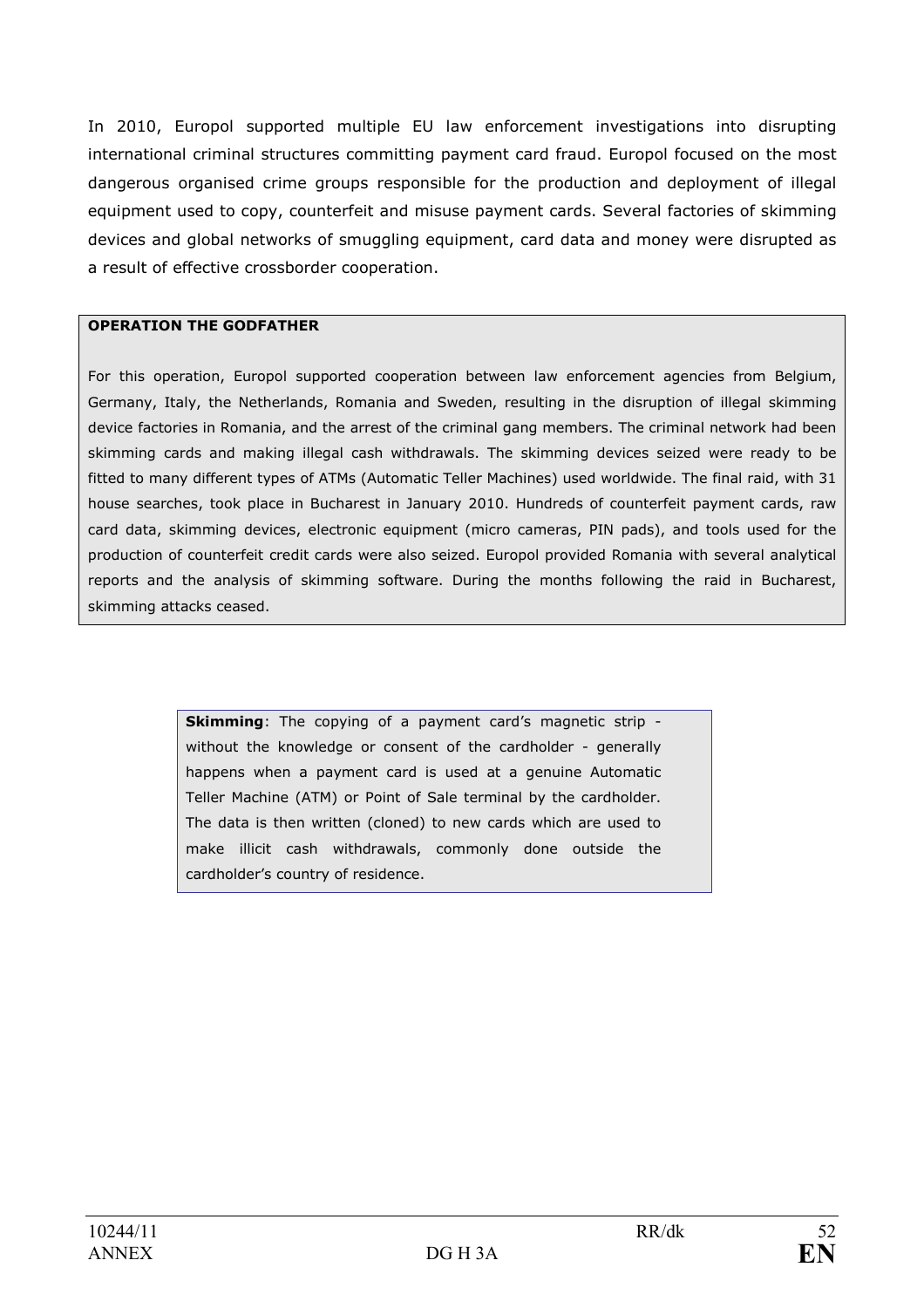### OPERATION LOTTERY

An organised crime group was active in France, Italy, Romania and Spain, misusing payment card data that had been stolen via the internet. In a short period of time the criminals had caused €400 000 in losses. Europol supported the international operation for more than a year, initially by preparing several analytical reports, which indicated the international dimension of the case.

Then, in October 2010, Europol's mobile office, databases and technical equipment were installed in the operational centre in Romania, which was set up to facilitate the final raid. In addition the mobile forensic toolkit was used to retrieve data and immediately check them with Europol's databases. Law enforcement agents carried out 17 house searches, 22 interviews with suspects and 16 arrest warrants were executed in France and Romania. The operation prevented the EU market from further attacks by this group.

Europol recommends some simple steps to avoid becoming a victim of skimming:

### ATM CASH WITHDRAWALS PROTECT YOURSELF:

Protect your PIN code. Always shield the keypad with your hand and your body to avoid anyone seeing you enter your PIN. Do not give your PIN to anyone (even if they present themselves as a police officer or bank representative).

Be aware of others around you. If someone is behaving suspiciously or makes you feel uncomfortable choose a different machine.

Stand close to the cash machine.

If you spot anything unusual about the cash machine do not use it and report it to the bank or police immediately.

Be alert. If someone is crowding or watching you, cancel the transaction and go to another machine.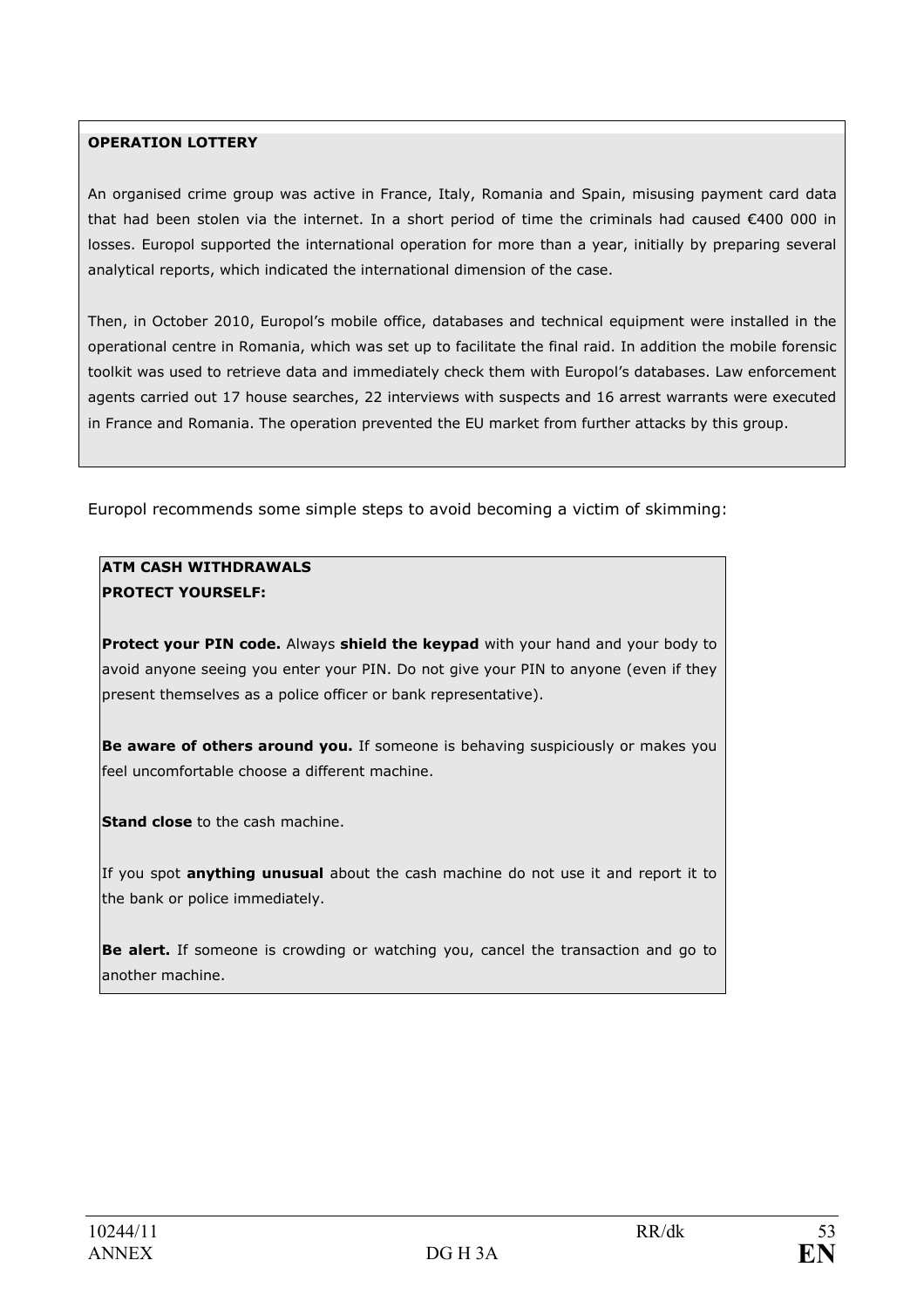## 3.8 High-tech crime

The High Tech Crime Centre at Europol provides support to Member States in the general fight against cybercrime. The Centre is developing a European platform to service the direct and indirect needs of Member States in this important emerging area of criminal activity.

## 3.8.1 CYBERCRIME

Malicious activity on the internet continued to grow in 2010. Through attacking services on the web, for example via the use of malware (malicious software), end users are increasingly vulnerable to hackers. At the same time the underground economy where cybercriminals trade their illegally obtained information, skills and tools, continues to flourish.

There is now a sophisticated and self-sufficient digital underground economy, in which data is an illicit commodity. Stolen personal and financial data have a tangible monetary value. This drives a range of new criminal activities, such as phishing, pharming, malware distribution and the hacking of corporate databases, and is supported by a fully-fledged infrastructure of malicious code writers, specialist web hosts and individuals able to lease networks of many thousands of compromised computers to carry out automated attacks.

Through a dedicated analysis work file, Europol has been part of cross-border operations involving malicious software attacking financial institutions. At this point in time, a number of cases in this particular area are ongoing and being supported by Europol. This activity is expected to lead to joint actions in the coming year.

The increasing threat of cybercrime in the EU has led to a situation where cybercrime is now a priority in the EU's Internal Security Strategy and consequently also for Europol.

In 2010, digital forensic, research and development facilities were incepted at Europol and they are expected to grow in this coming year, with new technical resources. Europol recently developed and delivered three new training courses in cybercrime investigations, for EU and accession countries' specialised police officers.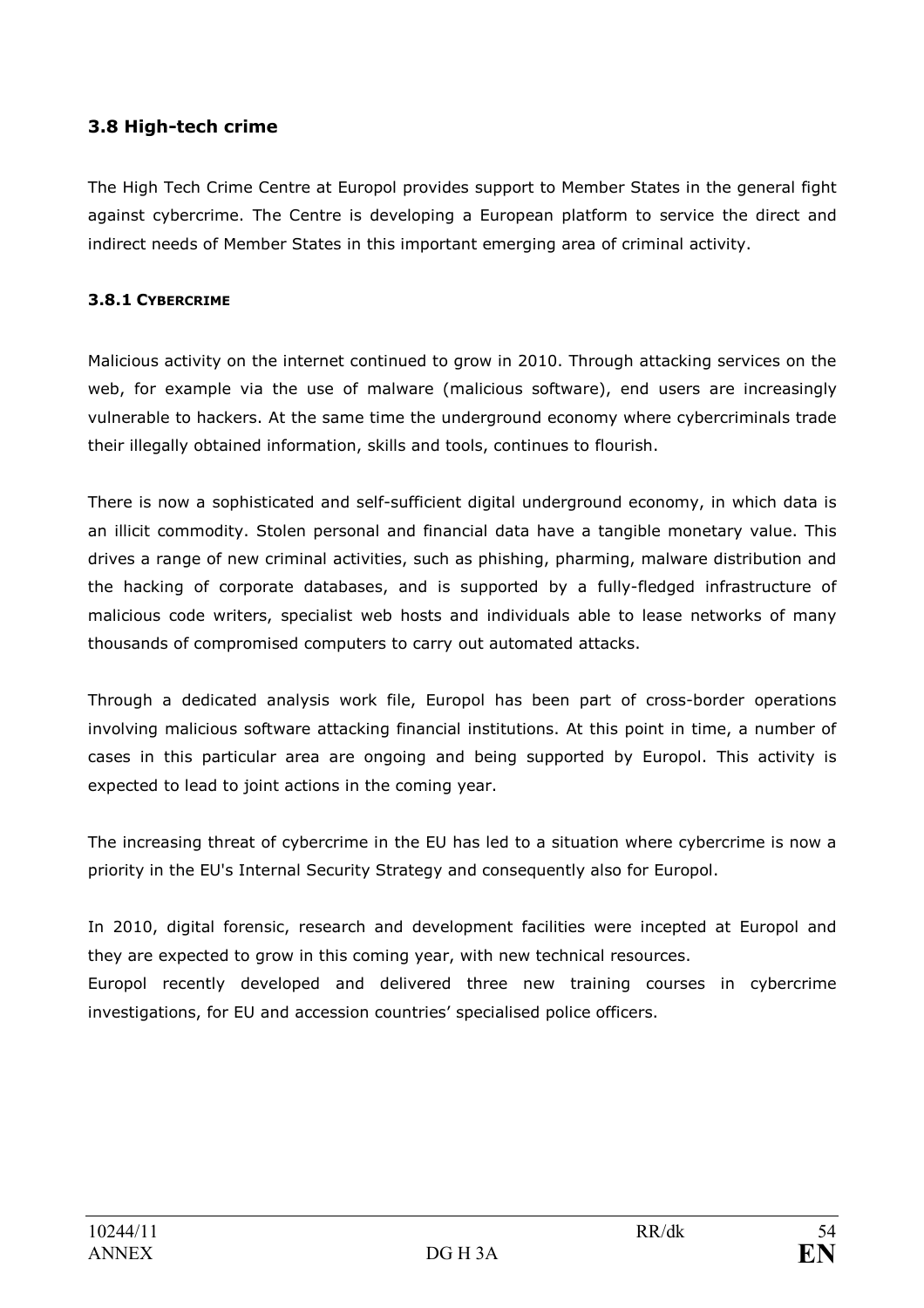A European Cybercrime Task Force (EUCTF), formed by EU Heads of Cybercrime Units, the European Commission and Eurojust, was established in 2010 in order to create a platform for managers in cybercrime investigations and prosecutions at Europol. The EUCTF will assist in the development and promotion of a harmonised EU approach for the fight against cybercrime, and to address problems caused by the use of cyber technology for committing crime. Europol also continues to improve relationships and cooperation with private industry and academia, since they play an important role in cybercrime and research; new strategies will be put in place to foster this collaboration process.

As part of the Stockholm Programme, whose aim is to create a single area of justice and security for the European Union's 500 million citizens, Europol has been invited to step up strategic analysis on cybercrime. Several conclusions and initiatives have been agreed upon to define a concerted strategy to fight cybercrime effectively. This will be carried out in a way appropriate to the multiple crimes committed by these means: sexual violence and child sex abuse imagery, terrorist activities, attacks on electronic networks, fraud, identify theft, etc.

To contribute to the strategic planning for a European Cyber Crime Centre, Europol produced the iOCTA - a Threat Assessment on Internet Facilitated Organised Crime to be released in 2011.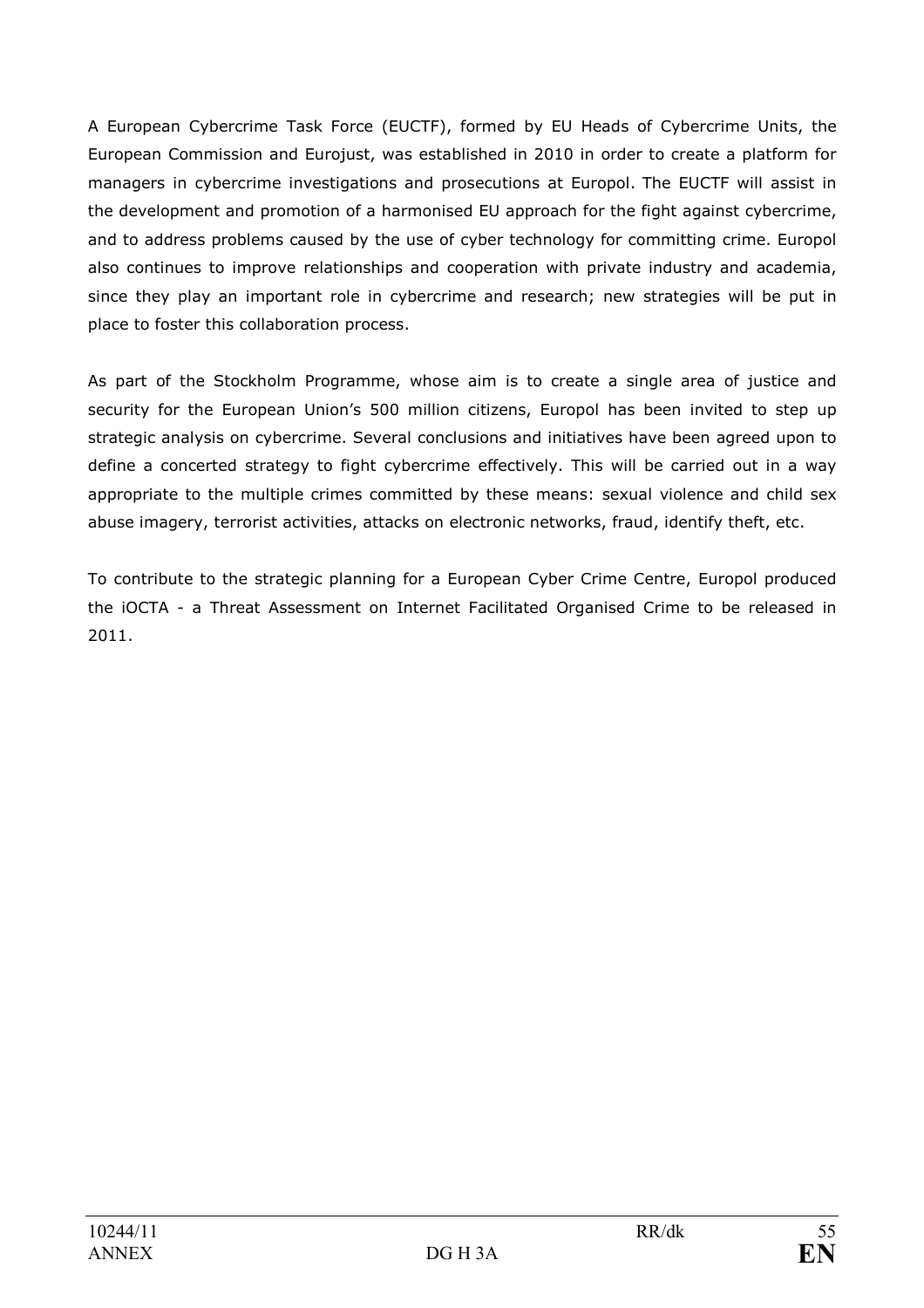#### OPERATION VENICE CARNIVAL

Operation Venice Carnival ran from 2009-2010. The Italian Postal and Communications Police and Europol uncovered a criminal group who were installing malicious software on businesses' unprotected web servers to distribute shocking child sex abuse material online.

The Italian Police were first alerted to the criminal activity when a grandmother, who had been innocently surfing the internet buying gifts for her grandchildren, clicked on a link to an online shop only to find herself redirected to a child abuse website. She immediately informed the police who, in early 2009, began routinely monitoring the activities of the illicit web pages which seemed to be hosted on an Italian web server.

Following further analysis, it was discovered that the website server in question, as well as a number of others worldwide, had been deliberately infected with malware. This malicious software was being used by a criminal group to hijack web servers and automatically redirect innocent internet users to illicit websites that were hosting child abuse material.

The Italian Police provided intelligence on the infected websites identified and this was disseminated by Europol to all EU law enforcement agencies, plus countries and agencies with which Europol cooperates. Further investigations showed that the legitimate owners of the affected web servers were unaware of the problem and were not actively involved in the criminal activity. Studies confirmed that their servers became infected due to a lack of internet security.

The criminal group responsible for the malware originating from Eastern Europe, had associates throughout the world. It is thought that they produced their own child abuse material which was then commercially distributed through secure and anonymous websites. The Italian Postal and Communications Police, working with Europol, developed strategies to follow the money trail and discover the customers and end users of the illegal material.

As a result of this operation, more than 1000 web servers worldwide have been 'cleaned' in conjunction with the servers' owners, therefore greatly reducing the opportunity for EU citizens to discover such illegal resources on the web. The complex investigation is still ongoing, to identify the producers and connected criminals.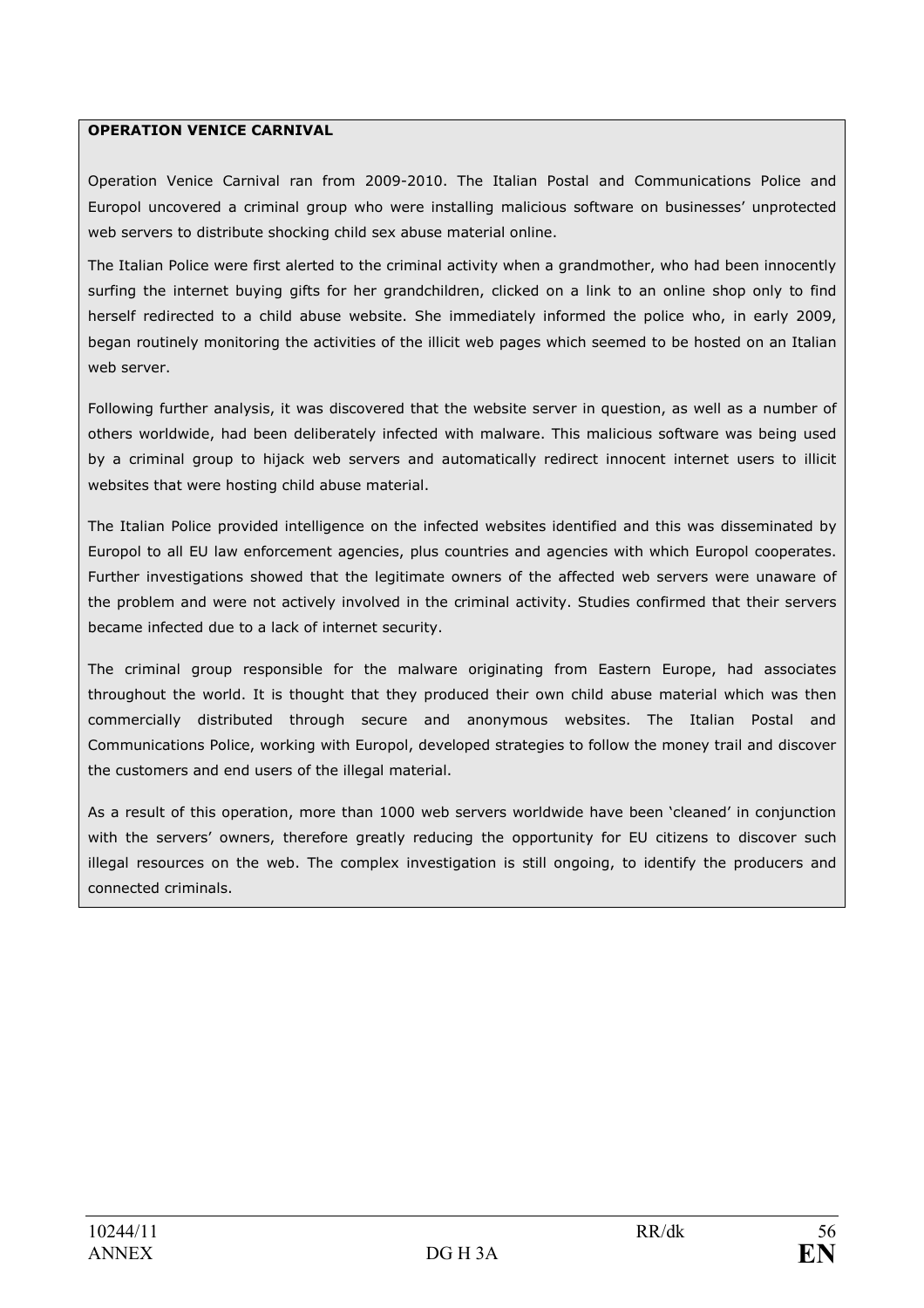## 3.8.2 EUROPOL CYBER CRIME PLATFORM

The Europol Cyber Crime Platform currently implemented at Europol rests on three pillars:

- The Internet Crime Reporting Online System (I-CROS), a European hub in a network of national online reporting points in the Member States, and third parties to Europol, where all offences noted on the internet can be reported and escalated to a European level if necessary.
- The dedicated Europol analysis work file targets internet and ICT-driven organised crime aimed at financial gain. The focus is on identifying and eventually dismantling groups active in the cybercrime area. In general, cybercriminal activity is directed towards attacks on computer systems or networks. More specifically, the crimes committed include the development of malware, hacking, identity theft and complicated phishing and e-commerce attacks. The work file is one answer to the request from EU Member States to be able to tackle cybercrime at an international level.
- The Internet Forensic Expertise (I-FOREX) platform consists of a portal-based facility and comprises all information not related to personal/operational data that is in fact included in the two above-mentioned pillars. The information contained in I-FOREX will mainly relate to police best practice and training and will help investigators to keep their respective technical skills up-to-date.

## 3.9 Intellectual property crime

Intellectual property rights (IPR) infringement refers to the violation of two main categories of recognised and protected rights. The first one is related to industrial property which covers various fields such as distinctive signs (trademarks), patents, designs and models (counterfeiting). The second refers to copyright of literary and artistic works such as film, musical work and software programmes (piracy). Counterfeiting is the offence linked to industrial property violation, while piracy is the offence connected to a violation of copyrights.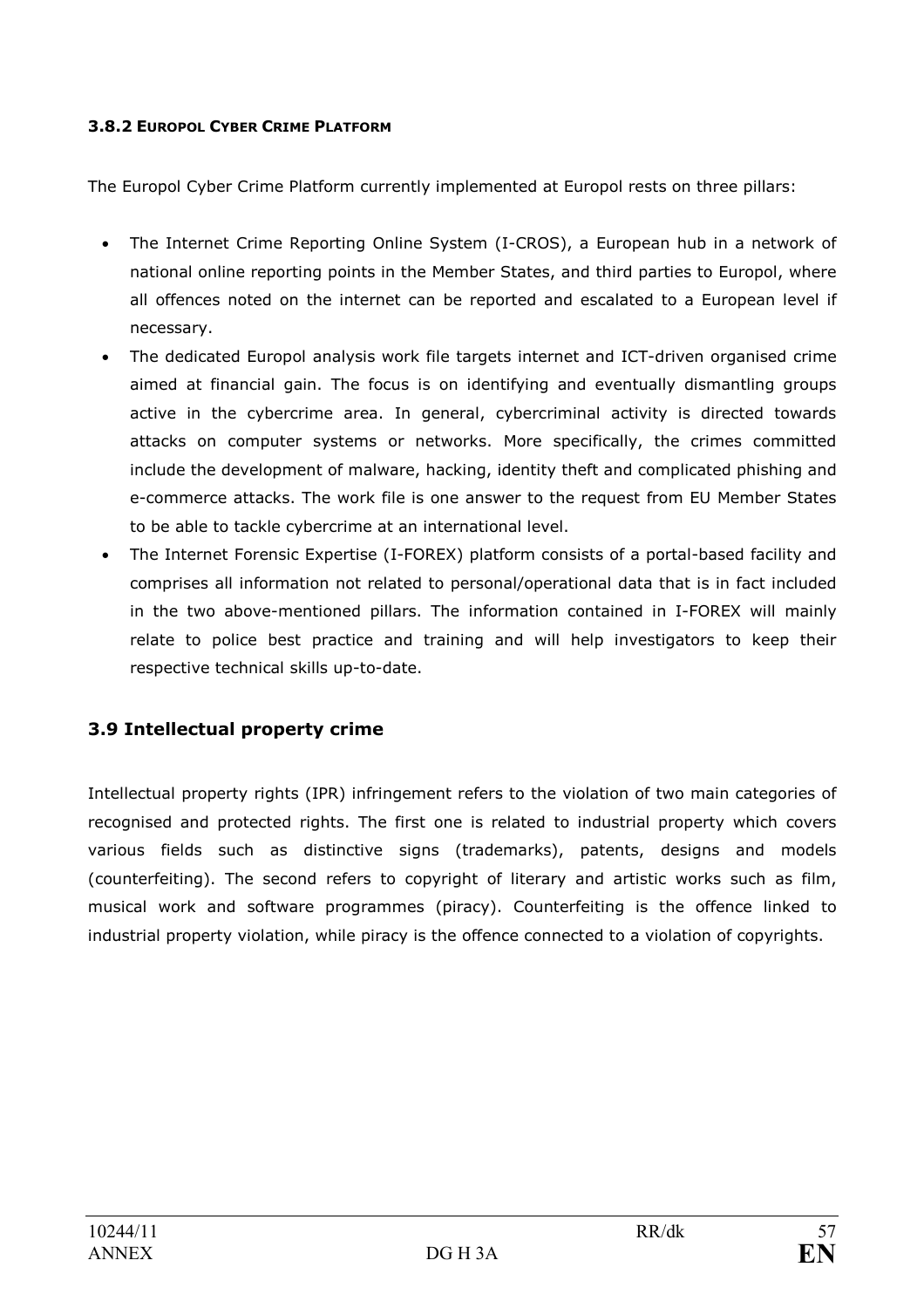#### PIRACY RING

The Belgian Federal Judicial Police - Brussels Computer Crime Unit - led an international investigation into a film piracy network. In September 2010, Europol and Eurojust collaborated in coordinated efforts that led to the arrest of 15 people and the seizure of 49 computer servers in 12 EU and one non-EU country. Losses to the industry due to piracy by this criminal group were estimated to be around €30 million a year.

The Europol High Tech Crime Centre and an analytical team organised operational meetings at Europol to establish the best strategy. In this very technical area, it was essential to protect digital evidence that was stored on servers and hard disks, so a simultaneous action was a key factor for this successful operation. During the action day, liaison officers from the 13 involved countries used the Europol operational room to exchange information in real time during the raid.

According to the latest figures, in 2009, 118 million counterfeit and pirated articles, involving 43 500 cases, were detained by customs at EU borders.<sup>1</sup> These figures do not take into account 'intra-EU seizures' and investigations made by other law enforcement agencies such as police, customs services or other bodies. Furthermore, they do not take into account the detection of counterfeit products manufactured within the EU. The European Observatory on Counterfeiting and Piracy has been created with the aim of improving the quality of information and statistics on counterfeiting and piracy in the EU internal market.<sup>2</sup>

Counterfeiting is no longer limited to luxury products but is now a global problem affecting all types of goods including a large range of commodities from cigarettes to clothing, accessories and also products which could affect health and safety such as electronic equipment, beverages, foodstuffs and medicines.

 $\overline{a}$ 

<sup>1</sup> Figures published by the European Commission's Taxation and Customs Union, 7 July 2009.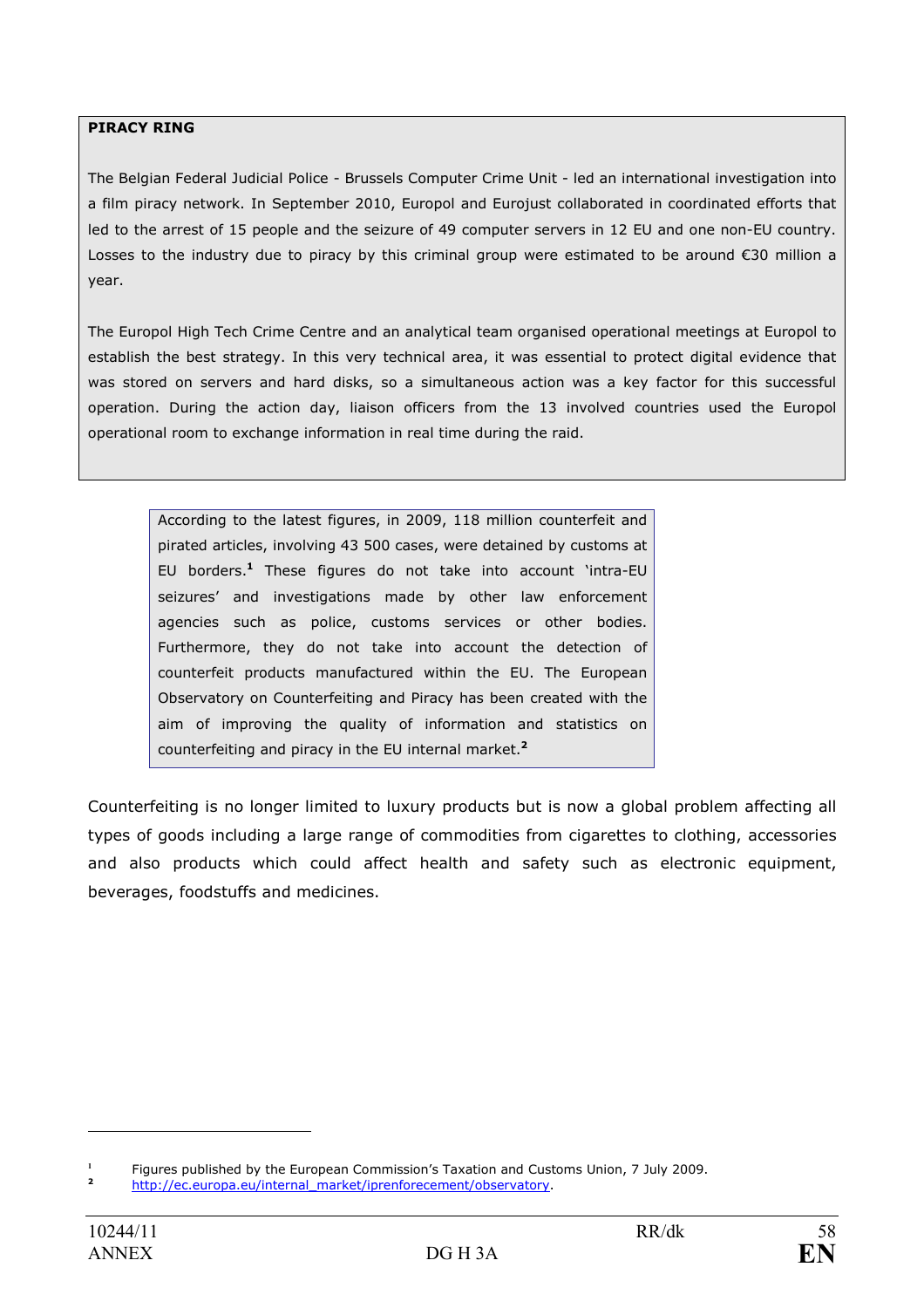Counterfeiting and piracy can cause serious harm to society, the economy and consumers. It affects legitimate business by reducing sales and income, and consequently affects innovation, investment and the resources devoted to research and development. It encourages unfair competition as counterfeiters are unhampered by laws, regulations, rules, taxes and duties which legitimate companies have to obey. As a consequence, it affects employment and deprives national budgets of taxes and excise revenues. Perhaps more seriously, counterfeiting can pose significant health and safety risk to consumers, particularly considering that products such as electronic equipment, beverages, food stuffs, medicines and toys have all been subject to counterfeiting.

### COUNTERFEIT PESTICIDES

A case from 2010 involved the illegal manufacture, distribution and supply of counterfeit, and potentially dangerous, chemicals that were ultimately for treating foodstuffs, soil and other agricultural purposes. This investigation resulted in German authorities seizing of 28 tonnes of counterfeit pesticides, which could have had a devastating impact on public health. The seizure followed a warning message from Europol, based on intelligence gathered from previous cases in other Member States and affected chemical licence holders. Europol delivered analytical reports and held an operational meeting with the concerned countries.

The warning message issued by Europol also informed law enforcement of the risks involved in handling this kind of product as the 'flashpoint' of the counterfeit chemicals was only 24˚C.

Intelligence and evidence gathered by Europol suggests that organised crime groups are effectively involved in illicitly trading counterfeit commodities and, to a lesser extent, in piracy. The huge amount of money generated by their illegal activities, added to the low level of penalties or effective prosecutions in this area, has provided criminal organisations with the opportunity to make substantial profits, which in turn supports other criminal activities. These include links with illegal immigration, money laundering, smuggling, drug trafficking and corruption.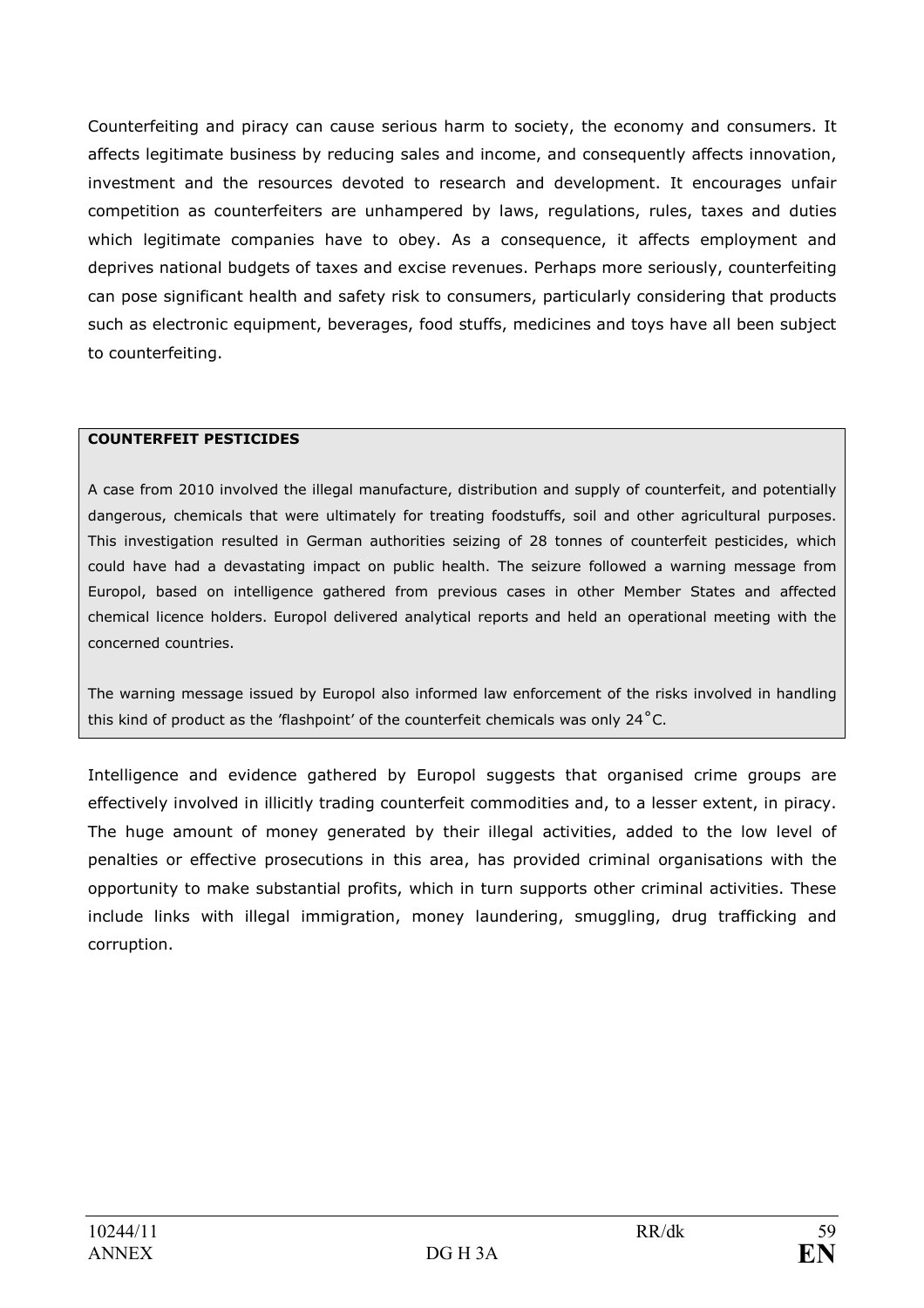#### COUNTERFEIT POWER TOOLS

This operation targeted Italian organised criminal networks that were trafficking unsafe counterfeit commodities such as power tools and generators.

In May 2010, law enforcement agencies from seven EU Member States, together with Europol and Eurojust, took major action against the criminal network.

The Anti-Mafia Prosecution Office of Naples coordinated the operation, leading to the arrest of 9 individuals by the Guardia di Finanza, and the seizure of materials and assets exceeding €16 million. This operation was the latest in a series of actions from a huge investigation which ran for two years. During previous actions, 60 arrests were made and 800 tonnes of counterfeit products were seized, representing a value of €12 million, during the search of 143 warehouses in Belgium, France and Germany. In total, 20 EU and 3 non-EU countries were involved in this multi-agency investigation.

## 3.10 EU VAT fraud

Missing Trader Intra-Community Fraud (MTIC) is a form of organised, sophisticated tax fraud carried out by criminals who attack the Value Added Tax (VAT) regimes of EU Member States. The basic model of transnational intra-community VAT fraud involves at least two Member States.

Missing Trader Intra-Community Fraud is carried out by organised criminals who put in place a structure of linked companies and individuals whilst at the same time exploiting the different particularities of national tax systems to disguise the real links between participants. Those involved in VAT fraud schemes, who are initially responsible for the tax damage - the so-called missing traders - only operate for a short time, sometimes only weeks, before disappearing.

The European Commission estimates that VAT fraud costs the Member States around  $\epsilon$ 60 billion annually. However, crossborder, or transnational, VAT fraud not only affects the economic and financial interests of the European Community but also has an impact on lawful businesses which in turn may have a negative impact on employment levels. Moreover, the profits from VAT fraud may finance other types of criminal activity, for example cigarette smuggling or drug trafficking. The schemes are based on either virtual or real 'carousel' transactions where the same 'goods' are sold and resold several times. This is commonly referred to as VAT carousel fraud.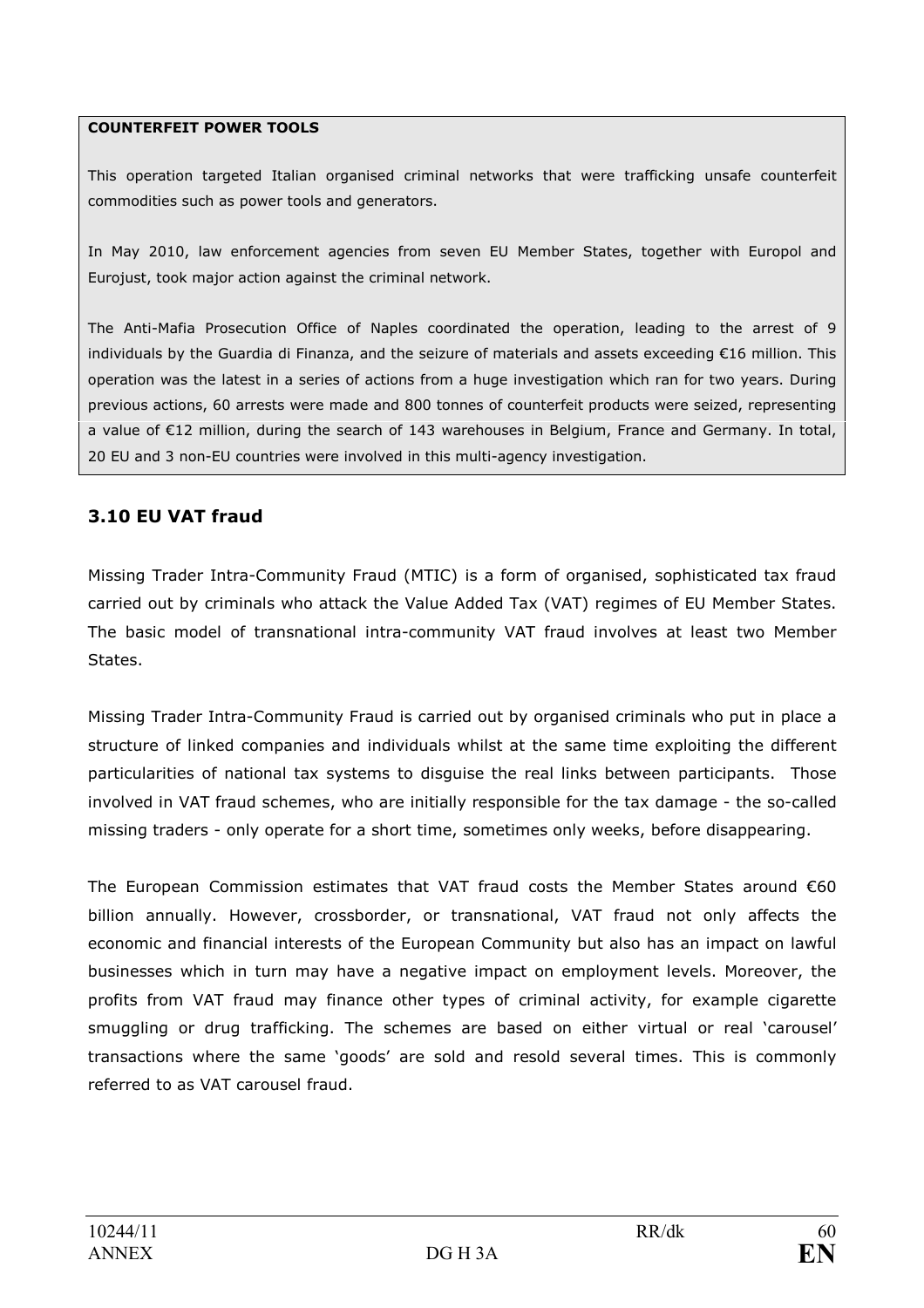Traditional goods-based Missing Trader Intra-Community Fraud - involving such commodities as mobile phones, computer chips or precious metals - is no longer the sole concern. A clear mutation into service-based MTIC fraud has been experienced, as fraudsters have demonstrated their interest in intangible items and extended their criminal activities into the environmental and energy markets.

Major VAT fraud has been detected in the trading of emission allowances or European Unit Allowances. Europol estimates that the loss to carbon credit fraud between June 2008 and December 2009 was approximately  $€5$  billion. Consequently, a dedicated project has been created by Europol to coordinate Member States' criminal investigations and to serve as a platform for the rapid exchange of intelligence in this trading activity.

> The Europol analysis project on Missing Trader Intra-Community Fraud (MTIC) is the only EU-level database for storing MTIC-related criminal information. This is why it has become the principal source of reference for law enforcement operations. The knowledge and data stored within Europol enables the development of a solid picture of this area of crime and identifies the most prominent criminal targets. Europol has become a centre of excellence for fighting cross-border MTIC fraud and related offences.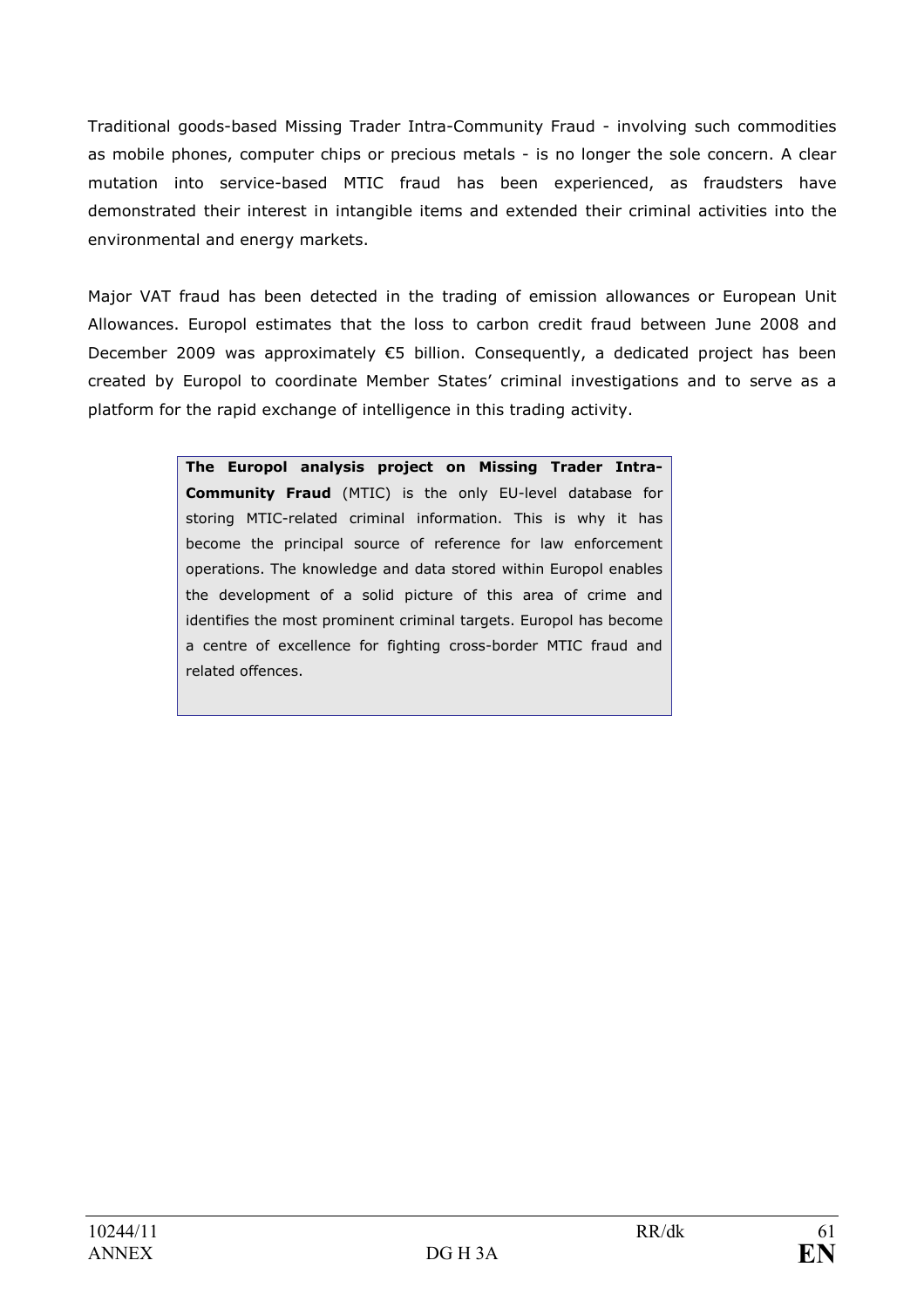#### OPERATION BLUE SKY

In March 2010, officers from the Spanish Guardia Civil conducted arrests and premises searches of five apparently independent criminal groups heavily involved in carbon credit fraud. Between April and November 2009, the fraud in Spain had yielded these gangs 50 million euros. Nine people were arrested and 14 companies searched in Madrid, Marbella, Barcelona and Valladolid, where cash, computer hardware and documents were seized.

Soon after Europol were notified of the case, an analytical report was produced which identified the Spanish 'missing trader'. This company was part of an international group connected to several fraudulent MTIC chains being criminally investigated by other EU Member States. Europol analytical reports also provided details of all relevant European Unit Allowance (EUA) trading accounts from Member State Registries, complete with all related acquisition and supply transaction data of the EUAs themselves. This provided the Spanish investigators with the necessary information on which premises to target and search on the action day.

The mobile office was also deployed by Europol at the premises of the investigators during the operational phase. This gave investigators the opportunity to run "real time" checks against Europol databases on information about companies and individuals believed to be implicated in the fraud.

Europol renders support to the Technical Assistance and Information Exchange Instrument (TAIEX) managed by the European Commission by organising seminars with the aim of enhancing experience and good practice between law enforcement officers and prosecutors from EU Member States and neighbouring countries. Cooperation with third countries is essential in fighting VAT fraud as the fraudsters often launder their ill-gained profits outside the EU.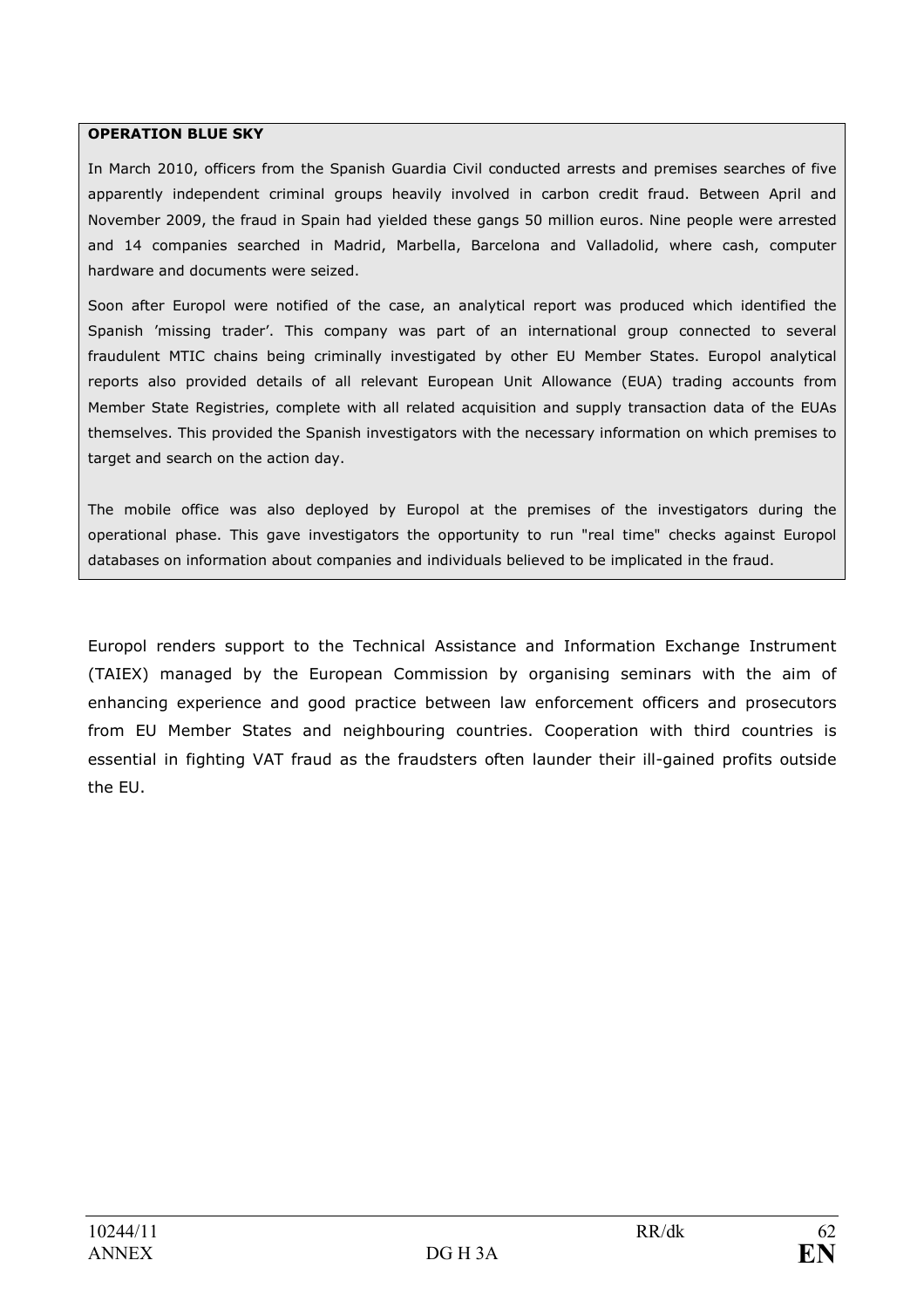## 3.11 Money laundering

Europol supports Member States in preventing and combating criminal money-laundering activity, particularly that relating to the analysis of suspicious transactions and any other financial intelligence.

The Europol Criminal Assets Bureau (ECAB) assists Member States' financial investigators to trace the proceeds of crime, when assets have been concealed outside the investigators' jurisdictional boundaries, within the European Union.

#### OPERATION SHOVEL

Operation Shovel focused on the activities of an extremely violent Irish-based organised crime group involved in drugs and weapons trafficking across Europe. Europol assisted Ireland, the UK, Spain and Belgium to detect the criminal proceeds related to the group's criminal activities and to help the affected Member States in dismantling their money laundering network.

The analysis provided by Europol also helped to identify new people associated with the organised crime group. During 2010 new evidence was acquired and, although the main commercial and business activities of the group seemed to move to Spain, high profile members continued to carry out criminal activities in other EU countries.

In March 2010, an operational meeting was organised at Europol headquarters to plan the launch of a massive operation across Ireland, Spain and the UK. This meeting was followed by a coordination meeting held in April at Eurojust, with representatives from the judicial authorities in charge. The operation took place in May 2010. Besides several analysis reports produced by Europol, which focused on the different roles within the criminal group as well as the assets at their disposal in the EU, America and Asia, Europol effectively supported the day of action by simultaneously deploying three mobile offices in Ireland, Spain and the UK. The mobile offices were used as virtual operational rooms allowing investigators to securely exchange intelligence in real time.

More than 600 pieces of information were exchanged via Europol channels. Representatives from the countries involved were present onsite. Over 700 investigators were involved and 38 arrests were executed in the three countries, in addition to numerous house searches. Forensic analysis of computers, laptops, palms and other electronic devices is under way and the material seized has been assessed by investigation teams in the Member States.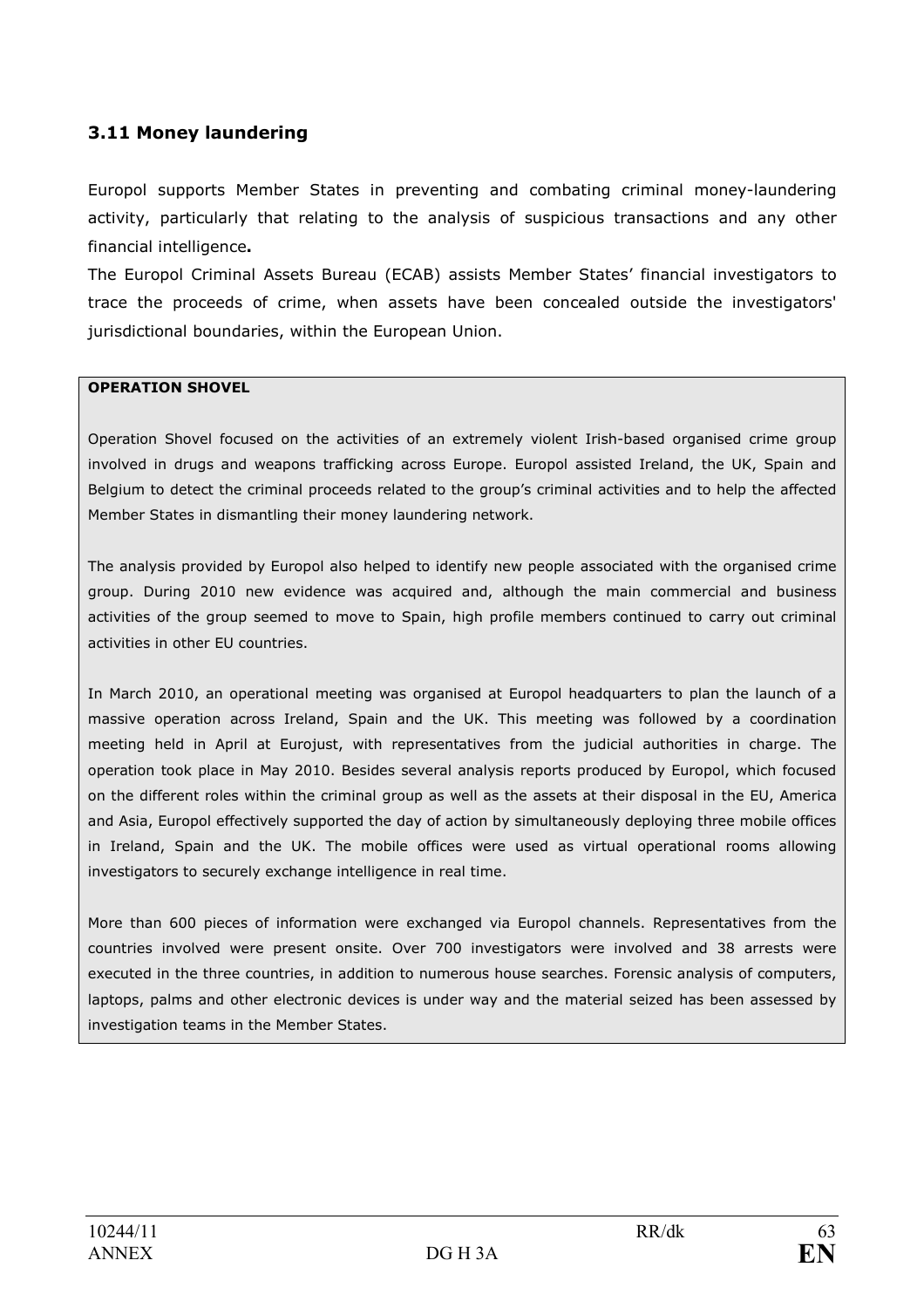#### The Camden Assets Recovery Inter-Agency Network (CARIN)

Europol hosts the permanent secretariat for CARIN, which is an informal network of judicial and law enforcement asset recovery experts. CARIN currently has 55 registered member jurisdictions, including all 27 EU Member States and nine international organisations. One law enforcement and one judicial contact have been nominated from each jurisdiction, to assist cross-border cooperation for tracing, freezing, seizing and confiscating criminal assets. These contacts assist with general questions about asset recovery in their own jurisdictions, but also provide operational support via available legal channels.

#### **OPERATION DRACULA**

This operation targeted Romanian organised crime groups operating in several EU countries – Spain, Italy, France, Denmark, Sweden, Germany, Austria among others, and also in the USA, New Zealand and Switzerland. According to the Romanian Organised Crime and Terrorism Investigation Directorate (DIICOT) this criminal ring had been operational since 2006, conducting fraudulent tenders on the internet. The criminal networks were involved in a variety of criminal activities including, but not limited to: fraudulent sales of non-existent goods to customers via spoof websites, legitimate eBay or other auction sites; phishing; use of forged ID documents to open bank accounts abroad; use of forged credit cards in online poker games. Western Union and MoneyGram money transfer services were used to receive funds from victims and the criminals complemented this with bank accounts opened by themselves. More than 800 victims have been identified and the cost of the crime is estimated to be almost €1 000 000.

The operation was jointly conducted by the Czech, Romanian, USA and French police forces with the main raids and arrests taking place in Romania. The Europol mobile office and a Europol expert was sent to the Czech Republic. For the first time, a Europol satellite mobile office was used to support this operation. There were more than 150 policemen deployed in the Czech Republic during the raids, dozens of house searches were carried out and in total 31 suspects were apprehended.

The Europol's on-site operational support resulted in 8 true matches established through searches performed in both the Europol Information System and Index System. A tailor-made intelligence report was provided to the Czech police which served as supplementary evidence when requesting the court to hold one of the suspects in custody.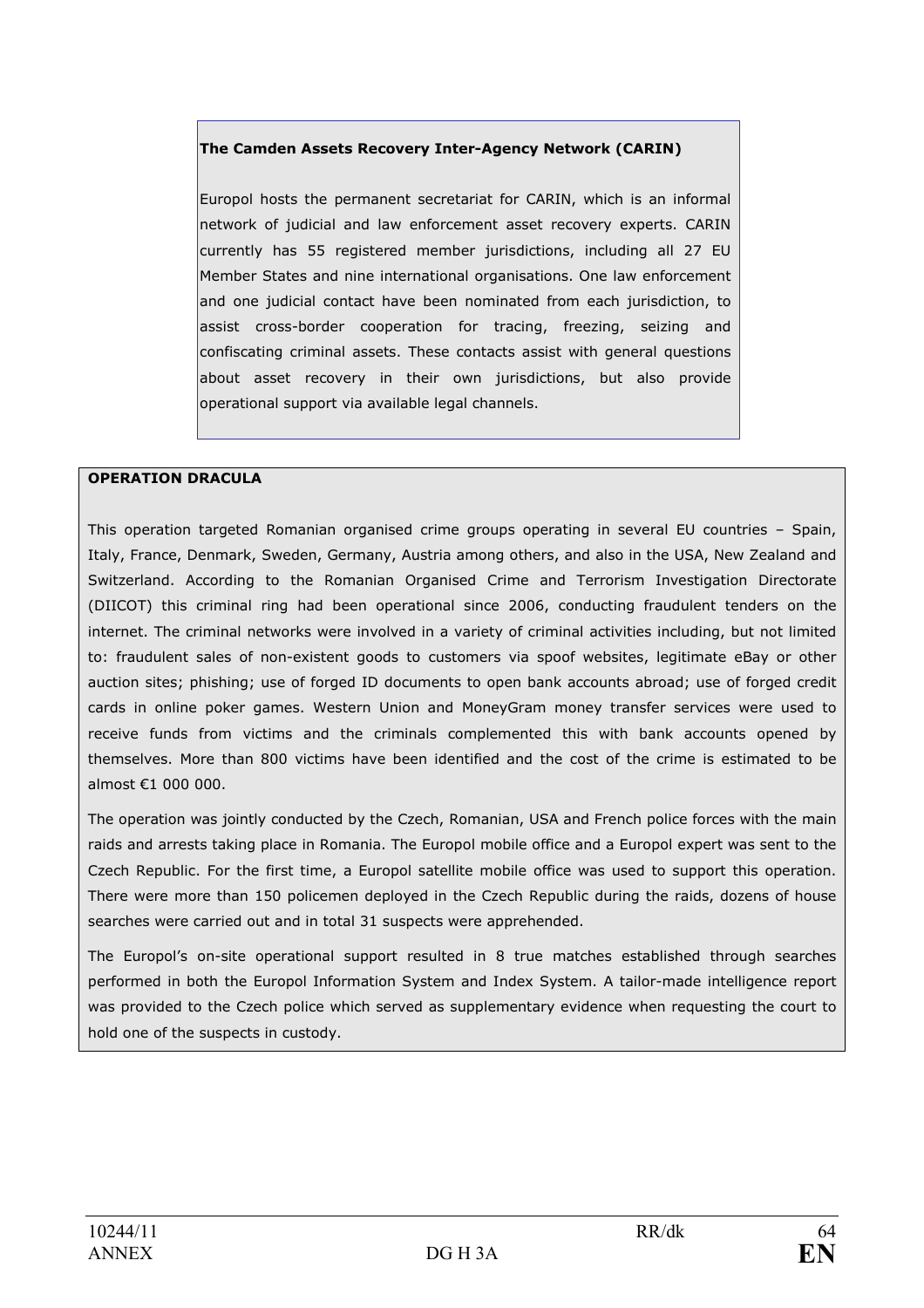# 4. Europol's reach

## 4.1 EU Member States law enforcement agencies

Europol has a live 24/7 connection with the Europol National Units based in the 27 EU Member States. This permanent communication and criminal data exchange is possible thanks to the Liaison Bureaux located at Europol headquarters. It is a crucial and effective way of maintaining contact and support to around 2 million EU law enforcement officers and, most importantly, to all interested investigators whose operations could benefit from Europol's support.

After Denmark had gradually closed all its bilateral EU liaison offices, in 2010 it was decided to focus its law enforcement cooperation through the Danish Europol Liaison Bureau.

## 4.2 Europol's external cooperation

Europol cooperates with a number of EU partners, and with third countries and organisations. The exchange of information with these partners takes place on the basis of cooperation agreements.

Two types of agreement determine the nature of cooperation with third parties. Strategic agreements make it possible for the two parties involved to exchange all information with the exception of personal data, while operational agreements also allow the exchange of personal data.

Europol cooperation is vital between EU and non-EU law enforcement authorities, and other partner EU agencies and institutions.

Europol currently cooperates with 17 non-EU countries, 9 EU bodies and agencies and 3 other international organisations, including Interpol, which features in many aspects of Europol's operational work.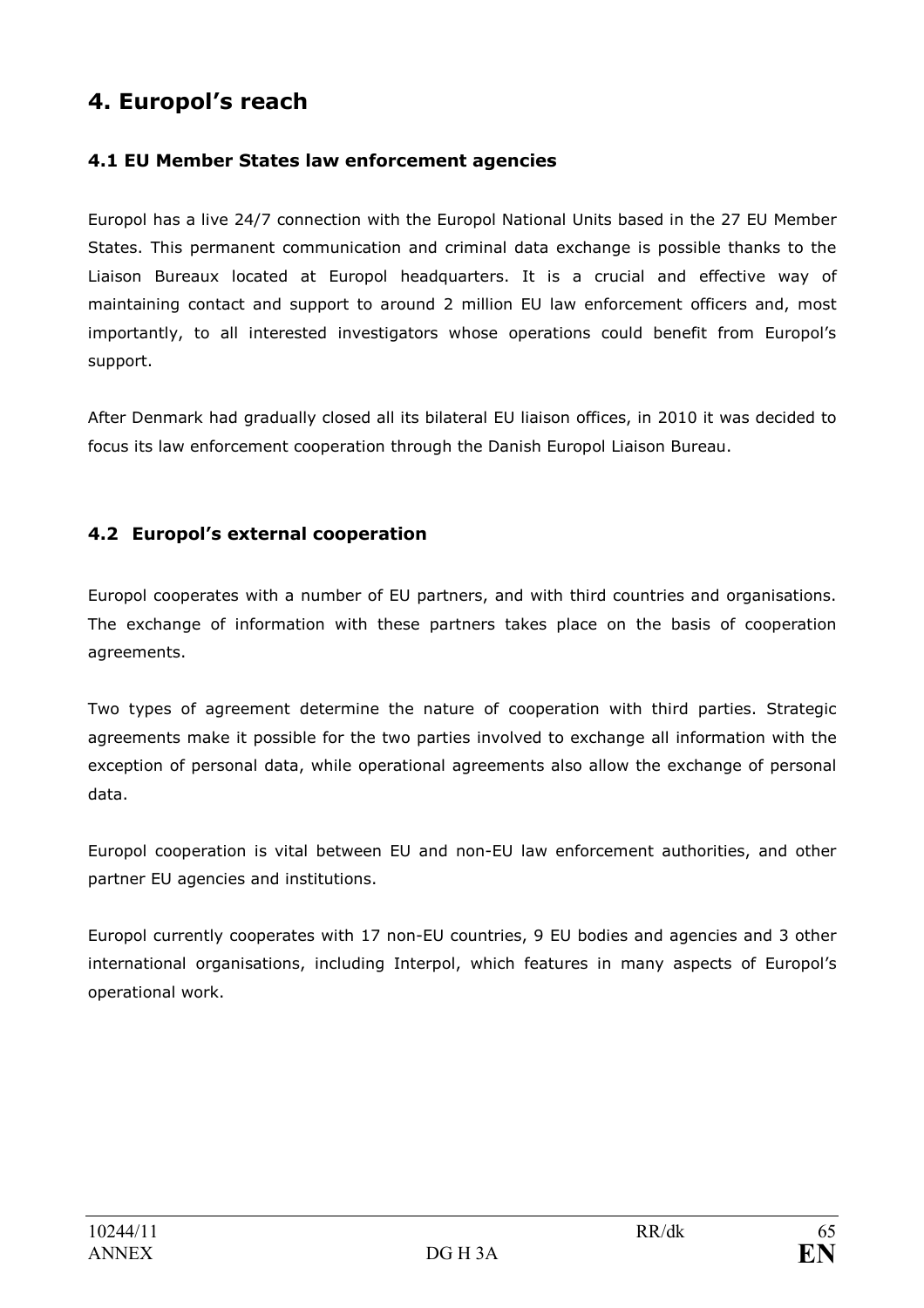As in previous years, Europol continued its close cooperation with other EU agencies active in the area of Freedom, Security and Justice. In 2010, Europol chaired cooperation between JHA Agencies, which is assigned on a rotating basis. In this function, Europol's Director hosted the yearly Heads of JHA Agencies Meeting at Europol on 26 November 2010, in the presence of CEPOL, EMCDDA, Eurojust, FRA, Frontex, SITCEN and representatives from the European Commission, the Council Secretariat and the Belgian and Hungarian Presidencies. The Heads of Agencies focused on improving inter-agency cooperation following the entry into force of the Lisbon Treaty, and covered topics such as democratic control and budgetary matters.

Inter-agency cooperation in 2010 received a new boost triggered by a request from the Swedish Presidency. The request was for CEPOL, Eurojust, Europol and Frontex to jointly produce an evaluation of their ongoing cooperation and to propose concrete actions for further improved cooperation. Two reports were presented to the Standing Committee on Internal Security (COSI) and, following adoption, are now in the process of being implemented. This is expected to be finalised by the end of 2011. The proposals relate to bilateral as well as multilateral cooperation and cover issues of common interest, such as cooperation on operational matters, governance and external relations, research and development, training and awareness.

The establishment of COSI has also fostered contacts and operational coordination among EU JHA agencies. COSI produced a combined document, 'The State of Internal Security in the EU', which was based on three strategic documents: Europol's Organised Crime Threat Assessment (OCTA) and EU Terrorism Situation and Trend Report (TE-SAT), and Frontex's Annual Risk Analysis (ARA). It is believed that such a common threat assessment is vital for more robust coordination between the agencies in question.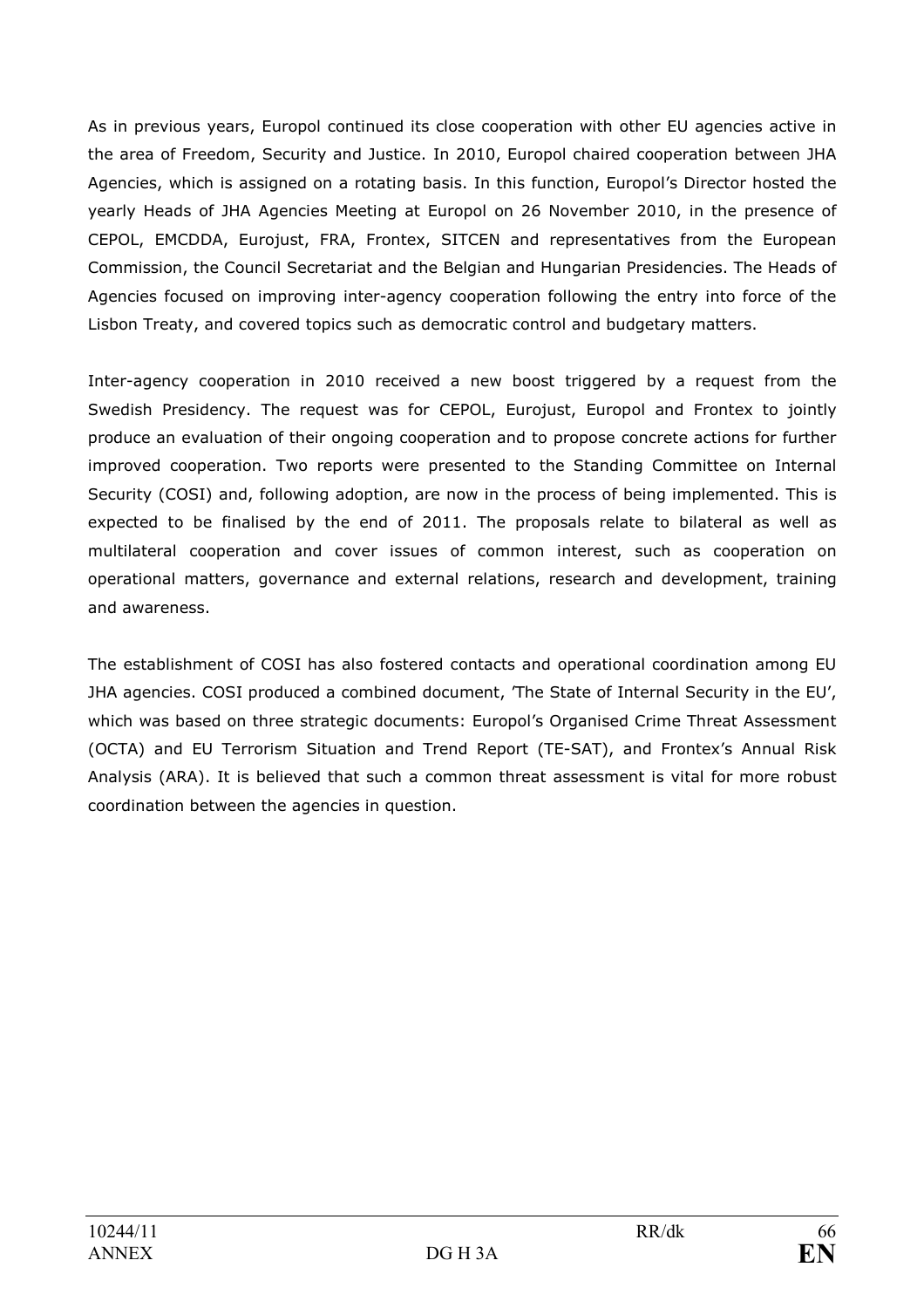# 5. Moving ahead

## 5.1 Strategy and goals

Europol is at a key point in its evolution, and is ready to take its place as the central player in the field of EU law enforcement. For the immediate future, Europol's strategy will be the frame of reference for its daily business, in order to ensure the best support for EU law enforcement cooperation.

Following its ambitious strategy, Europol will address the most important challenges ahead but also exploit all opportunities to make further progress and deliver tangible benefits. The strategy guides Europol on a planned path to implement its main goals by delivering a unique set of operational services for the EU in three main areas:

### • To function as the principal EU support centre for law enforcement operations

More will be done to maximise the operational value of information held by Europol and to streamline the delivery of analysis and other operational services. Europol is taking a leading role in establishing more effective cooperation between agencies and law enforcement partners, including Eurojust and Interpol.

### • To become the criminal information hub of the European Union

Coordination between Member States, in identifying common information gaps and priorities for the investigation of the most prominent criminal targets, is essential and will be strengthened. Europol's unique capabilities provide the opportunity to grow as a central 'information powerhouse' in the EU to address these issues and build an information platform capable of facilitating a more effective operational response to key security threats. Further development of Europol's Secure Information Exchange Network Application (SIENA) will bring Europol closer to the law enforcement 'front line'.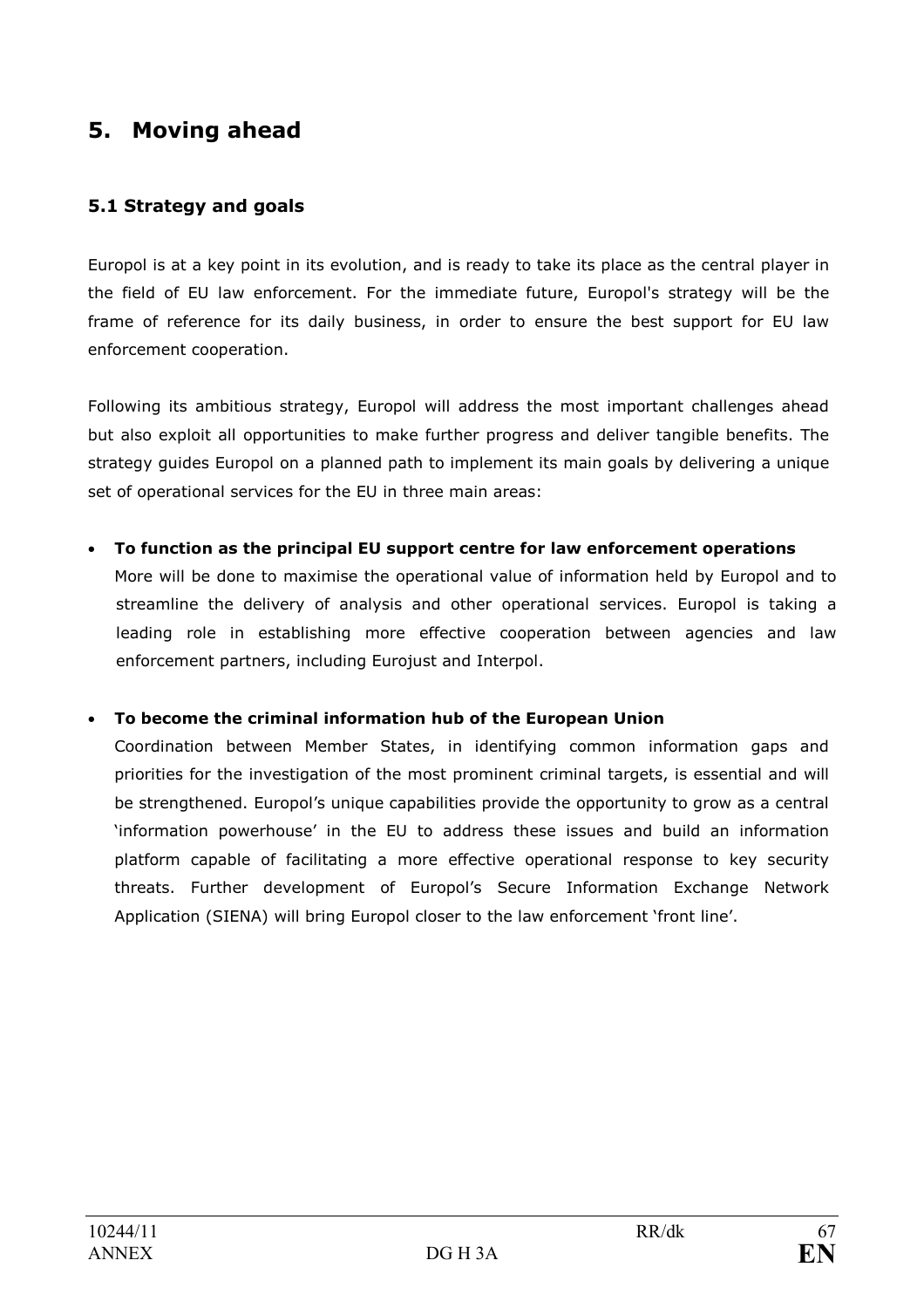### • To develop further as an EU centre for law enforcement expertise

Europol pioneers new techniques based on innovation and best practice as well as providing quality training in specialist areas such as euro counterfeiting, terrorism and the dismantling of drug laboratories.

We will address any gaps in knowledge and expertise by developing and promulgating best practice, and assisting Member States through support, advice and research in the areas of training, technical support, crime prevention, technical and forensic methods and analysis, and investigative procedures.

## 5.2 Looking ahead

Europol has gained an improved position on the EU stage, partly thanks to the Lisbon Treaty, its new legal status (the Europol Council Decision), and to the agency's own new strategy and improved capabilities. All these developments make Europol a unique cooperation partner for EU law enforcement agencies and an important contributor to the EU decision-making process.

Democratic scrutiny is another topic of great importance for Europol. 2011 may see further improvements in this field to be initiated on the basis of a 2010 European Commission Communication.<sup>1</sup> Setting up of a permanent joint or interparliamentary forum that would consist of both the national parliaments' and the European Parliament committees responsible for police matters is one of its main ideas. The Commission aims also to increase Europol's transparency by enhancing communication with the Europol Parliament (EP) and national parliaments, and ensuring that they receive relevant Europol products on a regular basis. A debate in the Committee on Civil Liberties, Justice and Home Affairs (LIBE) on Europol's multiannual strategy and on its annual work programme could be another element of this new approach. LIBE Committee's study visit to Europol's HQ that took place in June 2010 can already serve as a practical example of the strengthening of Europol's democratic accountability and transparency. Study visits of this kind are considered a vital tool for explaining and promoting Europol's potential, focusing on its operational tools, intelligence analysis as well as on Europol's robust data protection regime.

 $\frac{1}{1}$ Communication from the Commission to the European Parliament and the Council on the procedures for the scrutiny of Europol's activities by the European Parliament, together with national Parliaments COM (2010) 776 final.